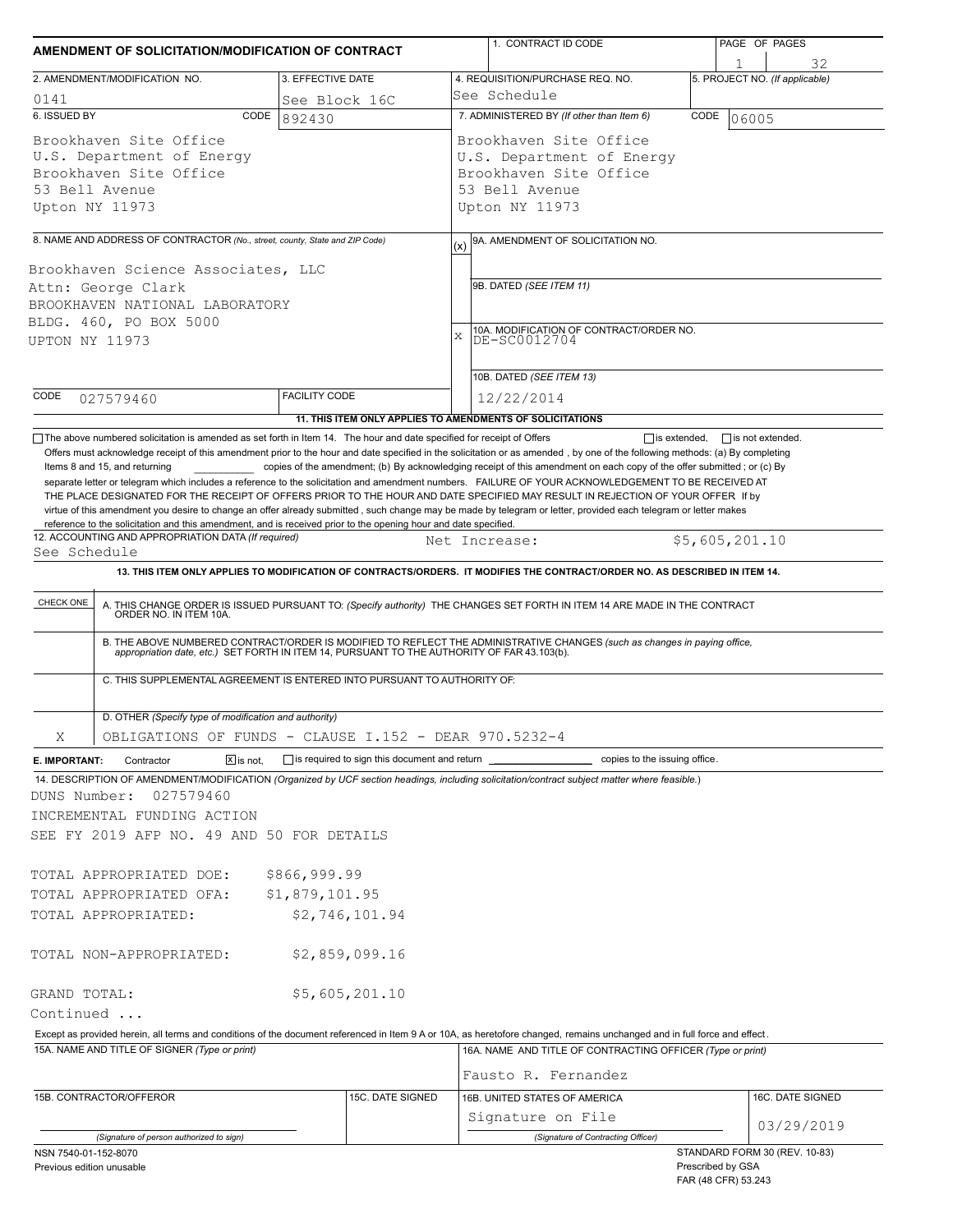**CONTINUATION SHEET** DE-SC0012704/0141 REFERENCE NO. OF DOCUMENT BEING CONTINUED **Example 2008** PAGE OF

NAME OF OFFEROR OR CONTRACTOR

Brookhaven Science Associates, LLC

| ITEM NO.<br>(A) | SUPPLIES/SERVICES<br>(B)                                                                                                                                                                                                                                                                                                                                                                                                                                                                                                                                                                                                                                                                                       | QUANTITY UNIT<br>(C) | (D) | UNIT PRICE<br>(E) | <b>AMOUNT</b><br>(F) |
|-----------------|----------------------------------------------------------------------------------------------------------------------------------------------------------------------------------------------------------------------------------------------------------------------------------------------------------------------------------------------------------------------------------------------------------------------------------------------------------------------------------------------------------------------------------------------------------------------------------------------------------------------------------------------------------------------------------------------------------------|----------------------|-----|-------------------|----------------------|
|                 | PREVIOUS CONTRACT AMOUNT: \$2,983,061,379.67<br>\$2,988,666,580.77<br>NEW CONTRACT AMOUNT:                                                                                                                                                                                                                                                                                                                                                                                                                                                                                                                                                                                                                     |                      |     |                   |                      |
|                 | INFORMATION LISTED BELOW IS AUTO-GENERATED<br>CONTENT BY STRIPES:<br>LIST OF CHANGES:<br>Reason for Modification : Funding Only Action<br>Total Amount for this Modification: \$5,605,201.10<br>New Total Amount for this Version:<br>\$2,988,666,580.77<br>New Total Amount for this Award: \$2,988,666,580.77<br>Obligated Amount for this Modification:<br>\$5,605,201.10<br>New Total Obligated Amount for this Award:<br>\$2,988,666,580.77<br>CHANGES FOR LINE ITEM NUMBER: 1<br>Total Amount changed<br>from \$2,983,061,379.67 to \$2,988,666,580.77<br>Obligated Amount for this modification:<br>\$5,605,201.10<br>CHANGES FOR DELIVERY LOCATION: 06005<br>Amount changed from \$2,983,061,379.67 to |                      |     |                   |                      |
|                 | \$2,988,666,580.77<br>NEW ACCOUNTING CODE ADDED:<br>Account code:<br>See AFP dated 03-27-2018 located at BHSO<br>[Appropriated]<br>Fund 00000<br>Appr Year 0000<br>Allottee 00<br>Reporting Entity 000000<br>Object Class 00000<br>Program 0000000<br>Project 0000000<br>WFO 0000000<br>Local Use 0000000<br>Quantity: 0<br>Amount: \$867,000.00<br>Percent: .02901<br>Subject To Funding: N<br>Payment Address:<br>Payment - Direct Payment<br>from U.S. Dept of Treasury                                                                                                                                                                                                                                     |                      |     |                   |                      |
|                 | NEW ACCOUNTING CODE ADDED:<br>Continued                                                                                                                                                                                                                                                                                                                                                                                                                                                                                                                                                                                                                                                                        |                      |     |                   |                      |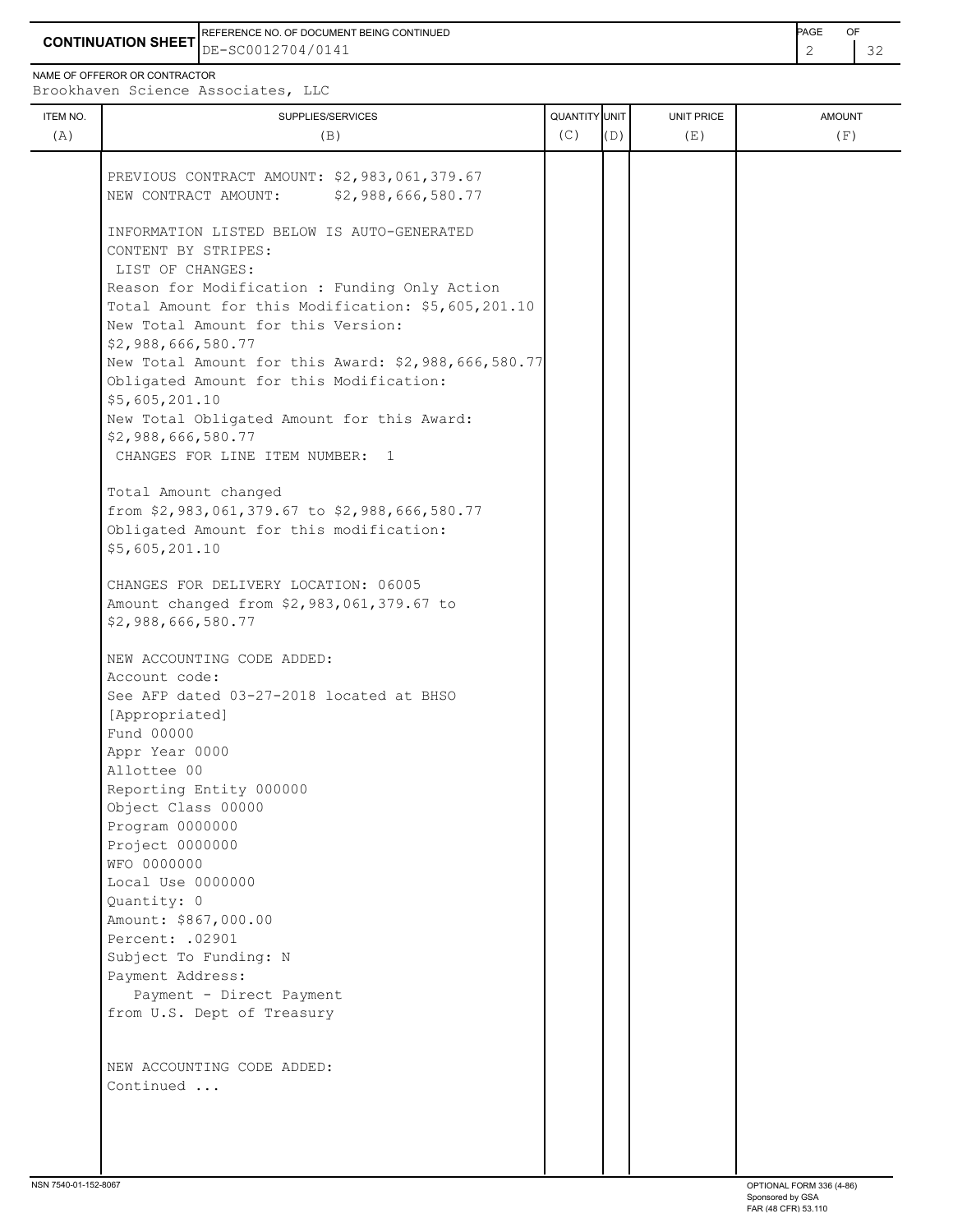**CONTINUATION SHEET** DE-SC0012704/0141 REFERENCE NO. OF DOCUMENT BEING CONTINUED **EXAMPLE 2008** PAGE OF

NAME OF OFFEROR OR CONTRACTOR

| ITEM NO.<br>(A) | SUPPLIES/SERVICES<br>(B)                 | QUANTITY UNIT<br>(C) | (D) | <b>UNIT PRICE</b><br>(E) | <b>AMOUNT</b><br>(F) |
|-----------------|------------------------------------------|----------------------|-----|--------------------------|----------------------|
|                 | Account code:                            |                      |     |                          |                      |
|                 | See AFP dated 03-25-2019 located at BHSO |                      |     |                          |                      |
|                 | Fund 00000                               |                      |     |                          |                      |
|                 | Appr Year 0000                           |                      |     |                          |                      |
|                 | Allottee 00                              |                      |     |                          |                      |
|                 | Reporting Entity 000000                  |                      |     |                          |                      |
|                 | Object Class 00000                       |                      |     |                          |                      |
|                 | Program 0000000                          |                      |     |                          |                      |
|                 | Project 0000000                          |                      |     |                          |                      |
|                 | WFO 0000000                              |                      |     |                          |                      |
|                 | Local Use 0000000                        |                      |     |                          |                      |
|                 | Quantity: 0                              |                      |     |                          |                      |
|                 | Amount: \$1,879,101.95                   |                      |     |                          |                      |
|                 | Percent: .06287                          |                      |     |                          |                      |
|                 | Subject To Funding: N                    |                      |     |                          |                      |
|                 | Payment Address:                         |                      |     |                          |                      |
|                 | Payment - Direct Payment                 |                      |     |                          |                      |
|                 | from U.S. Dept of Treasury               |                      |     |                          |                      |
|                 |                                          |                      |     |                          |                      |
|                 | NEW ACCOUNTING CODE ADDED:               |                      |     |                          |                      |
|                 | Account code:                            |                      |     |                          |                      |
|                 | See AFP dated 03-27-2018 located at BHSO |                      |     |                          |                      |
|                 | [Non-Appropriated]                       |                      |     |                          |                      |
|                 | Fund 00000                               |                      |     |                          |                      |
|                 | Appr Year 0000                           |                      |     |                          |                      |
|                 | Allottee 00                              |                      |     |                          |                      |
|                 | Reporting Entity 000000                  |                      |     |                          |                      |
|                 | Object Class 00000                       |                      |     |                          |                      |
|                 | Program 0000000                          |                      |     |                          |                      |
|                 | Project 0000000                          |                      |     |                          |                      |
|                 | WFO 0000000                              |                      |     |                          |                      |
|                 | Local Use 0000000                        |                      |     |                          |                      |
|                 | Quantity: 0                              |                      |     |                          |                      |
|                 | Amount: \$1,835,000.00                   |                      |     |                          |                      |
|                 | Percent: . 0614                          |                      |     |                          |                      |
|                 | Subject To Funding: N                    |                      |     |                          |                      |
|                 | Payment Address:                         |                      |     |                          |                      |
|                 | Payment - Direct Payment                 |                      |     |                          |                      |
|                 | from U.S. Dept of Treasury               |                      |     |                          |                      |
|                 |                                          |                      |     |                          |                      |
|                 | NEW ACCOUNTING CODE ADDED:               |                      |     |                          |                      |
|                 | Account code:                            |                      |     |                          |                      |
|                 | See AFP dated 03-25-2019 located at BHSO |                      |     |                          |                      |
|                 | [Non-Appropriated]                       |                      |     |                          |                      |
|                 | Fund 00000                               |                      |     |                          |                      |
|                 | Appr Year 0000                           |                      |     |                          |                      |
|                 | Allottee 00                              |                      |     |                          |                      |
|                 | Reporting Entity 000000                  |                      |     |                          |                      |
|                 | Continued                                |                      |     |                          |                      |
|                 |                                          |                      |     |                          |                      |
|                 |                                          |                      |     |                          |                      |
|                 |                                          |                      |     |                          |                      |
|                 |                                          |                      |     |                          |                      |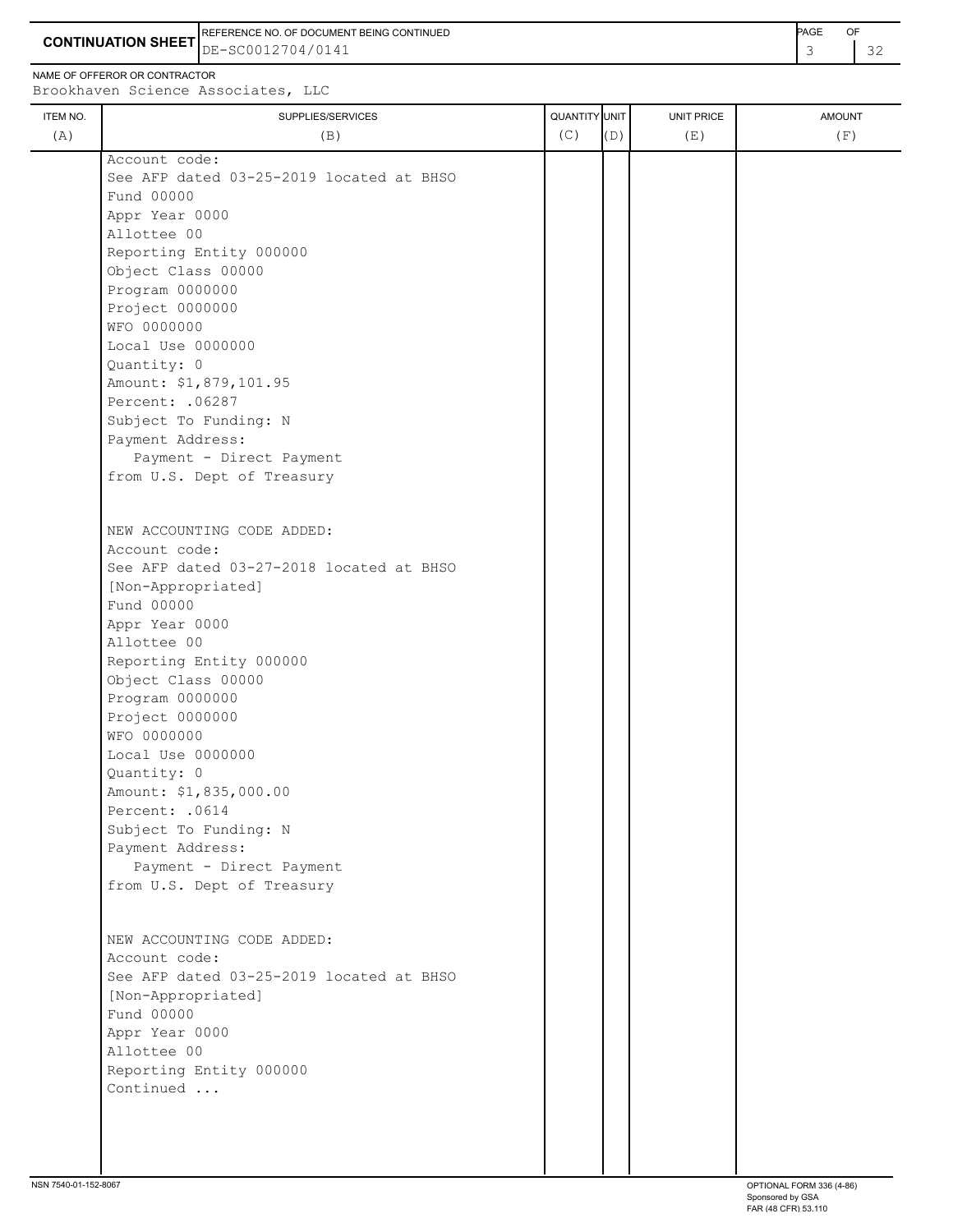**CONTINUATION SHEET** DE-SC0012704/0141 REFERENCE NO. OF DOCUMENT BEING CONTINUED **A CONTINUED PAGE OF PAGE OF PAGE OF PAGE** 

NAME OF OFFEROR OR CONTRACTOR

## ITEM NO. ┃ SUPPLIES/SERVICES UNIT PRICE AMOUNT Brookhaven Science Associates, LLC (A)  $(B)$  (B)  $(C)$   $(D)$  (E)  $(E)$  (F) Object Class 00000 Program 0000000 Project 0000000 WFO 0000000 Local Use 0000000 Quantity: 0 Amount: \$1,024,099.16 Percent: .03427 Subject To Funding: N Payment Address: Payment - Direct Payment from U.S. Dept of Treasury NEW ACCOUNTING CODE ADDED: Account code: See AFP dated 03-25-2018 located at BHSO [Appropriated] Fund 00000 Appr Year 0000 Allottee 00 Reporting Entity 000000 Object Class 00000 Program 0000000 Project 0000000 WFO 0000000 Local Use 0000000 Quantity: 0 Amount: -\$.01 Percent: 0 Subject To Funding: N Payment Address: Payment - Direct Payment from U.S. Dept of Treasury Payment: Payment - Direct Payment from U.S. Dept of Treasury FOB: Destination Period of Performance: 01/05/2015 to 01/04/2020 Change Item 00001 to read as follows(amount shown is the total amount): 00001 Management & Operating Contract for the 2,988,666,580.77 operations of Brookhaven National Laboratory Requisition No: 15SC000494, 15SC000589, 15SC000669, 15SC000872, 15SC001137, 15SC001330, Continued ...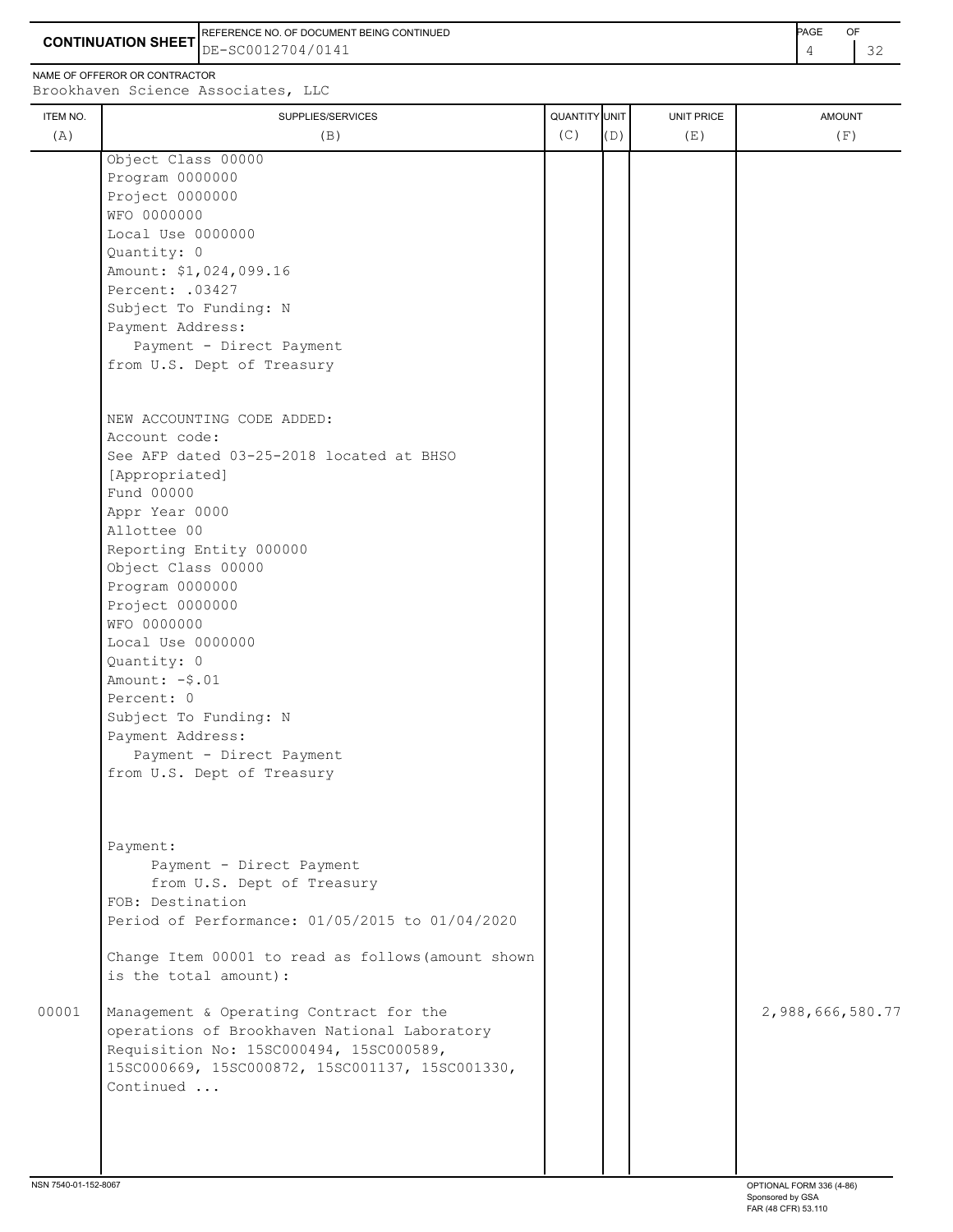**CONTINUATION SHEET**  $DE-SC0012704/0141$ REFERENCE NO. OF DOCUMENT BEING CONTINUED **AGE OF A SET A CONTINUED PAGE OF A CONTINUED** DE-SC0012704/0141

NAME OF OFFEROR OR CONTRACTOR

0000000

0000000

0000000

 Funded: \$0.00 Accounting Info:

 Funded: \$0.00 Accounting Info:

 Funded: \$0.00 Accounting Info:

Continued ...

ITEM NO. ┃ SUPPLIES/SERVICES UNIT PRICE AMOUNT Brookhaven Science Associates, LLC (A)  $(B)$  (B)  $(C)$   $(D)$  (E)  $(E)$  (F) 15SC001516, 15SC001560, 15SC001693, 15SC001707, 15SC001882, 15SC002028, 15SC002048, 15SC002326, 16SC000110, 16SC000295, 16SC000469, 16SC000682, 16SC000873, 16SC001055, 16SC001246, 16SC001403, 16SC001583, 16SC001751, 16SC001978, 16SC002223, 17SC000059, 17SC000116, 17SC000180, 17SC000298, 17SC000392, 17SC000464, 17SC000546, 17SC000601, 17SC000768, 17SC000909, 17SC001064, 17SC001168, 17SC001237, 17SC001308, 17SC001375, 17SC001483, 17SC001627, 17SC001719, 17SC001846, 18SC001980, 18SC002088, 18SC002118, 18SC002257, 18SC002365, 18SC002403, 18SC002490, 18SC002572, 18SC002664, 18SC002708, 18SC002857, 18SC002996, 18SC003038, 18SC003113, 18SC003241, 18SC003372, 18SC003465, 18SC003557, 19SC000123, 19SC000281, 19SC000392, 19SC000540, 19SC000647, 19SC000725, 19SC000806, 19SC000821 Accounting Info: Estimated value \$650,000,000 per year Fund: 00000 Appr Year: 0000 Allottee: 00 Report Entity: 000000 Object Class: 00000 Program: 0000000 Project: 0000000 WFO: 0000000 Local Use: 0000000 Funded: \$0.00 Accounting Info:

 See AFP dated 1-14-2015 located at BHSO [Non-App] Fund: 00000 Appr Year: 0000 Allottee: 00 Report Entity: 000000 Object Class: 00000 Program: 0000000 Project: 0000000 WFO: 0000000 Local Use:

 See AFP dated 1-14-2015 located at BHSO [WFO App] Fund: 00000 Appr Year: 0000 Allottee: 00 Report Entity: 000000 Object Class: 00000 Program: 0000000 Project: 0000000 WFO: 0000000 Local Use:

 See AFP dated 1-14-2015 located at BHSO [DOE App] Fund: 00000 Appr Year: 0000 Allottee: 00 Report Entity: 000000 Object Class: 00000 Program: 0000000 Project: 0000000 WFO: 0000000 Local Use:

 See AFP dated 1-26-2015 located at BHSO Fund: 00000 Appr Year: 0000 Allottee: 00 Report Entity:

 000000 Object Class: 00000 Program: 0000000 Project: 0000000 WFO: 0000000 Local Use: 0000000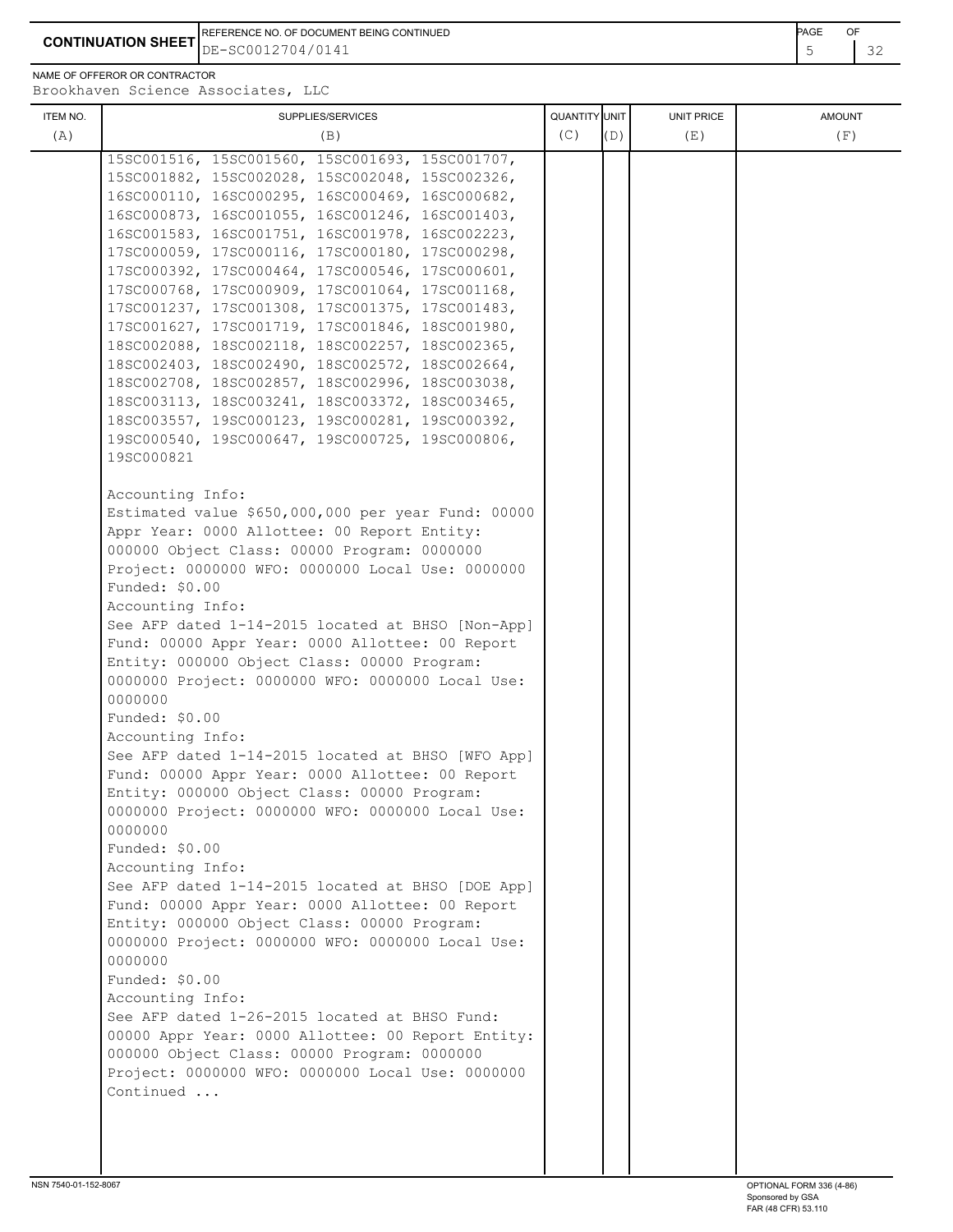REFERENCE NO. OF DOCUMENT BEING CONTINUED **EXAMPLE 2008** PAGE OF

**CONTINUATION SHEET** DE-SC0012704/0141

NAME OF OFFEROR OR CONTRACTOR

| ITEM NO. | SUPPLIES/SERVICES                                                     | QUANTITY UNIT |     | UNIT PRICE | <b>AMOUNT</b> |
|----------|-----------------------------------------------------------------------|---------------|-----|------------|---------------|
| (A)      | (B)                                                                   | (C)           | (D) | (E)        | (F)           |
|          | Funded: \$0.00                                                        |               |     |            |               |
|          | Accounting Info:                                                      |               |     |            |               |
|          | See AFP dated 1-26-2015 located at BHSO [Non-App]                     |               |     |            |               |
|          | Fund: 00000 Appr Year: 0000 Allottee: 00 Report                       |               |     |            |               |
|          | Entity: 000000 Object Class: 00000 Program:                           |               |     |            |               |
|          | 0000000 Project: 0000000 WFO: 0000000 Local Use:                      |               |     |            |               |
|          | 0000000                                                               |               |     |            |               |
|          | Funded: \$0.00                                                        |               |     |            |               |
|          | Accounting Info:                                                      |               |     |            |               |
|          | See AFP dated 1-26-2015 located at BHSO [App]                         |               |     |            |               |
|          | Fund: 00000 Appr Year: 0000 Allottee: 00 Report                       |               |     |            |               |
|          | Entity: 000000 Object Class: 00000 Program:                           |               |     |            |               |
|          | 0000000 Project: 0000000 WFO: 0000000 Local Use:                      |               |     |            |               |
|          | 0000000                                                               |               |     |            |               |
|          | Funded: \$0.00                                                        |               |     |            |               |
|          | Accounting Info:                                                      |               |     |            |               |
|          | N/A Fund: 00000 Appr Year: 0000 Allottee: 00                          |               |     |            |               |
|          | Report Entity: 000000 Object Class: 00000                             |               |     |            |               |
|          | Program: 0000000 Project: 0000000 WFO: 0000000                        |               |     |            |               |
|          | Local Use: 0000000                                                    |               |     |            |               |
|          | Funded: \$0.00                                                        |               |     |            |               |
|          | Accounting Info:                                                      |               |     |            |               |
|          | See AFP dated 2-24-2015 located at BHSO Fund:                         |               |     |            |               |
|          | 00000 Appr Year: 0000 Allottee: 00 Report Entity:                     |               |     |            |               |
|          | 000000 Object Class: 00000 Program: 0000000                           |               |     |            |               |
|          | Project: 0000000 WFO: 0000000 Local Use: 0000000                      |               |     |            |               |
|          | Funded: \$0.00                                                        |               |     |            |               |
|          | Accounting Info:<br>See AFP dated 2-24-2015 located at BHSO [Non-App] |               |     |            |               |
|          | Fund: 00000 Appr Year: 0000 Allottee: 00 Report                       |               |     |            |               |
|          | Entity: 000000 Object Class: 00000 Program:                           |               |     |            |               |
|          | 0000000 Project: 0000000 WFO: 0000000 Local Use:                      |               |     |            |               |
|          | 0000000                                                               |               |     |            |               |
|          | Funded: \$0.00                                                        |               |     |            |               |
|          | Accounting Info:                                                      |               |     |            |               |
|          | See AFP dated 2-24/25-2015 located at BHSO [App]                      |               |     |            |               |
|          | Fund: 00000 Appr Year: 0000 Allottee: 00 Report                       |               |     |            |               |
|          | Entity: 000000 Object Class: 00000 Program:                           |               |     |            |               |
|          | 0000000 Project: 0000000 WFO: 0000000 Local Use:                      |               |     |            |               |
|          | 0000000                                                               |               |     |            |               |
|          | Funded: \$0.00                                                        |               |     |            |               |
|          | Accounting Info:                                                      |               |     |            |               |
|          | See AFP dated 3-27-2015 located at BHSO Fund:                         |               |     |            |               |
|          | 00000 Appr Year: 0000 Allottee: 00 Report Entity:                     |               |     |            |               |
|          | 000000 Object Class: 00000 Program: 0000000                           |               |     |            |               |
|          | Project: 0000000 WFO: 0000000 Local Use: 0000000                      |               |     |            |               |
|          | Funded: \$0.00                                                        |               |     |            |               |
|          | Accounting Info:                                                      |               |     |            |               |
|          | See AFP dated 3-20/27-2015 located at BHSO                            |               |     |            |               |
|          | [Non-App] Fund: 00000 Appr Year: 0000 Allottee:                       |               |     |            |               |
|          | Continued                                                             |               |     |            |               |
|          |                                                                       |               |     |            |               |
|          |                                                                       |               |     |            |               |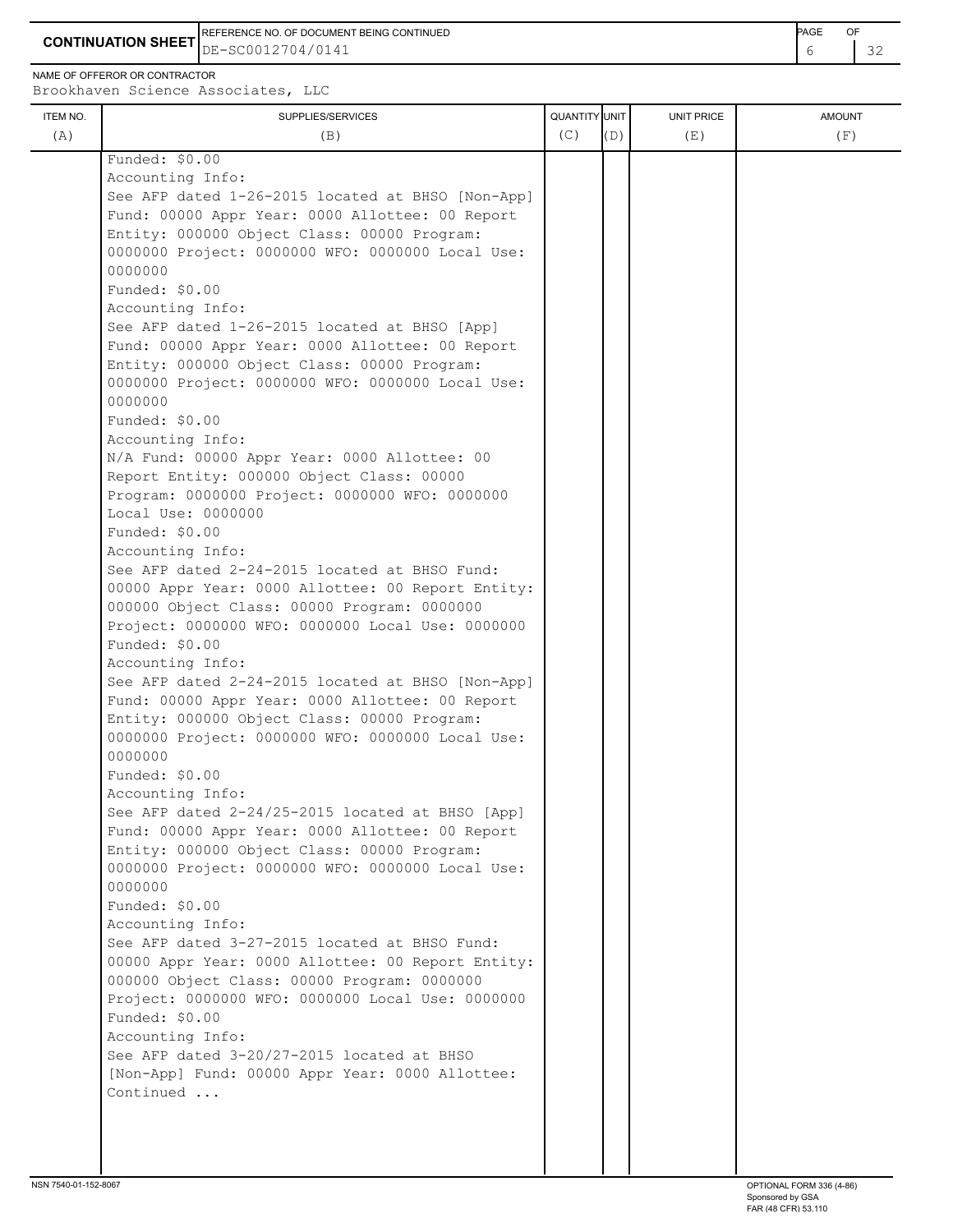**CONTINUATION SHEET** DE-SC0012704/0141 REFERENCE NO. OF DOCUMENT BEING CONTINUED **Example 2008** PAGE OF

NAME OF OFFEROR OR CONTRACTOR

|                 |                                                                                                                                                                                                                                                                                                                                                                                                                                                                                                                                                                                                                                                                                                                                                                                                                                                                                                                                                                                                                                                                                                                                                                                                                                                                                                                                                                                                                                                                                                                                                                                                                                                                                                                                                                                                                                                                                                                                           | (C)           | (D) |                          |                      |
|-----------------|-------------------------------------------------------------------------------------------------------------------------------------------------------------------------------------------------------------------------------------------------------------------------------------------------------------------------------------------------------------------------------------------------------------------------------------------------------------------------------------------------------------------------------------------------------------------------------------------------------------------------------------------------------------------------------------------------------------------------------------------------------------------------------------------------------------------------------------------------------------------------------------------------------------------------------------------------------------------------------------------------------------------------------------------------------------------------------------------------------------------------------------------------------------------------------------------------------------------------------------------------------------------------------------------------------------------------------------------------------------------------------------------------------------------------------------------------------------------------------------------------------------------------------------------------------------------------------------------------------------------------------------------------------------------------------------------------------------------------------------------------------------------------------------------------------------------------------------------------------------------------------------------------------------------------------------------|---------------|-----|--------------------------|----------------------|
| ITEM NO.<br>(A) | SUPPLIES/SERVICES<br>(B)<br>00 Report Entity: 000000 Object Class: 00000<br>Program: 0000000 Project: 0000000 WFO: 0000000<br>Local Use: 0000000<br>Funded: $$0.00$<br>Accounting Info:<br>See AFP dated 3-20/27-2015 located at BHSO [App]<br>Fund: 00000 Appr Year: 0000 Allottee: 00 Report<br>Entity: 000000 Object Class: 00000 Program:<br>0000000 Project: 0000000 WFO: 0000000 Local Use:<br>0000000<br>Funded: $$0.00$<br>Accounting Info:<br>See AFP dated 4-24-2015 located at BHSO Fund:<br>00000 Appr Year: 0000 Allottee: 00 Report Entity:<br>000000 Object Class: 00000 Program: 0000000<br>Project: 0000000 WFO: 0000000 Local Use: 0000000<br>Funded: \$0.00<br>Accounting Info:<br>See AFP dated 4-24-2015 located at BHSO [Non-App]<br>Fund: 00000 Appr Year: 0000 Allottee: 00 Report<br>Entity: 000000 Object Class: 00000 Program:<br>0000000 Project: 0000000 WFO: 0000000 Local Use:<br>0000000<br>Funded: \$0.00<br>Accounting Info:<br>See AFP dated 4-24-2015 located at BHSO [App]<br>Fund: 00000 Appr Year: 0000 Allottee: 00 Report<br>Entity: 000000 Object Class: 00000 Program:<br>0000000 Project: 0000000 WFO: 0000000 Local Use:<br>0000000<br>Funded: \$0.00<br>Accounting Info:<br>N/A Fund: 00000 Appr Year: 0000 Allottee: 00<br>Report Entity: 000000 Object Class: 00000<br>Program: 0000000 Project: 0000000 WFO: 0000000<br>Local Use: 0000000<br>Funded: \$0.00<br>Accounting Info:<br>See AFP dated 5-7/27-2015 located at BHSO Fund:<br>00000 Appr Year: 0000 Allottee: 00 Report Entity:<br>000000 Object Class: 00000 Program: 0000000<br>Project: 0000000 WFO: 0000000 Local Use: 0000000<br>Funded: \$0.00<br>Accounting Info:<br>See AFP dated 5-7/27-2015 located at BHSO<br>[Non-App] Fund: 00000 Appr Year: 0000 Allottee:<br>00 Report Entity: 000000 Object Class: 00000<br>Program: 0000000 Project: 0000000 WFO: 0000000<br>Local Use: 0000000<br>Funded: \$0.00<br>Continued | QUANTITY UNIT |     | <b>UNIT PRICE</b><br>(E) | <b>AMOUNT</b><br>(F) |
|                 |                                                                                                                                                                                                                                                                                                                                                                                                                                                                                                                                                                                                                                                                                                                                                                                                                                                                                                                                                                                                                                                                                                                                                                                                                                                                                                                                                                                                                                                                                                                                                                                                                                                                                                                                                                                                                                                                                                                                           |               |     |                          |                      |
|                 |                                                                                                                                                                                                                                                                                                                                                                                                                                                                                                                                                                                                                                                                                                                                                                                                                                                                                                                                                                                                                                                                                                                                                                                                                                                                                                                                                                                                                                                                                                                                                                                                                                                                                                                                                                                                                                                                                                                                           |               |     |                          |                      |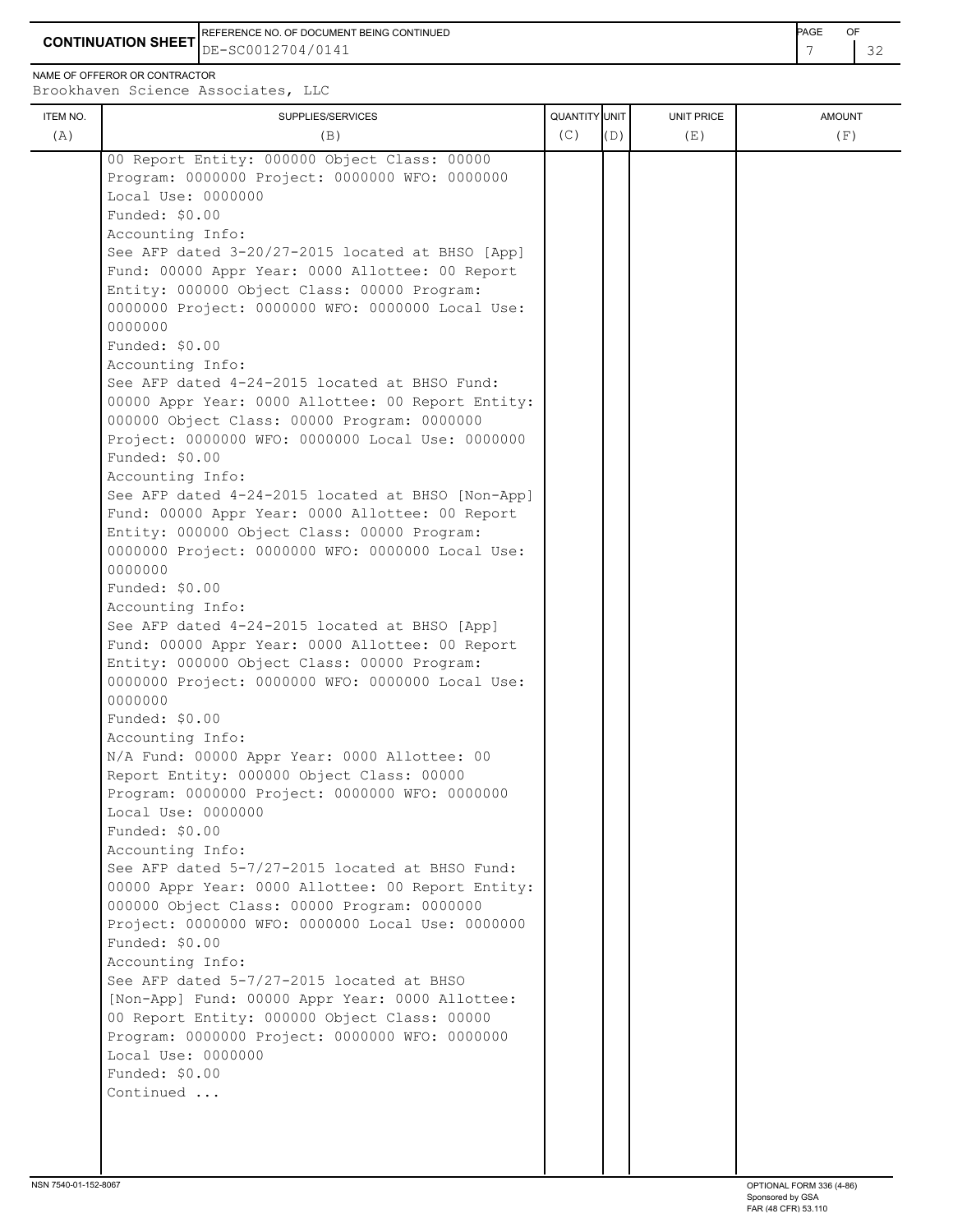**CONTINUATION SHEET**  $\left| \text{DE}-\text{SC0012704/0141} \right|$ REFERENCE NO. OF DOCUMENT BEING CONTINUED **AGE OF A SECOND ACTION OF A SECOND ACTION** PAGE OF DE-SC0012704/0141

NAME OF OFFEROR OR CONTRACTOR

ITEM NO. ┃ SUPPLIES/SERVICES UNIT PRICE AMOUNT Brookhaven Science Associates, LLC (A)  $(B)$  (B)  $(C)$   $(D)$  (E)  $(E)$  (F) Accounting Info: See AFP dated 5-7/27-2015 located at BHSO [App] Fund: 00000 Appr Year: 0000 Allottee: 00 Report Entity: 000000 Object Class: 00000 Program: 0000000 Project: 0000000 WFO: 0000000 Local Use: 0000000 Funded: \$0.00 Accounting Info: See AFP dated 6-4-2015 located at BHSO Fund: 00000 Appr Year: 0000 Allottee: 00 Report Entity: 000000 Object Class: 00000 Program: 0000000 Project: 0000000 WFO: 0000000 Local Use: 0000000 Funded: \$0.00 Accounting Info: See AFP dated 06-26-2015 located at BHSO Fund: 00000 Appr Year: 0000 Allottee: 00 Report Entity: 000000 Object Class: 00000 Program: 0000000 Project: 0000000 WFO: 0000000 Local Use: 0000000 Funded: \$0.00 Accounting Info: See AFP dated 6-26-2015 located at BHSO [Non-App] Fund: 00000 Appr Year: 0000 Allottee: 00 Report Entity: 000000 Object Class: 00000 Program: 0000000 Project: 0000000 WFO: 0000000 Local Use: 0000000 Funded: \$0.00 Accounting Info: See AFP dated 6-26-2015 located at BHSO [App] Fund: 00000 Appr Year: 0000 Allottee: 00 Report Entity: 000000 Object Class: 00000 Program: 0000000 Project: 0000000 WFO: 0000000 Local Use: 0000000 Funded: \$0.00 Accounting Info: See AFP dated 6-25-2015 located at BHSO Fund: 00000 Appr Year: 0000 Allottee: 00 Report Entity: 000000 Object Class: 00000 Program: 0000000 Project: 0000000 WFO: 0000000 Local Use: 0000000 Funded: \$0.00 Accounting Info: N/A Fund: 00000 Appr Year: 0000 Allottee: 00 Report Entity: 000000 Object Class: 00000 Program: 0000000 Project: 0000000 WFO: 0000000 Local Use: 0000000 Funded: \$0.00 Accounting Info: See AFP dated 7/28/2015 Fund: 00000 Appr Year: 0000 Allottee: 00 Report Entity: 000000 Object Class: 00000 Program: 0000000 Project: 0000000 WFO: 0000000 Local Use: 0000000

Continued ...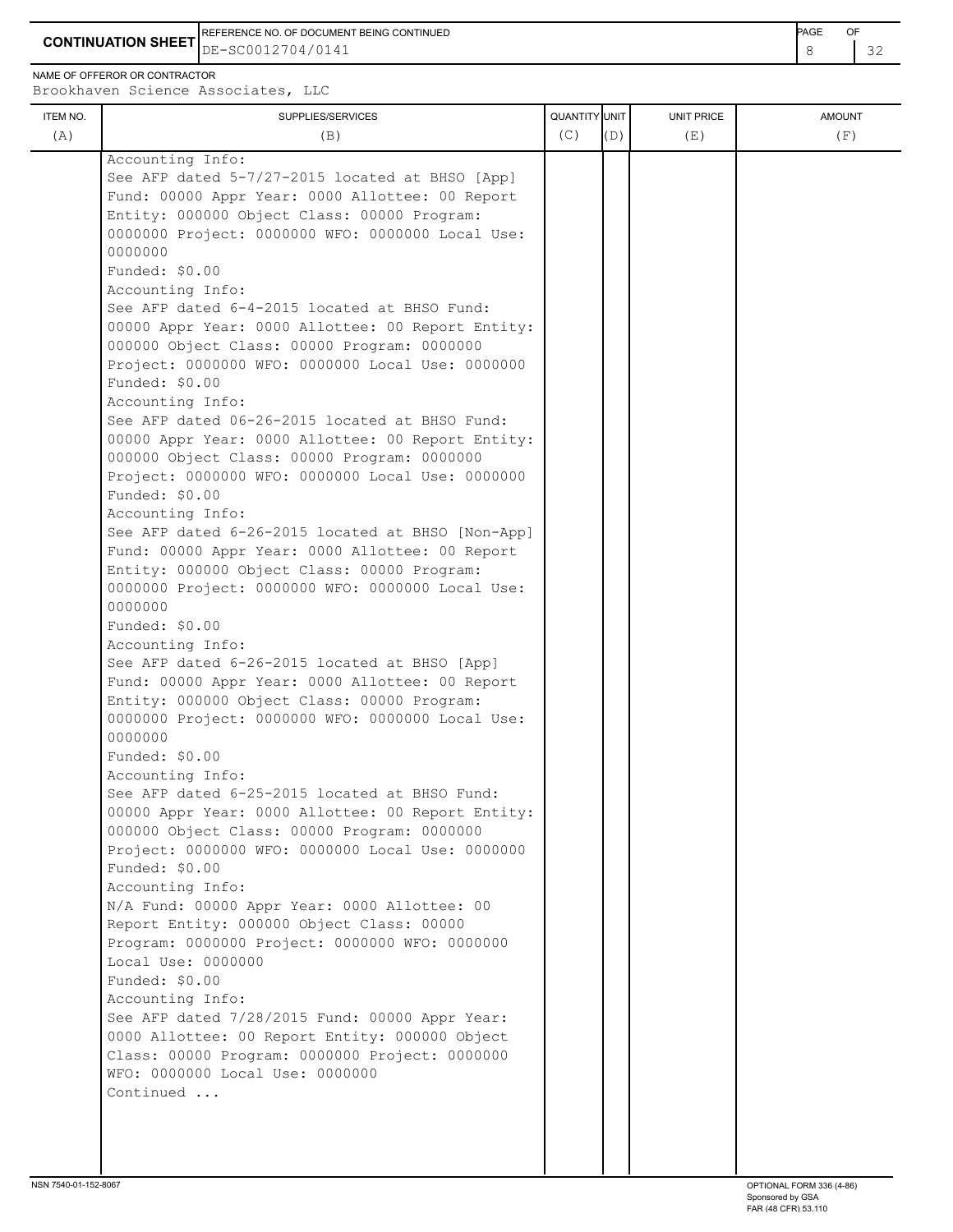**CONTINUATION SHEET** DE-SC0012704/0141 REFERENCE NO. OF DOCUMENT BEING CONTINUED **Example 20 and 20 and 20 and 20 and 20 and 20 and 20 and 20 and 20 and 20 and 20 and 20 and 20 and 20 and 20 and 20 and 20 and 20 and 20 and 20 and 20 and 20 and 20 and 20 and 20** 

NAME OF OFFEROR OR CONTRACTOR

| (A) |                                                   |     |     |     |     |
|-----|---------------------------------------------------|-----|-----|-----|-----|
|     | (B)                                               | (C) | (D) | (E) | (F) |
|     | Funded: \$0.00                                    |     |     |     |     |
|     | Accounting Info:                                  |     |     |     |     |
|     | See AFP dated 7/9/2015 & 7/28/2015 located at     |     |     |     |     |
|     | BHSO [Non-App] Fund: 00000 Appr Year: 0000        |     |     |     |     |
|     | Allottee: 00 Report Entity: 000000 Object Class:  |     |     |     |     |
|     | 00000 Program: 0000000 Project: 0000000 WFO:      |     |     |     |     |
|     | 0000000 Local Use: 0000000                        |     |     |     |     |
|     | Funded: \$0.00                                    |     |     |     |     |
|     | Accounting Info:                                  |     |     |     |     |
|     | See AFP dated 7/9/2015 & 7/28/2015 located at     |     |     |     |     |
|     | BHSO [App] Fund: 00000 Appr Year: 0000 Allottee:  |     |     |     |     |
|     | 00 Report Entity: 000000 Object Class: 00000      |     |     |     |     |
|     | Program: 0000000 Project: 0000000 WFO: 0000000    |     |     |     |     |
|     | Local Use: 0000000                                |     |     |     |     |
|     | Funded: \$0.00                                    |     |     |     |     |
|     | Accounting Info:                                  |     |     |     |     |
|     | See AFP dated 8-21-2015 located at BHSO Fund:     |     |     |     |     |
|     | 00000 Appr Year: 0000 Allottee: 00 Report Entity: |     |     |     |     |
|     | 000000 Object Class: 00000 Program: 0000000       |     |     |     |     |
|     | Project: 0000000 WFO: 0000000 Local Use: 0000000  |     |     |     |     |
|     | Funded: \$0.00                                    |     |     |     |     |
|     | Accounting Info:                                  |     |     |     |     |
|     | See AFP dated 8/25/2015 Fund: 00000 Appr Year:    |     |     |     |     |
|     | 0000 Allottee: 00 Report Entity: 000000 Object    |     |     |     |     |
|     | Class: 00000 Program: 0000000 Project: 0000000    |     |     |     |     |
|     | WFO: 0000000 Local Use: 0000000                   |     |     |     |     |
|     | Funded: \$0.00                                    |     |     |     |     |
|     | Accounting Info:                                  |     |     |     |     |
|     | See AFP dated 8/12/2015 & 8/25/2015 located at    |     |     |     |     |
|     | BHSO [Non-App] Fund: 00000 Appr Year: 0000        |     |     |     |     |
|     | Allottee: 00 Report Entity: 000000 Object Class:  |     |     |     |     |
|     | 00000 Program: 0000000 Project: 0000000 WFO:      |     |     |     |     |
|     | 0000000 Local Use: 0000000                        |     |     |     |     |
|     | Funded: $$0.00$                                   |     |     |     |     |
|     | Accounting Info:                                  |     |     |     |     |
|     | See AFP dated 8/12/2015 & 8/25/2015 located at    |     |     |     |     |
|     | BHSO [App] Fund: 00000 Appr Year: 0000 Allottee:  |     |     |     |     |
|     | 00 Report Entity: 000000 Object Class: 00000      |     |     |     |     |
|     | Program: 0000000 Project: 0000000 WFO: 0000000    |     |     |     |     |
|     | Local Use: 0000000                                |     |     |     |     |
|     | Funded: \$0.00                                    |     |     |     |     |
|     | Accounting Info:                                  |     |     |     |     |
|     | See AFP dated 9-24-2015 Fund: 00000 Appr Year:    |     |     |     |     |
|     | 0000 Allottee: 00 Report Entity: 000000 Object    |     |     |     |     |
|     | Class: 00000 Program: 0000000 Project: 0000000    |     |     |     |     |
|     | WFO: 0000000 Local Use: 0000000                   |     |     |     |     |
|     |                                                   |     |     |     |     |
|     | Funded: \$0.00                                    |     |     |     |     |
|     | Accounting Info:                                  |     |     |     |     |
|     | See AFP dated 9/28/2015 Fund: 00000 Appr Year:    |     |     |     |     |
|     | 0000 Allottee: 00 Report Entity: 000000 Object    |     |     |     |     |
|     | Continued                                         |     |     |     |     |
|     |                                                   |     |     |     |     |
|     |                                                   |     |     |     |     |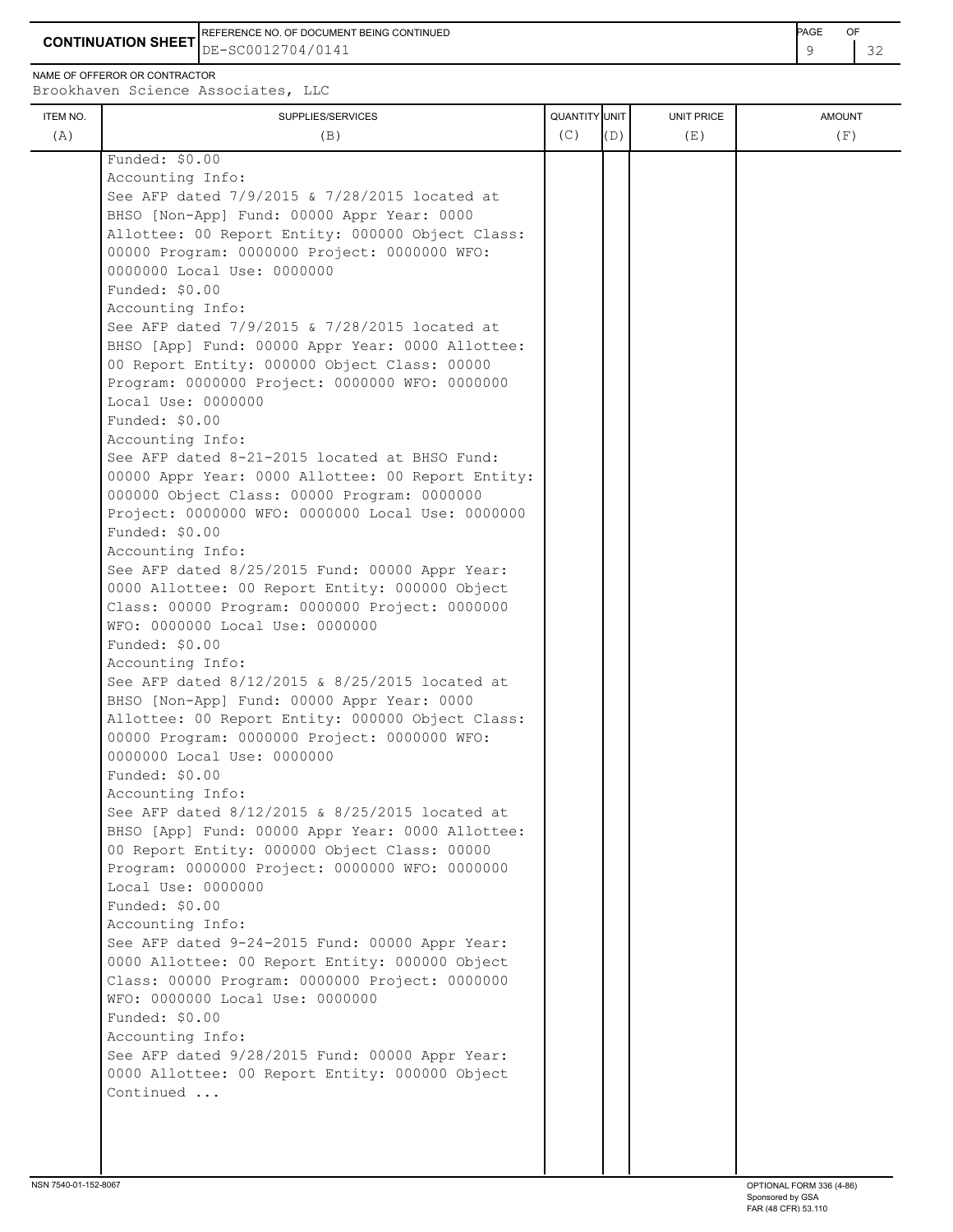**CONTINUATION SHEET** DE-SC0012704/0141 **10** 22 REFERENCE NO. OF DOCUMENT BEING CONTINUED **Example 2008** PAGE OF

NAME OF OFFEROR OR CONTRACTOR

| ITEM NO. | SUPPLIES/SERVICES                                                                               | QUANTITY UNIT |     | UNIT PRICE | <b>AMOUNT</b> |
|----------|-------------------------------------------------------------------------------------------------|---------------|-----|------------|---------------|
| (A)      | (B)                                                                                             | (C)           | (D) | (E)        | (F)           |
|          | Class: 00000 Program: 0000000 Project: 0000000                                                  |               |     |            |               |
|          | WFO: 0000000 Local Use: 0000000                                                                 |               |     |            |               |
|          | Funded: \$0.00                                                                                  |               |     |            |               |
|          | Accounting Info:                                                                                |               |     |            |               |
|          | See AFP dated 9/24/2015 & 9/28/2015 located at                                                  |               |     |            |               |
|          | BHSO [Non-App] Fund: 00000 Appr Year: 0000                                                      |               |     |            |               |
|          | Allottee: 00 Report Entity: 000000 Object Class:                                                |               |     |            |               |
|          | 00000 Program: 0000000 Project: 0000000 WFO:                                                    |               |     |            |               |
|          | 0000000 Local Use: 0000000                                                                      |               |     |            |               |
|          | Funded: \$0.00                                                                                  |               |     |            |               |
|          | Accounting Info:                                                                                |               |     |            |               |
|          | See AFP dated 9/24/2015 & 9/28/2015 located at                                                  |               |     |            |               |
|          | BHSO [App] Fund: 00000 Appr Year: 0000 Allottee:                                                |               |     |            |               |
|          | 00 Report Entity: 000000 Object Class: 00000                                                    |               |     |            |               |
|          | Program: 0000000 Project: 0000000 WFO: 0000000                                                  |               |     |            |               |
|          | Local Use: 0000000                                                                              |               |     |            |               |
|          | Funded: \$0.00                                                                                  |               |     |            |               |
|          | Accounting Info:                                                                                |               |     |            |               |
|          | Fund: 00000 Appr Year: 0000 Allottee: 00 Report                                                 |               |     |            |               |
|          | Entity: 000000 Object Class: 00000 Program:<br>0000000 Project: 0000000 WFO: 0000000 Local Use: |               |     |            |               |
|          | 0000000                                                                                         |               |     |            |               |
|          | Funded: \$0.00                                                                                  |               |     |            |               |
|          | Accounting Info:                                                                                |               |     |            |               |
|          | See AFP dated 10-27-2015 Fund: 00000 Appr Year:                                                 |               |     |            |               |
|          | 0000 Allottee: 00 Report Entity: 000000 Object                                                  |               |     |            |               |
|          | Class: 00000 Program: 0000000 Project: 0000000                                                  |               |     |            |               |
|          | WFO: 0000000 Local Use: 0000000                                                                 |               |     |            |               |
|          | Funded: \$0.00                                                                                  |               |     |            |               |
|          | Accounting Info:                                                                                |               |     |            |               |
|          | See AFP dated 10/27/2015 located at BHSO                                                        |               |     |            |               |
|          | [Non-App] Fund: 00000 Appr Year: 0000 Allottee:                                                 |               |     |            |               |
|          | 00 Report Entity: 000000 Object Class: 00000                                                    |               |     |            |               |
|          | Program: 0000000 Project: 0000000 WFO: 0000000                                                  |               |     |            |               |
|          | Local Use: 0000000                                                                              |               |     |            |               |
|          | Funded: \$0.00                                                                                  |               |     |            |               |
|          | Accounting Info:                                                                                |               |     |            |               |
|          | See AFP dated 10/27/2015 located at BHSO [App]                                                  |               |     |            |               |
|          | Fund: 00000 Appr Year: 0000 Allottee: 00 Report<br>Entity: 000000 Object Class: 00000 Program:  |               |     |            |               |
|          | 0000000 Project: 0000000 WFO: 0000000 Local Use:                                                |               |     |            |               |
|          | 0000000                                                                                         |               |     |            |               |
|          | Funded: \$0.00                                                                                  |               |     |            |               |
|          | Accounting Info:                                                                                |               |     |            |               |
|          | See AFP dated 11-23/24-2015 located at BHSO Fund:                                               |               |     |            |               |
|          | 00000 Appr Year: 0000 Allottee: 00 Report Entity:                                               |               |     |            |               |
|          | 000000 Object Class: 00000 Program: 0000000                                                     |               |     |            |               |
|          | Project: 0000000 WFO: 0000000 Local Use: 0000000                                                |               |     |            |               |
|          | Funded: \$0.00                                                                                  |               |     |            |               |
|          | Accounting Info:                                                                                |               |     |            |               |
|          | Continued                                                                                       |               |     |            |               |
|          |                                                                                                 |               |     |            |               |
|          |                                                                                                 |               |     |            |               |
|          |                                                                                                 |               |     |            |               |
|          |                                                                                                 |               |     |            |               |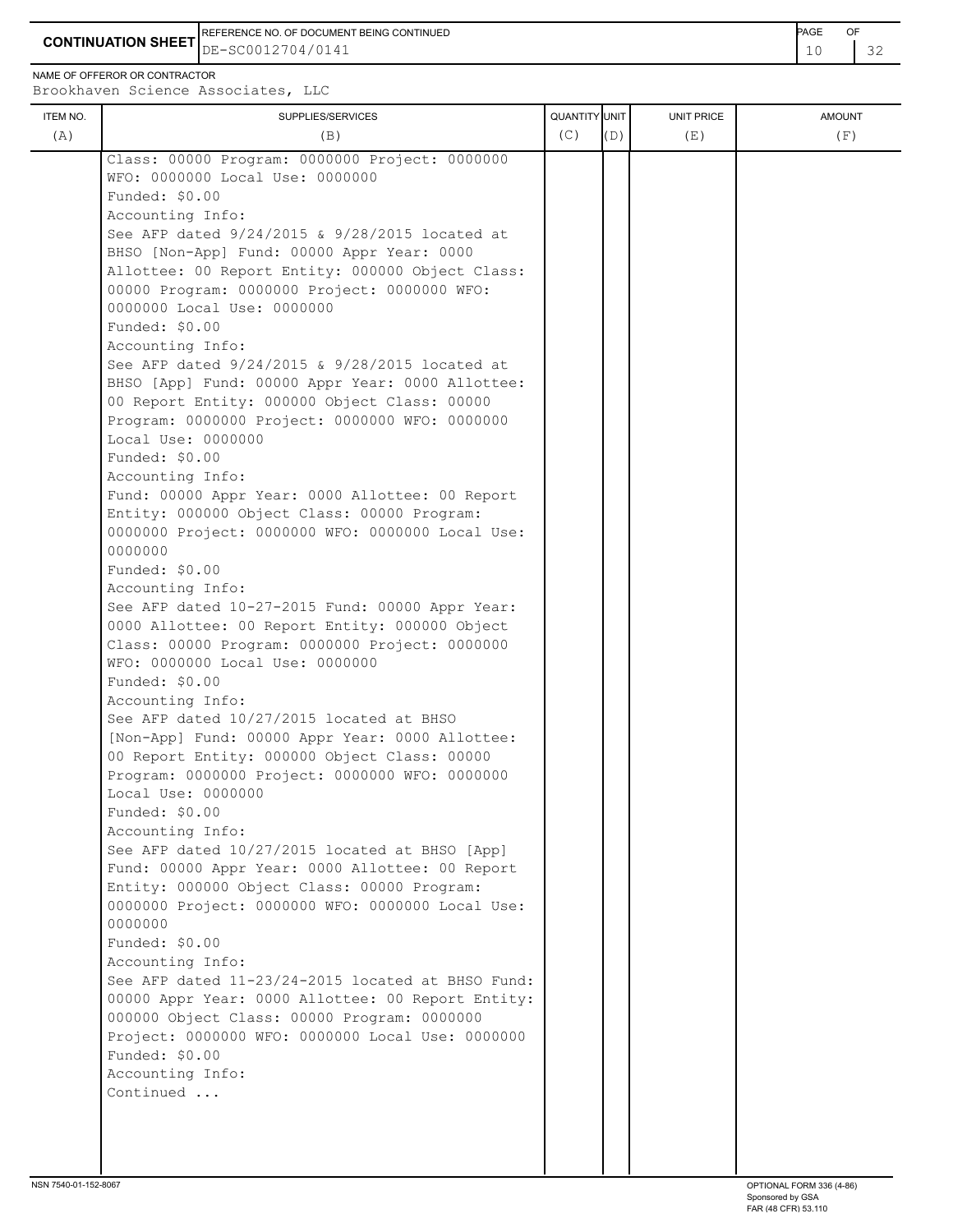REFERENCE NO. OF DOCUMENT BEING CONTINUED **Example 2008** PAGE OF

**CONTINUATION SHEET** DE-SC0012704/0141 **12 132** 

NAME OF OFFEROR OR CONTRACTOR

Brookhaven Science Associates, LLC

| ITEM NO. | SUPPLIES/SERVICES                                 | QUANTITY UNIT |     | <b>UNIT PRICE</b> | <b>AMOUNT</b> |
|----------|---------------------------------------------------|---------------|-----|-------------------|---------------|
| (A)      | (B)                                               | (C)           | (D) | (E)               | (F)           |
|          |                                                   |               |     |                   |               |
|          | See AFP dated 11/23/2015 located at BHSO          |               |     |                   |               |
|          | [Non-App] Fund: 00000 Appr Year: 0000 Allottee:   |               |     |                   |               |
|          | 00 Report Entity: 000000 Object Class: 00000      |               |     |                   |               |
|          | Program: 0000000 Project: 0000000 WFO: 0000000    |               |     |                   |               |
|          | Local Use: 0000000                                |               |     |                   |               |
|          | Funded: \$0.00                                    |               |     |                   |               |
|          | Accounting Info:                                  |               |     |                   |               |
|          | See AFP dated 11/24/2015 located at BHSO [App]    |               |     |                   |               |
|          | Fund: 00000 Appr Year: 0000 Allottee: 00 Report   |               |     |                   |               |
|          | Entity: 000000 Object Class: 00000 Program:       |               |     |                   |               |
|          | 0000000 Project: 0000000 WFO: 0000000 Local Use:  |               |     |                   |               |
|          | 0000000                                           |               |     |                   |               |
|          | Funded: \$0.00                                    |               |     |                   |               |
|          | Accounting Info:                                  |               |     |                   |               |
|          | See AFP dated 12/21/15 located at BHSO Fund:      |               |     |                   |               |
|          | 00000 Appr Year: 0000 Allottee: 00 Report Entity: |               |     |                   |               |
|          | 000000 Object Class: 00000 Program: 0000000       |               |     |                   |               |
|          | Project: 0000000 WFO: 0000000 Local Use: 0000000  |               |     |                   |               |
|          | Funded: \$0.00                                    |               |     |                   |               |
|          | Accounting Info:                                  |               |     |                   |               |
|          | See AFP dated 12/21/2015 located at BHSO          |               |     |                   |               |
|          | [Non-App] Fund: 00000 Appr Year: 0000 Allottee:   |               |     |                   |               |
|          | 00 Report Entity: 000000 Object Class: 00000      |               |     |                   |               |
|          | Program: 0000000 Project: 0000000 WFO: 0000000    |               |     |                   |               |
|          | Local Use: 0000000                                |               |     |                   |               |
|          | Funded: \$0.00                                    |               |     |                   |               |
|          | Accounting Info:                                  |               |     |                   |               |
|          | See AFP dated 12/21/2015 located at BHSO [App]    |               |     |                   |               |
|          | Fund: 00000 Appr Year: 0000 Allottee: 00 Report   |               |     |                   |               |
|          | Entity: 000000 Object Class: 00000 Program:       |               |     |                   |               |
|          | 0000000 Project: 0000000 WFO: 0000000 Local Use:  |               |     |                   |               |
|          | 0000000                                           |               |     |                   |               |
|          | Funded: \$0.00                                    |               |     |                   |               |
|          |                                                   |               |     |                   |               |
|          | Accounting Info:                                  |               |     |                   |               |
|          | See AFP dated 1/27/15 located at BHSO Fund: 00000 |               |     |                   |               |
|          | Appr Year: 0000 Allottee: 00 Report Entity:       |               |     |                   |               |
|          | 000000 Object Class: 00000 Program: 0000000       |               |     |                   |               |
|          | Project: 0000000 WFO: 0000000 Local Use: 0000000  |               |     |                   |               |
|          | Funded: \$0.00                                    |               |     |                   |               |
|          | Accounting Info:                                  |               |     |                   |               |
|          | See AFP dated 1/6/2016, 1/7/2016, 1/27/2016       |               |     |                   |               |
|          | located at BHSO [Non-App] Fund: 00000 Appr Year:  |               |     |                   |               |
|          | 0000 Allottee: 00 Report Entity: 000000 Object    |               |     |                   |               |
|          | Class: 00000 Program: 0000000 Project: 0000000    |               |     |                   |               |
|          | WFO: 0000000 Local Use: 0000000                   |               |     |                   |               |
|          | Funded: \$0.00                                    |               |     |                   |               |
|          | Accounting Info:                                  |               |     |                   |               |
|          | See AFP dated 1/6/2016, 1/7/2016, 1/27/2016       |               |     |                   |               |
|          | located at BHSO [App] Fund: 00000 Appr Year: 0000 |               |     |                   |               |
|          | Allottee: 00 Report Entity: 000000 Object Class:  |               |     |                   |               |
|          | Continued                                         |               |     |                   |               |
|          |                                                   |               |     |                   |               |
|          |                                                   |               |     |                   |               |
|          |                                                   |               |     |                   |               |
|          |                                                   |               |     |                   |               |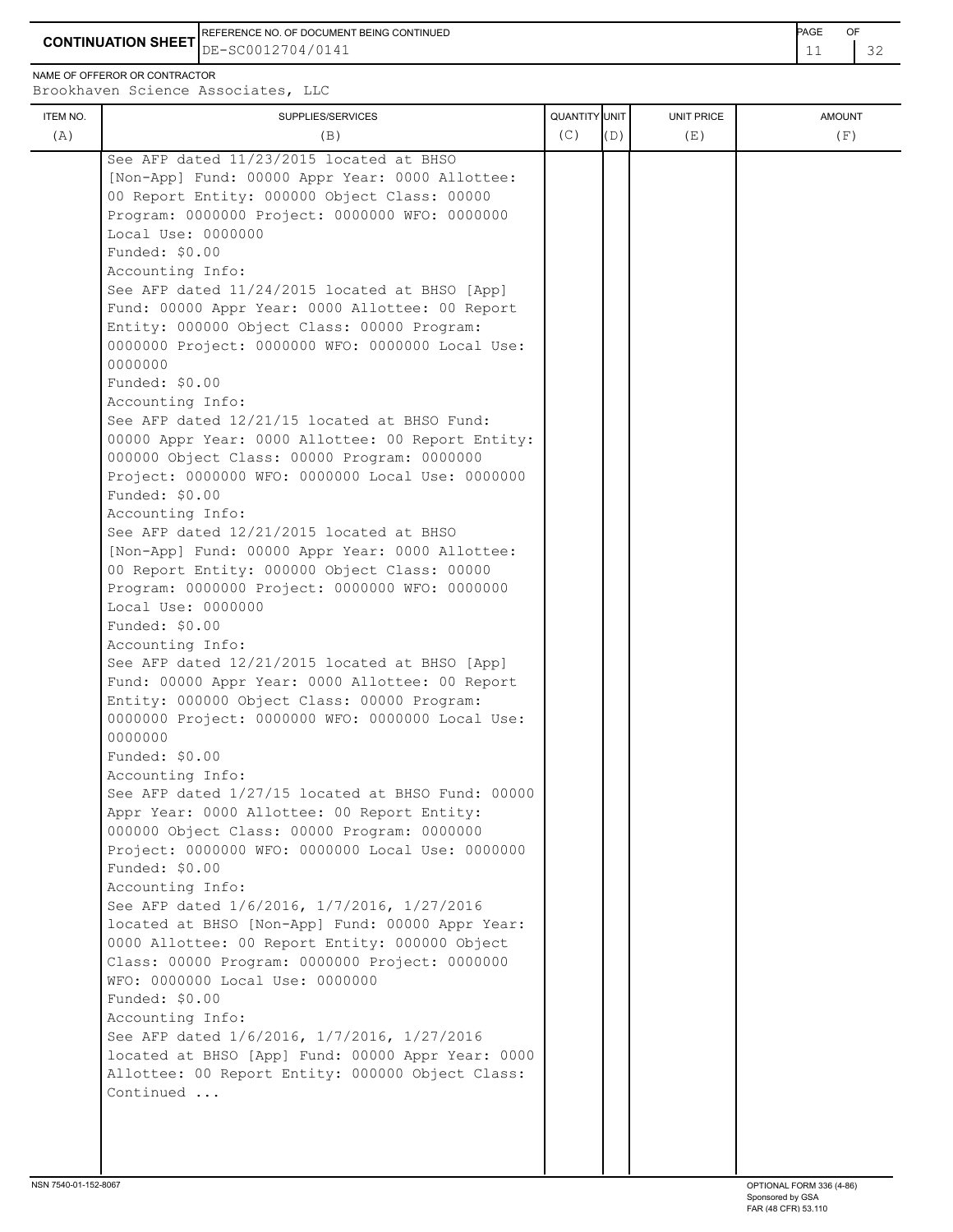**CONTINUATION SHEET**  $\left| \text{DE}-\text{SC0012704/0141} \right|$  12 32 REFERENCE NO. OF DOCUMENT BEING CONTINUED **Example 2008** PAGE OF

NAME OF OFFEROR OR CONTRACTOR

| 00000 Program: 0000000 Project: 0000000 WFO:<br>0000000 Local Use: 0000000<br>Funded: \$0.00<br>Accounting Info:<br>Fund: 00000 Appr Year: 0000 Allottee: 00 Report<br>Entity: 000000 Object Class: 00000 Program:<br>0000000 Project: 0000000 WFO: 0000000 Local Use:<br>0000000<br>Funded: \$0.00<br>Accounting Info:<br>See AFP dated 2/23/16 located at BHSO Fund: 00000<br>Appr Year: 0000 Allottee: 00 Report Entity:<br>000000 Object Class: 00000 Program: 0000000<br>Project: 0000000 WFO: 0000000 Local Use: 0000000<br>Funded: \$0.00<br>Accounting Info:<br>See AFP dated 2/3/16, 2/5/16, 2/23/16 located at<br>BHSO [Non-App] Fund: 00000 Appr Year: 0000<br>Allottee: 00 Report Entity: 000000 Object Class:<br>00000 Program: 0000000 Project: 0000000 WFO:<br>0000000 Local Use: 0000000<br>Funded: \$0.00<br>Accounting Info:<br>See AFP dated 2/3/16, 2/5/16, 2/23/16, 2/25/2016<br>located at BHSO [App] Fund: 00000 Appr Year: 0000<br>Allottee: 00 Report Entity: 000000 Object Class:<br>00000 Program: 0000000 Project: 0000000 WFO:<br>0000000 Local Use: 0000000<br>Funded: \$0.00<br>Accounting Info:<br>See AFP dated 3/24/16 located at BHSO Fund: 00000<br>Appr Year: 0000 Allottee: 00 Report Entity:<br>000000 Object Class: 00000 Program: 0000000<br>Project: 0000000 WFO: 0000000 Local Use: 0000000<br>Funded: \$0.00<br>Accounting Info:<br>See AFP dated 3/7/2016 & 3/24/2016 located at<br>BHSO [Non-App] Fund: 00000 Appr Year: 0000<br>Allottee: 00 Report Entity: 000000 Object Class:<br>00000 Program: 0000000 Project: 0000000 WFO:<br>0000000 Local Use: 0000000<br>Funded: \$0.00<br>Accounting Info:<br>See AFP dated 3/7/2016 & 3/24/2016 located at<br>BHSO [App] Fund: 00000 Appr Year: 0000 Allottee:<br>00 Report Entity: 000000 Object Class: 00000<br>Program: 0000000 Project: 0000000 WFO: 0000000<br>Local Use: 0000000<br>Funded: \$0.00<br>Accounting Info:<br>Continued | ITEM NO.<br>(A) | SUPPLIES/SERVICES<br>(B) | QUANTITY UNIT<br>(C) | (D) | <b>UNIT PRICE</b><br>(E) | <b>AMOUNT</b><br>(F) |
|-------------------------------------------------------------------------------------------------------------------------------------------------------------------------------------------------------------------------------------------------------------------------------------------------------------------------------------------------------------------------------------------------------------------------------------------------------------------------------------------------------------------------------------------------------------------------------------------------------------------------------------------------------------------------------------------------------------------------------------------------------------------------------------------------------------------------------------------------------------------------------------------------------------------------------------------------------------------------------------------------------------------------------------------------------------------------------------------------------------------------------------------------------------------------------------------------------------------------------------------------------------------------------------------------------------------------------------------------------------------------------------------------------------------------------------------------------------------------------------------------------------------------------------------------------------------------------------------------------------------------------------------------------------------------------------------------------------------------------------------------------------------------------------------------------------------------------------------------------------------------------------------------------------------------------------|-----------------|--------------------------|----------------------|-----|--------------------------|----------------------|
|                                                                                                                                                                                                                                                                                                                                                                                                                                                                                                                                                                                                                                                                                                                                                                                                                                                                                                                                                                                                                                                                                                                                                                                                                                                                                                                                                                                                                                                                                                                                                                                                                                                                                                                                                                                                                                                                                                                                     |                 |                          |                      |     |                          |                      |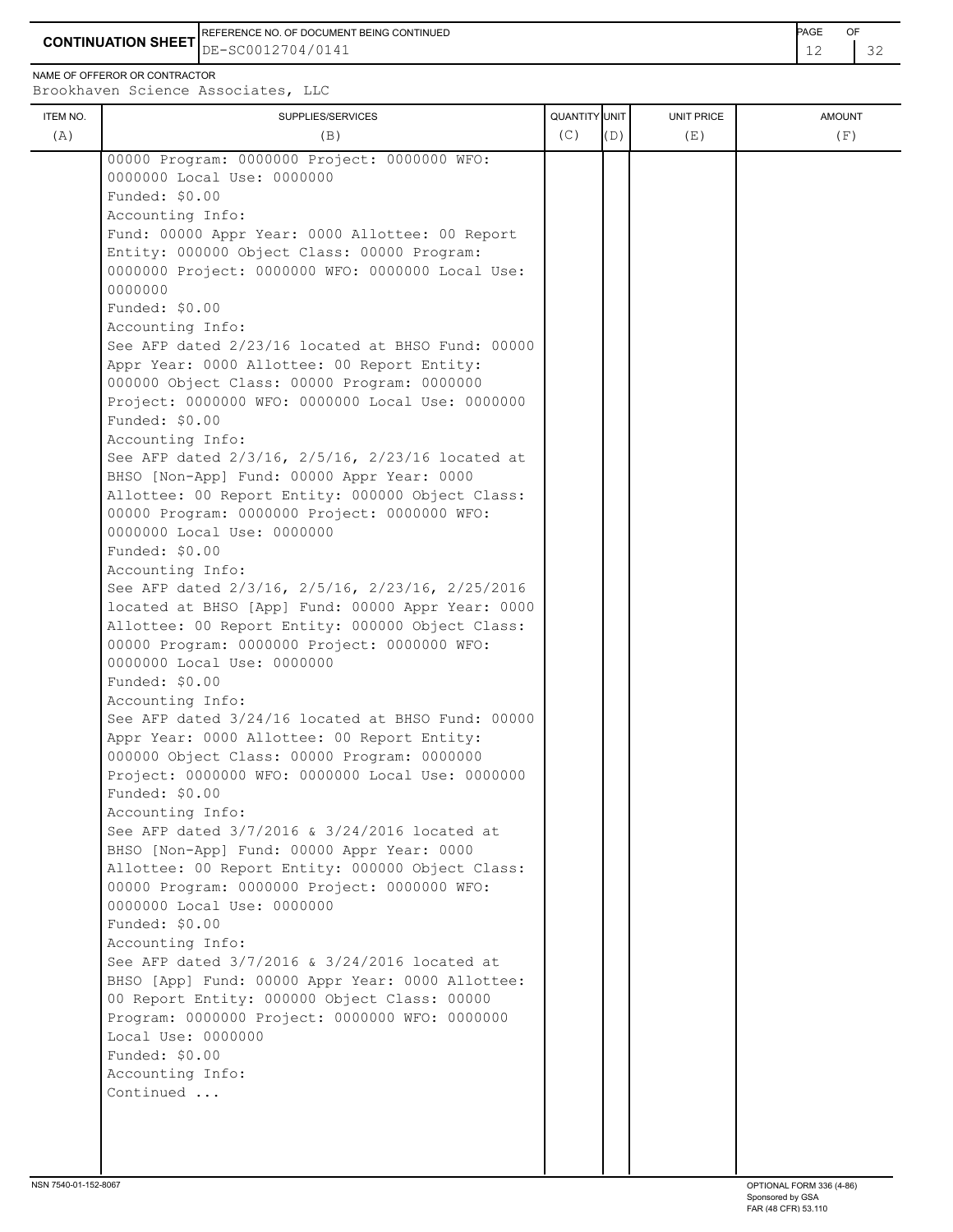REFERENCE NO. OF DOCUMENT BEING CONTINUED **Example 2008** PAGE OF

**CONTINUATION SHEET** DE-SC0012704/0141 **13** 2

NAME OF OFFEROR OR CONTRACTOR

Brookhaven Science Associates, LLC

| <b>QUANTITY</b> UNIT<br>UNIT PRICE<br>ITEM NO.<br>SUPPLIES/SERVICES<br><b>AMOUNT</b><br>(C)<br>(A)<br>(F)<br>(B)<br>(D)<br>(E)<br>None Fund: 00000 Appr Year: 0000 Allottee: 00<br>Report Entity: 000000 Object Class: 00000<br>Program: 0000000 Project: 0000000 WFO: 0000000<br>Local Use: 0000000<br>Funded: \$0.00<br>Accounting Info:<br>See AFP dated 4/26/16 located at BHSO Fund: 00000<br>Appr Year: 0000 Allottee: 00 Report Entity:<br>000000 Object Class: 00000 Program: 0000000<br>Project: 0000000 WFO: 0000000 Local Use: 0000000<br>Funded: \$0.00<br>Accounting Info:<br>See AFP dated 4/26/2016 & 3/24/2016 located at<br>BHSO [Non-App] Fund: 00000 Appr Year: 0000<br>Allottee: 00 Report Entity: 000000 Object Class:<br>00000 Program: 0000000 Project: 0000000 WFO:<br>0000000 Local Use: 0000000<br>Funded: \$0.00<br>Accounting Info:<br>See AFP dated 4/7/2016 & 4/26/2016 located at<br>BHSO [App] Fund: 00000 Appr Year: 0000 Allottee:<br>00 Report Entity: 000000 Object Class: 00000<br>Program: 0000000 Project: 0000000 WFO: 0000000<br>Local Use: 0000000<br>Funded: \$0.00<br>Accounting Info: |  |
|------------------------------------------------------------------------------------------------------------------------------------------------------------------------------------------------------------------------------------------------------------------------------------------------------------------------------------------------------------------------------------------------------------------------------------------------------------------------------------------------------------------------------------------------------------------------------------------------------------------------------------------------------------------------------------------------------------------------------------------------------------------------------------------------------------------------------------------------------------------------------------------------------------------------------------------------------------------------------------------------------------------------------------------------------------------------------------------------------------------------------------|--|
|                                                                                                                                                                                                                                                                                                                                                                                                                                                                                                                                                                                                                                                                                                                                                                                                                                                                                                                                                                                                                                                                                                                                    |  |
| See AFP dated 5/24/2016 located at BHSO Fund:<br>00000 Appr Year: 0000 Allottee: 00 Report Entity:<br>000000 Object Class: 00000 Program: 0000000<br>Project: 0000000 WFO: 0000000 Local Use: 0000000<br>Funded: \$0.00<br>Accounting Info:<br>See AFP dated 5/4, 5/5, 5/19, 5/24 2016 located<br>at BHSO [Non-App] Fund: 00000 Appr Year: 0000<br>Allottee: 00 Report Entity: 000000 Object Class:<br>00000 Program: 0000000 Project: 0000000 WFO:<br>0000000 Local Use: 0000000<br>Funded: \$0.00<br>Accounting Info:<br>See AFP dated 5/4, 5/5, 5/19, 5/24 2016 located<br>at BHSO [App] Fund: 00000 Appr Year: 0000<br>Allottee: 00 Report Entity: 000000 Object Class:<br>00000 Program: 0000000 Project: 0000000 WFO:<br>0000000 Local Use: 0000000<br>Funded: \$0.00<br>Accounting Info:<br>See AFP dated 6/27/2016 located at BHSO Fund:<br>00000 Appr Year: 0000 Allottee: 00 Report Entity:<br>000000 Object Class: 00000 Program: 0000000                                                                                                                                                                               |  |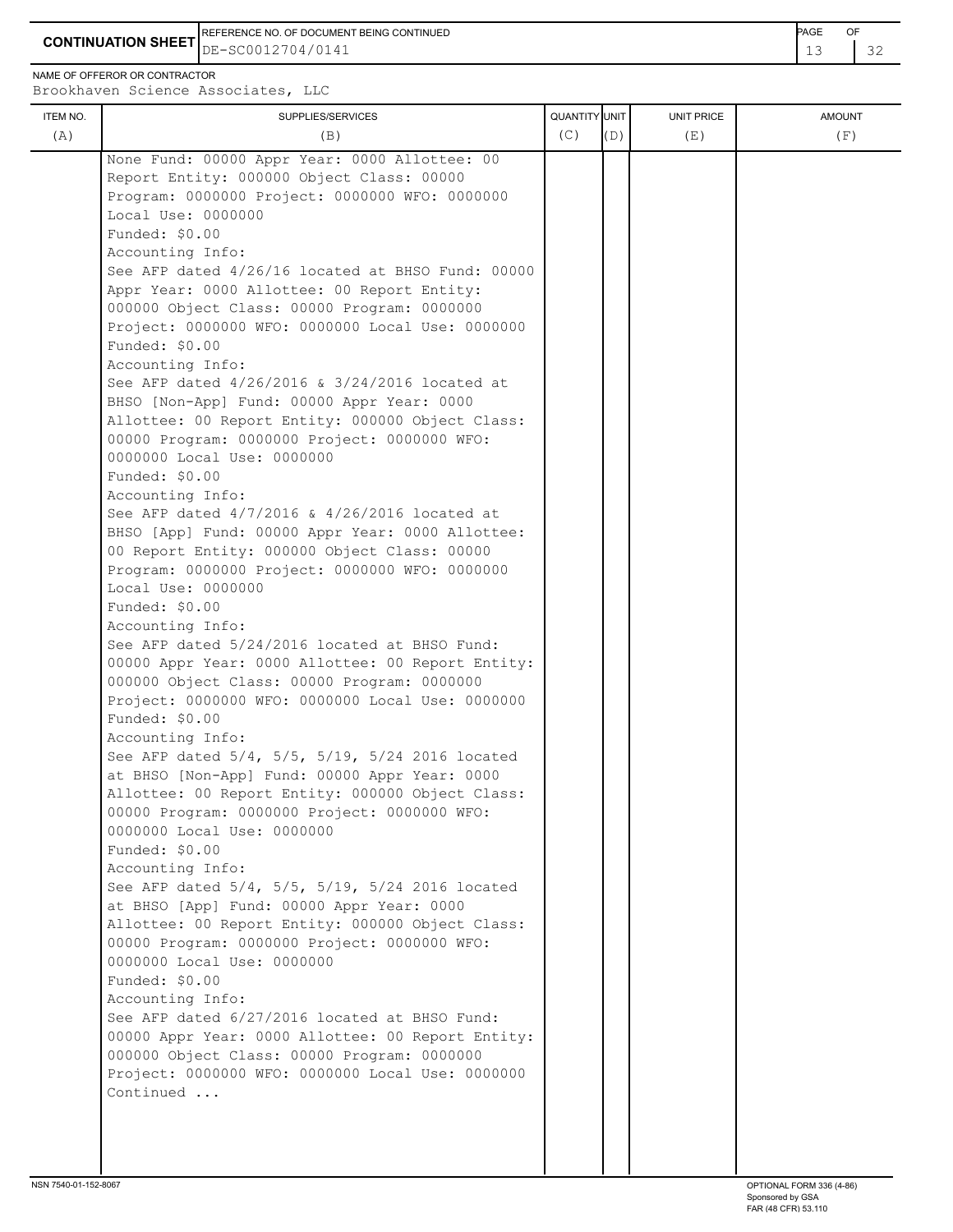REFERENCE NO. OF DOCUMENT BEING CONTINUED<br>DE-SC0012704/0141 14 32

NAME OF OFFEROR OR CONTRACTOR Brookhaven Science Ass

|          | CONTINUATION SHEET $\rm{ _{DE-SC0012704/0141}}$                   |                      |            |               |  |
|----------|-------------------------------------------------------------------|----------------------|------------|---------------|--|
|          | \ME OF OFFEROR OR CONTRACTOR<br>rookhaven Science Associates, LLC |                      |            |               |  |
| ITEM NO. | SUPPLIES/SERVICES                                                 | <b>QUANTITY UNIT</b> | UNIT PRICE | <b>AMOUNT</b> |  |

| ITEM NO. | SUPPLIES/SERVICES                                                          | QUANTITY UNIT |     | UNIT PRICE | <b>AMOUNT</b> |
|----------|----------------------------------------------------------------------------|---------------|-----|------------|---------------|
| (A)      | (B)                                                                        | (C)           | (D) | (E)        | (F)           |
|          | Funded: \$0.00                                                             |               |     |            |               |
|          | Accounting Info:                                                           |               |     |            |               |
|          | See AFP dated 6-27-2016 located at BHSO [Non-App]                          |               |     |            |               |
|          | Fund: 00000 Appr Year: 0000 Allottee: 00 Report                            |               |     |            |               |
|          | Entity: 000000 Object Class: 00000 Program:                                |               |     |            |               |
|          | 0000000 Project: 0000000 WFO: 0000000 Local Use:                           |               |     |            |               |
|          | 0000000                                                                    |               |     |            |               |
|          | Funded: \$0.00                                                             |               |     |            |               |
|          | Accounting Info:                                                           |               |     |            |               |
|          | See AFP dated 6-27-2016 located at BHSO [App]                              |               |     |            |               |
|          | Fund: 00000 Appr Year: 0000 Allottee: 00 Report                            |               |     |            |               |
|          | Entity: 000000 Object Class: 00000 Program:                                |               |     |            |               |
|          | 0000000 Project: 0000000 WFO: 0000000 Local Use:                           |               |     |            |               |
|          | 0000000                                                                    |               |     |            |               |
|          | Funded: \$0.00                                                             |               |     |            |               |
|          | Accounting Info:                                                           |               |     |            |               |
|          | See AFP dated 7/26/2016 located at BHSO Fund:                              |               |     |            |               |
|          | 00000 Appr Year: 0000 Allottee: 00 Report Entity:                          |               |     |            |               |
|          | 000000 Object Class: 00000 Program: 0000000                                |               |     |            |               |
|          | Project: 0000000 WFO: 0000000 Local Use: 0000000                           |               |     |            |               |
|          | Funded: \$0.00                                                             |               |     |            |               |
|          | Accounting Info:                                                           |               |     |            |               |
|          | See AFP dated 7-26-2016 located at BHSO                                    |               |     |            |               |
|          | [Non-Appropriated] Fund: 00000 Appr Year: 0000                             |               |     |            |               |
|          | Allottee: 00 Report Entity: 000000 Object Class:                           |               |     |            |               |
|          | 00000 Program: 0000000 Project: 0000000 WFO:<br>0000000 Local Use: 0000000 |               |     |            |               |
|          | Funded: \$0.00                                                             |               |     |            |               |
|          | Accounting Info:                                                           |               |     |            |               |
|          | See AFP dated 7-7-2016 & 7-26-2016 located at                              |               |     |            |               |
|          | BHSO [Appropriated] Fund: 00000 Appr Year: 0000                            |               |     |            |               |
|          | Allottee: 00 Report Entity: 000000 Object Class:                           |               |     |            |               |
|          | 00000 Program: 0000000 Project: 0000000 WFO:                               |               |     |            |               |
|          | 0000000 Local Use: 0000000                                                 |               |     |            |               |
|          | Funded: \$0.00                                                             |               |     |            |               |
|          | Accounting Info:                                                           |               |     |            |               |
|          | Fund: 00000 Appr Year: 0000 Allottee: 00 Report                            |               |     |            |               |
|          | Entity: 000000 Object Class: 00000 Program:                                |               |     |            |               |
|          | 0000000 Project: 0000000 WFO: 0000000 Local Use:                           |               |     |            |               |
|          | 0000000                                                                    |               |     |            |               |
|          | Funded: \$0.00                                                             |               |     |            |               |
|          | Accounting Info:                                                           |               |     |            |               |
|          | Fund: 00000 Appr Year: 0000 Allottee: 00 Report                            |               |     |            |               |
|          | Entity: 000000 Object Class: 00000 Program:                                |               |     |            |               |
|          | 0000000 Project: 0000000 WFO: 0000000 Local Use:                           |               |     |            |               |
|          | 0000000                                                                    |               |     |            |               |
|          | Funded: \$0.00                                                             |               |     |            |               |
|          | Accounting Info:                                                           |               |     |            |               |
|          | See AFP dated 8/25/2016 located at BHSO Fund:                              |               |     |            |               |
|          | 00000 Appr Year: 0000 Allottee: 00 Report Entity:                          |               |     |            |               |
|          | Continued                                                                  |               |     |            |               |
|          |                                                                            |               |     |            |               |
|          |                                                                            |               |     |            |               |
|          |                                                                            |               |     |            |               |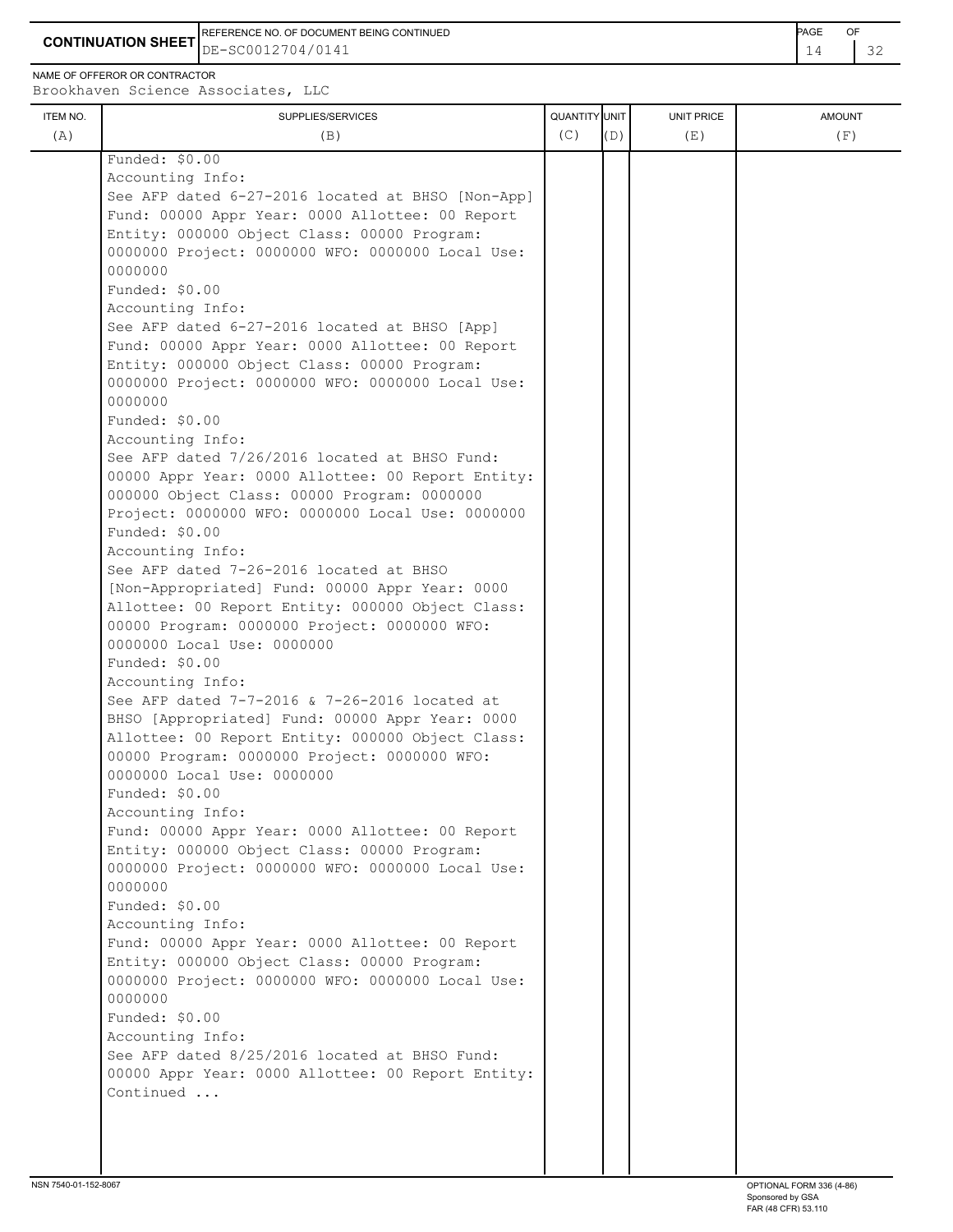**CONTINUATION SHEET** DE-SC0012704/0141 **15** 22 REFERENCE NO. OF DOCUMENT BEING CONTINUED **Example 2008** PAGE OF

NAME OF OFFEROR OR CONTRACTOR

Brookhaven Science Associates, LLC

| ITEM NO. | SUPPLIES/SERVICES                                 | QUANTITY UNIT |     | <b>UNIT PRICE</b> | <b>AMOUNT</b> |
|----------|---------------------------------------------------|---------------|-----|-------------------|---------------|
| (A)      | (B)                                               | (C)           | (D) | (E)               | (F)           |
|          | 000000 Object Class: 00000 Program: 0000000       |               |     |                   |               |
|          | Project: 0000000 WFO: 0000000 Local Use: 0000000  |               |     |                   |               |
|          | Funded: \$0.00                                    |               |     |                   |               |
|          | Accounting Info:                                  |               |     |                   |               |
|          | See AFP dated 8-25-2016 located at BHSO           |               |     |                   |               |
|          |                                                   |               |     |                   |               |
|          | [Non-Appropriated] Fund: 00000 Appr Year: 0000    |               |     |                   |               |
|          | Allottee: 00 Report Entity: 000000 Object Class:  |               |     |                   |               |
|          | 00000 Program: 0000000 Project: 0000000 WFO:      |               |     |                   |               |
|          | 0000000 Local Use: 0000000                        |               |     |                   |               |
|          | Funded: \$0.00                                    |               |     |                   |               |
|          | Accounting Info:                                  |               |     |                   |               |
|          | See AFP dated 8-25-2016 & 7-26-2016 located at    |               |     |                   |               |
|          | BHSO [Appropriated] Fund: 00000 Appr Year: 0000   |               |     |                   |               |
|          | Allottee: 00 Report Entity: 000000 Object Class:  |               |     |                   |               |
|          | 00000 Program: 0000000 Project: 0000000 WFO:      |               |     |                   |               |
|          | 0000000 Local Use: 0000000                        |               |     |                   |               |
|          | Funded: \$0.00                                    |               |     |                   |               |
|          | Accounting Info:                                  |               |     |                   |               |
|          | See AFP dated 9/26&27/2016 located at BHSO Fund:  |               |     |                   |               |
|          | 00000 Appr Year: 0000 Allottee: 00 Report Entity: |               |     |                   |               |
|          | 000000 Object Class: 00000 Program: 0000000       |               |     |                   |               |
|          | Project: 0000000 WFO: 0000000 Local Use: 0000000  |               |     |                   |               |
|          | Funded: \$0.00                                    |               |     |                   |               |
|          | Accounting Info:                                  |               |     |                   |               |
|          | See AFP dated 9/8/2016, 9/26/2016, & 9/27/2016    |               |     |                   |               |
|          | located at BHSO [Non-Appropriated] Fund: 00000    |               |     |                   |               |
|          | Appr Year: 0000 Allottee: 00 Report Entity:       |               |     |                   |               |
|          | 000000 Object Class: 00000 Program: 0000000       |               |     |                   |               |
|          | Project: 0000000 WFO: 0000000 Local Use: 0000000  |               |     |                   |               |
|          | Funded: \$0.00                                    |               |     |                   |               |
|          |                                                   |               |     |                   |               |
|          | Accounting Info:                                  |               |     |                   |               |
|          | See AFP dated 9/8/2016, 9/26/2016, & 9/27/2016    |               |     |                   |               |
|          | located at BHSO [Appropriated] Fund: 00000 Appr   |               |     |                   |               |
|          | Year: 0000 Allottee: 00 Report Entity: 000000     |               |     |                   |               |
|          | Object Class: 00000 Program: 0000000 Project:     |               |     |                   |               |
|          | 0000000 WFO: 0000000 Local Use: 0000000           |               |     |                   |               |
|          | Funded: \$0.00                                    |               |     |                   |               |
|          | Accounting Info:                                  |               |     |                   |               |
|          | Fund: 00000 Appr Year: 0000 Allottee: 00 Report   |               |     |                   |               |
|          | Entity: 000000 Object Class: 00000 Program:       |               |     |                   |               |
|          | 0000000 Project: 0000000 WFO: 0000000 Local Use:  |               |     |                   |               |
|          | 0000000                                           |               |     |                   |               |
|          | Funded: \$0.00                                    |               |     |                   |               |
|          | Accounting Info:                                  |               |     |                   |               |
|          | See AFP dated 10/19/2016 located at BHSO          |               |     |                   |               |
|          | [Appropriated] Fund: 00000 Appr Year: 0000        |               |     |                   |               |
|          | Allottee: 00 Report Entity: 000000 Object Class:  |               |     |                   |               |
|          | 00000 Program: 0000000 Project: 0000000 WFO:      |               |     |                   |               |
|          | 0000000 Local Use: 0000000                        |               |     |                   |               |
|          | Funded: \$0.00                                    |               |     |                   |               |
|          | Continued                                         |               |     |                   |               |
|          |                                                   |               |     |                   |               |
|          |                                                   |               |     |                   |               |
|          |                                                   |               |     |                   |               |
|          |                                                   |               |     |                   |               |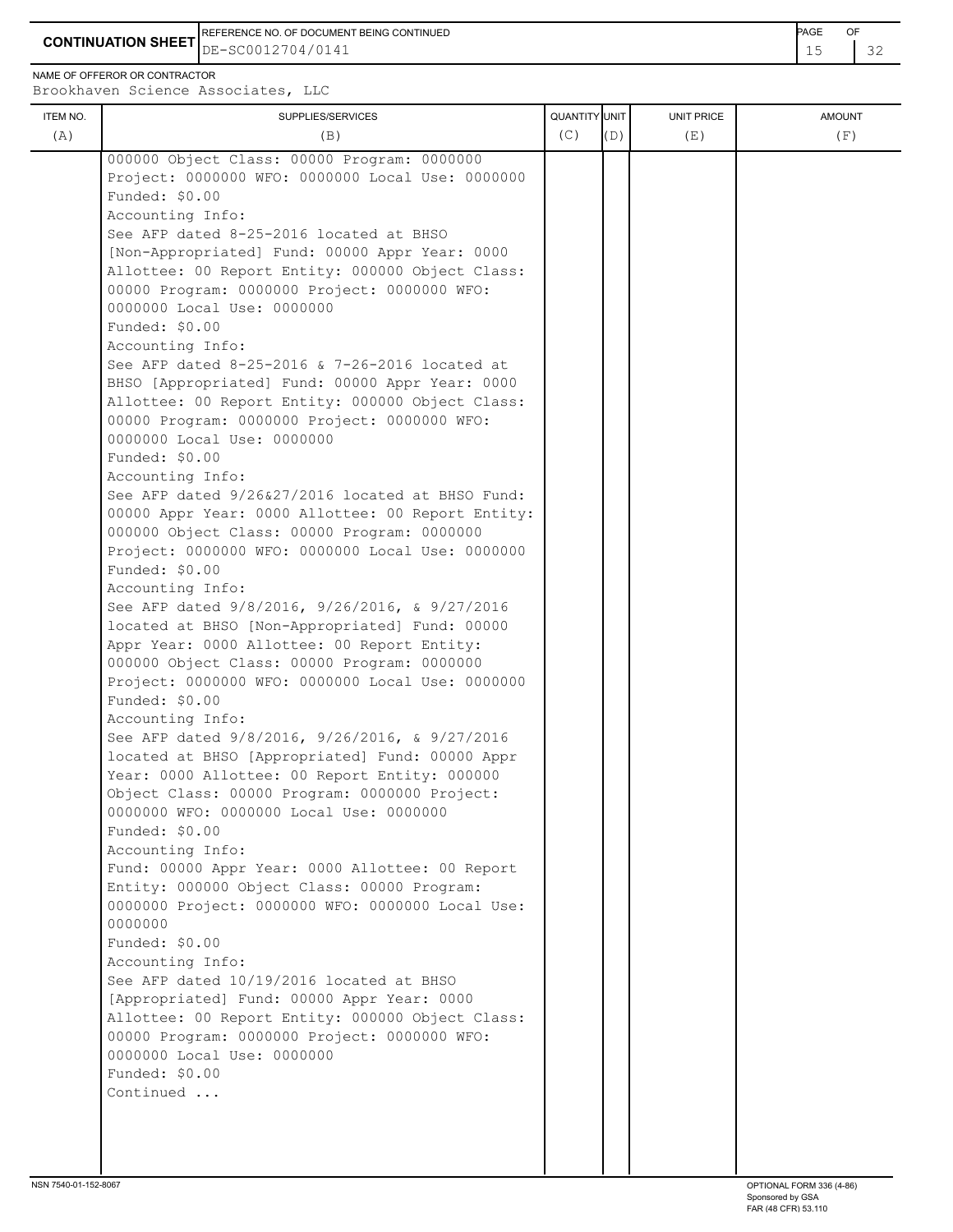**CONTINUATION SHEET**  $DE-SC0012704/0141$   $16$   $132$ REFERENCE NO. OF DOCUMENT BEING CONTINUED **AGE OF A SECOND ACTION OF A SECOND ACTION** PAGE OF DE-SC0012704/0141

NAME OF OFFEROR OR CONTRACTOR

ITEM NO. ┃ SUPPLIES/SERVICES UNIT PRICE AMOUNT Brookhaven Science Associates, LLC (A)  $(B)$  (B)  $(C)$   $(D)$  (E)  $(E)$  (F) Accounting Info: See AFP dated 10/27/2016 located at BHSO [Appropriated] Fund: 00000 Appr Year: 0000 Allottee: 00 Report Entity: 000000 Object Class: 00000 Program: 0000000 Project: 0000000 WFO: 0000000 Local Use: 0000000 Funded: \$0.00 Accounting Info: See AFP dated 11/042016 located at BHSO Fund: 00000 Appr Year: 0000 Allottee: 00 Report Entity: 000000 Object Class: 00000 Program: 0000000 Project: 0000000 WFO: 0000000 Local Use: 0000000 Funded: \$0.00 Accounting Info: See AFP dated 11/04/2016 located at BHSO [Non-Appropriated] Fund: 00000 Appr Year: 0000 Allottee: 00 Report Entity: 000000 Object Class: 00000 Program: 0000000 Project: 0000000 WFO: 0000000 Local Use: 0000000 Funded: \$0.00 Accounting Info: See AFP dated 11/04/2016 located at BHSO [Appropriated] Fund: 00000 Appr Year: 0000 Allottee: 00 Report Entity: 000000 Object Class: 00000 Program: 0000000 Project: 0000000 WFO: 0000000 Local Use: 0000000 Funded: \$0.00 Accounting Info: See AFP dated 11/23/2016 located at BHSO Fund: 00000 Appr Year: 0000 Allottee: 00 Report Entity: 000000 Object Class: 00000 Program: 0000000 Project: 0000000 WFO: 0000000 Local Use: 0000000 Funded: \$0.00 Accounting Info: See AFP dated 11/23/2016 located at BHSO [Non-Appropriated] Fund: 00000 Appr Year: 0000 Allottee: 00 Report Entity: 000000 Object Class: 00000 Program: 0000000 Project: 0000000 WFO: 0000000 Local Use: 0000000 Funded: \$0.00 Accounting Info: See AFP dated 11/23/2016 located at BHSO [Appropriated] Fund: 00000 Appr Year: 0000 Allottee: 00 Report Entity: 000000 Object Class: 00000 Program: 0000000 Project: 0000000 WFO: 0000000 Local Use: 0000000 Funded: \$0.00 Accounting Info: See AFP dated 12/08/2016 located at BHSO [Appropriated] Fund: 00000 Appr Year: 0000 Continued ...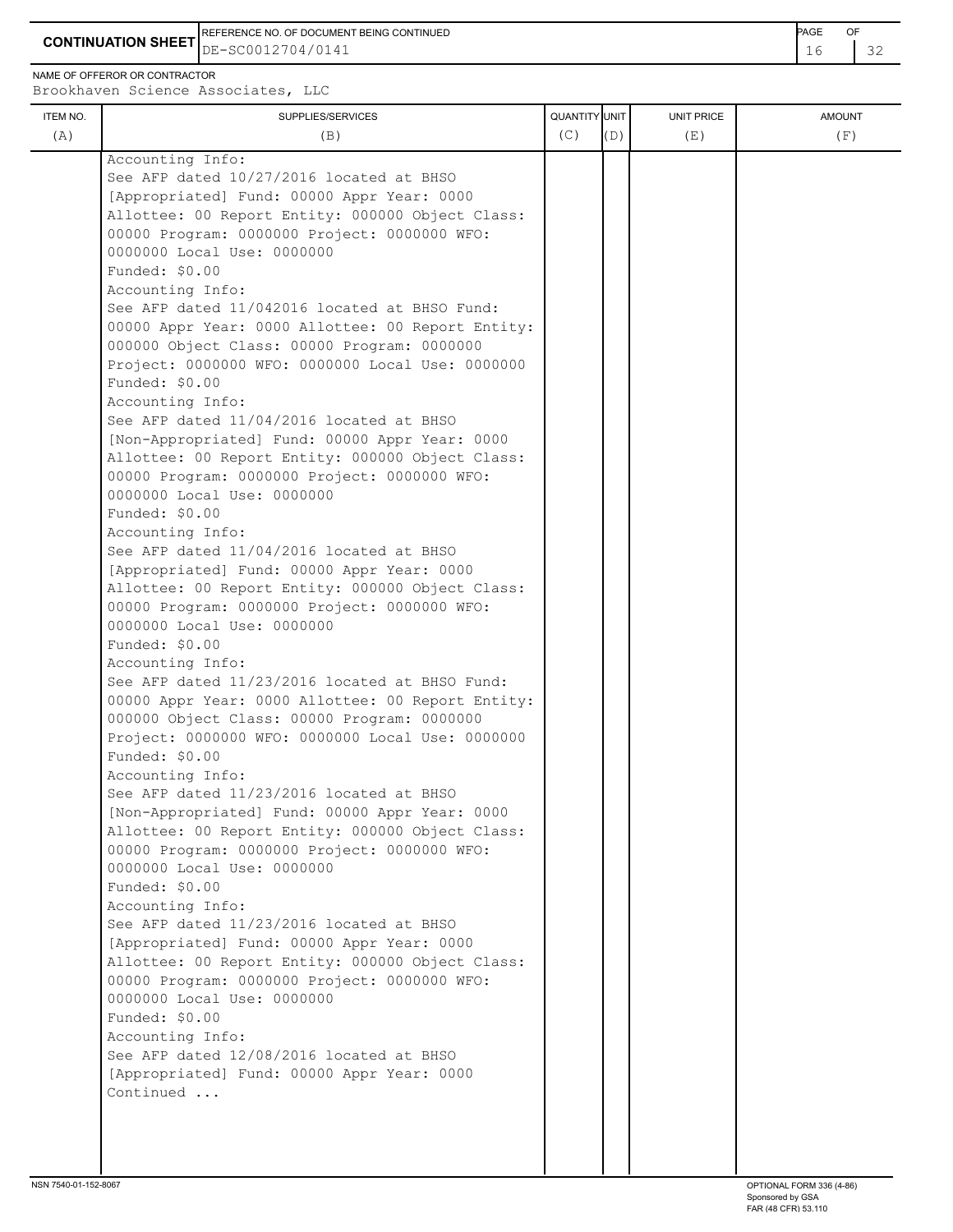**CONTINUATION SHEET** DE-SC0012704/0141 **17** 32 REFERENCE NO. OF DOCUMENT BEING CONTINUED **Example 2008** PAGE OF

NAME OF OFFEROR OR CONTRACTOR

| (A)<br>(B)<br>Allottee: 00 Report Entity: 000000 Object Class:<br>00000 Program: 0000000 Project: 0000000 WFO:<br>0000000 Local Use: 0000000<br>Funded: \$0.00<br>Accounting Info:<br>Fund: 00000 Appr Year: 0000 Allottee: 00 Report<br>Entity: 000000 Object Class: 00000 Program:<br>0000000 Project: 0000000 WFO: 0000000 Local Use:<br>0000000<br>Funded: \$0.00<br>Accounting Info:<br>See AFP dated 12/21/2016 located at BHSO Fund:<br>00000 Appr Year: 0000 Allottee: 00 Report Entity:<br>000000 Object Class: 00000 Program: 0000000<br>Project: 0000000 WFO: 0000000 Local Use: 0000000<br>Funded: \$0.00<br>Accounting Info:<br>See AFP dated 12/21/2016 located at BHSO<br>[Non-Appropriated] Fund: 00000 Appr Year: 0000<br>Allottee: 00 Report Entity: 000000 Object Class:<br>00000 Program: 0000000 Project: 0000000 WFO:<br>0000000 Local Use: 0000000<br>Funded: \$0.00<br>Accounting Info:<br>See AFP dated 12/21/2016 located at BHSO<br>[Appropriated] Fund: 00000 Appr Year: 0000 | (C)<br>(D) | (E) | (F) |
|-----------------------------------------------------------------------------------------------------------------------------------------------------------------------------------------------------------------------------------------------------------------------------------------------------------------------------------------------------------------------------------------------------------------------------------------------------------------------------------------------------------------------------------------------------------------------------------------------------------------------------------------------------------------------------------------------------------------------------------------------------------------------------------------------------------------------------------------------------------------------------------------------------------------------------------------------------------------------------------------------------------|------------|-----|-----|
|                                                                                                                                                                                                                                                                                                                                                                                                                                                                                                                                                                                                                                                                                                                                                                                                                                                                                                                                                                                                           |            |     |     |
| Allottee: 00 Report Entity: 000000 Object Class:<br>00000 Program: 0000000 Project: 0000000 WFO:<br>0000000 Local Use: 0000000<br>Funded: \$0.00<br>Accounting Info:<br>See AFP dated 1/11/2017 located at BHSO<br>[Appropriated] Fund: 00000 Appr Year: 0000<br>Allottee: 00 Report Entity: 000000 Object Class:<br>00000 Program: 0000000 Project: 0000000 WFO:<br>0000000 Local Use: 0000000<br>Funded: \$0.00<br>Accounting Info:<br>See AFP dated 01/26/2017 located at BHSO Fund:<br>00000 Appr Year: 0000 Allottee: 00 Report Entity:<br>000000 Object Class: 00000 Program: 0000000<br>Project: 0000000 WFO: 0000000 Local Use: 0000000<br>Funded: \$0.00<br>Accounting Info:<br>See AFP dated 01/26/2017 located at BHSO<br>[Non-Appropriated] Fund: 00000 Appr Year: 0000<br>Allottee: 00 Report Entity: 000000 Object Class:<br>00000 Program: 0000000 Project: 0000000 WFO:<br>0000000 Local Use: 0000000<br>Funded: \$0.00<br>Continued                                                      |            |     |     |
|                                                                                                                                                                                                                                                                                                                                                                                                                                                                                                                                                                                                                                                                                                                                                                                                                                                                                                                                                                                                           |            |     |     |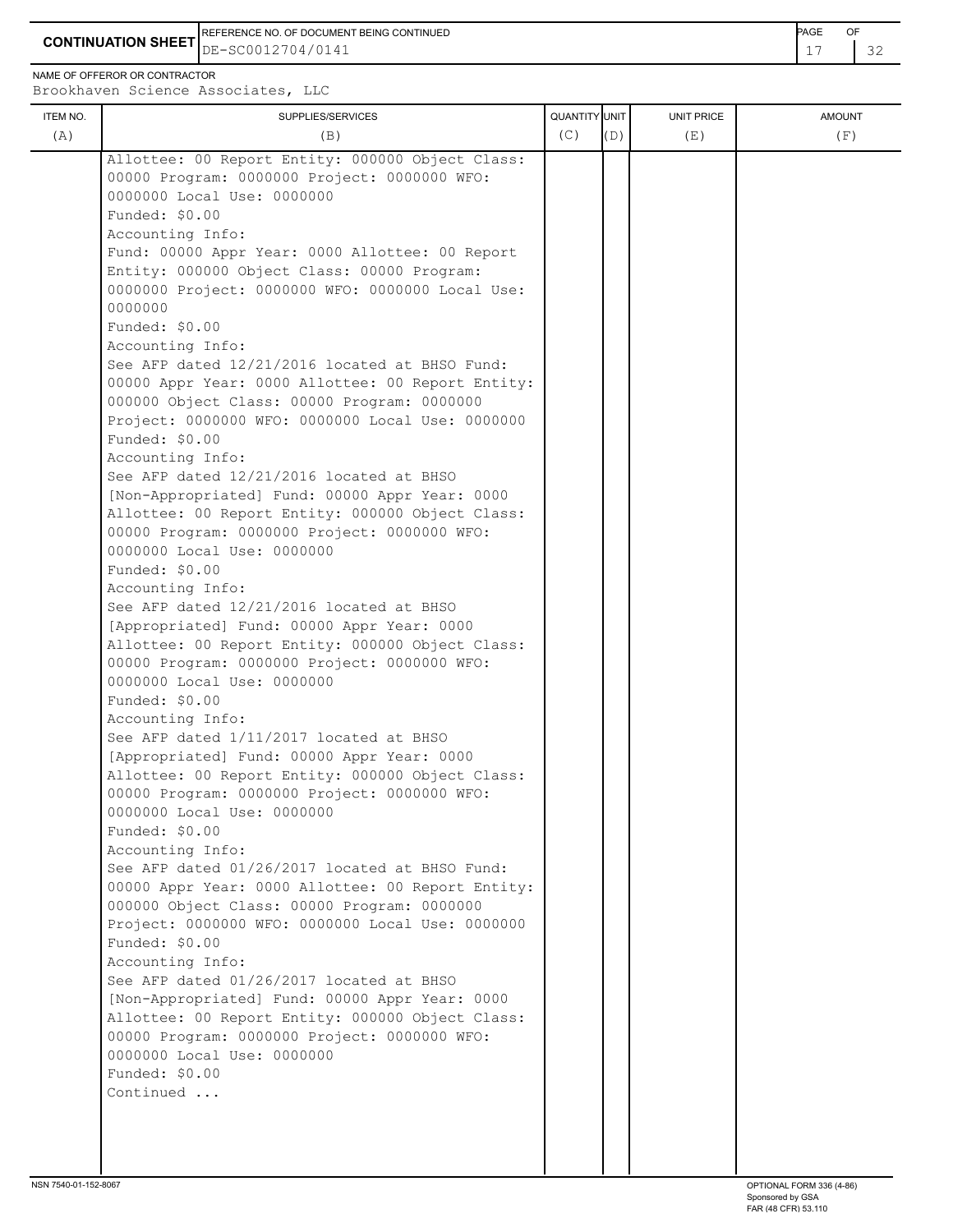REFERENCE NO. OF DOCUMENT BEING CONTINUED **AGE ACCUMENT ACCUMENT OF A CONTINUED** 

**CONTINUATION SHEET** DE-SC0012704/0141 **18** 22

NAME OF OFFEROR OR CONTRACTOR

| ITEM NO. | SUPPLIES/SERVICES                                                                              | QUANTITY UNIT |     | <b>UNIT PRICE</b> | <b>AMOUNT</b> |
|----------|------------------------------------------------------------------------------------------------|---------------|-----|-------------------|---------------|
| (A)      | (B)                                                                                            | (C)           | (D) | (E)               | (F)           |
|          | Accounting Info:                                                                               |               |     |                   |               |
|          | See AFP dated 01/26/2017 located at BHSO                                                       |               |     |                   |               |
|          | [Appropriated] Fund: 00000 Appr Year: 0000                                                     |               |     |                   |               |
|          | Allottee: 00 Report Entity: 000000 Object Class:                                               |               |     |                   |               |
|          | 00000 Program: 0000000 Project: 0000000 WFO:                                                   |               |     |                   |               |
|          | 0000000 Local Use: 0000000                                                                     |               |     |                   |               |
|          | Funded: \$0.00                                                                                 |               |     |                   |               |
|          | Accounting Info:                                                                               |               |     |                   |               |
|          | See AFP dated 02/23/2017 located at BHSO Fund:                                                 |               |     |                   |               |
|          | 00000 Appr Year: 0000 Allottee: 00 Report Entity:                                              |               |     |                   |               |
|          | 000000 Object Class: 00000 Program: 0000000                                                    |               |     |                   |               |
|          | Project: 0000000 WFO: 0000000 Local Use: 0000000                                               |               |     |                   |               |
|          | Funded: \$0.00                                                                                 |               |     |                   |               |
|          | Accounting Info:                                                                               |               |     |                   |               |
|          | See AFP dated 02/23/2017 located at BHSO                                                       |               |     |                   |               |
|          | [Non-Appropriated] Fund: 00000 Appr Year: 0000                                                 |               |     |                   |               |
|          | Allottee: 00 Report Entity: 000000 Object Class:                                               |               |     |                   |               |
|          | 00000 Program: 0000000 Project: 0000000 WFO:                                                   |               |     |                   |               |
|          | 0000000 Local Use: 0000000                                                                     |               |     |                   |               |
|          | Funded: \$0.00                                                                                 |               |     |                   |               |
|          | Accounting Info:                                                                               |               |     |                   |               |
|          | See AFP dated 02/23/2017 located at BHSO<br>[Appropriated] Fund: 00000 Appr Year: 0000         |               |     |                   |               |
|          | Allottee: 00 Report Entity: 000000 Object Class:                                               |               |     |                   |               |
|          | 00000 Program: 0000000 Project: 0000000 WFO:                                                   |               |     |                   |               |
|          | 0000000 Local Use: 0000000                                                                     |               |     |                   |               |
|          | Funded: \$0.00                                                                                 |               |     |                   |               |
|          | Accounting Info:                                                                               |               |     |                   |               |
|          | N/A Fund: 00000 Appr Year: 0000 Allottee: 00                                                   |               |     |                   |               |
|          | Report Entity: 000000 Object Class: 00000                                                      |               |     |                   |               |
|          | Program: 0000000 Project: 0000000 WFO: 0000000                                                 |               |     |                   |               |
|          | Local Use: 0000000                                                                             |               |     |                   |               |
|          | Funded: \$0.00                                                                                 |               |     |                   |               |
|          | Accounting Info:                                                                               |               |     |                   |               |
|          | See AFP dated 03/27/2017 located at BHSO Fund:                                                 |               |     |                   |               |
|          | 00000 Appr Year: 0000 Allottee: 00 Report Entity:                                              |               |     |                   |               |
|          | 000000 Object Class: 00000 Program: 0000000                                                    |               |     |                   |               |
|          | Project: 0000000 WFO: 0000000 Local Use: 0000000                                               |               |     |                   |               |
|          | Funded: \$0.00                                                                                 |               |     |                   |               |
|          | Accounting Info:                                                                               |               |     |                   |               |
|          | See AFP dated 03/27/2017 located at BHSO                                                       |               |     |                   |               |
|          | [Non-Appropriated] Fund: 00000 Appr Year: 0000                                                 |               |     |                   |               |
|          | Allottee: 00 Report Entity: 000000 Object Class:                                               |               |     |                   |               |
|          | 00000 Program: 0000000 Project: 0000000 WFO:                                                   |               |     |                   |               |
|          | 0000000 Local Use: 0000000                                                                     |               |     |                   |               |
|          | Funded: \$0.00                                                                                 |               |     |                   |               |
|          | Accounting Info:                                                                               |               |     |                   |               |
|          | See AFP dated 03/27/2017 located at BHSO                                                       |               |     |                   |               |
|          | [Appropriated] Fund: 00000 Appr Year: 0000<br>Allottee: 00 Report Entity: 000000 Object Class: |               |     |                   |               |

Continued ...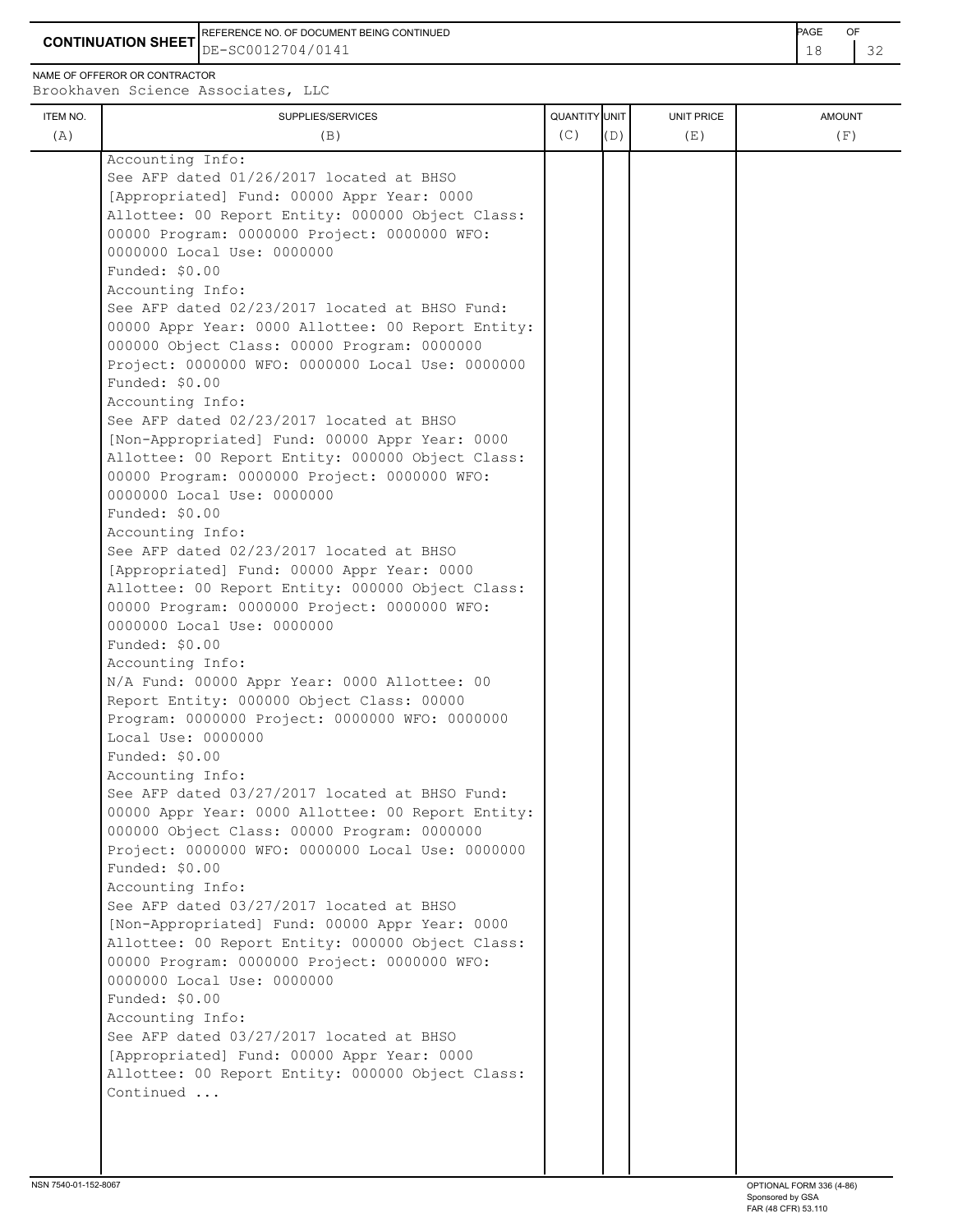**CONTINUATION SHEET** DE-SC0012704/0141 **CONTINUATION SHEET**  $\begin{bmatrix} 19 & 32 \end{bmatrix}$ REFERENCE NO. OF DOCUMENT BEING CONTINUED **Example 2008** PAGE OF

NAME OF OFFEROR OR CONTRACTOR

| ITEM NO.<br>(A) | SUPPLIES/SERVICES<br>(B)                                                                           | QUANTITY UNIT<br>(C) | (D) | <b>UNIT PRICE</b><br>(E) | <b>AMOUNT</b><br>(F) |
|-----------------|----------------------------------------------------------------------------------------------------|----------------------|-----|--------------------------|----------------------|
|                 | 00000 Program: 0000000 Project: 0000000 WFO:                                                       |                      |     |                          |                      |
|                 | 0000000 Local Use: 0000000                                                                         |                      |     |                          |                      |
|                 | Funded: \$0.00                                                                                     |                      |     |                          |                      |
|                 | Accounting Info:                                                                                   |                      |     |                          |                      |
|                 | See AFP dated 04-21-2017 located at BHSO Fund:                                                     |                      |     |                          |                      |
|                 | 00000 Appr Year: 0000 Allottee: 00 Report Entity:                                                  |                      |     |                          |                      |
|                 | 000000 Object Class: 00000 Program: 0000000                                                        |                      |     |                          |                      |
|                 | Project: 0000000 WFO: 0000000 Local Use: 0000000                                                   |                      |     |                          |                      |
|                 | Funded: \$0.00                                                                                     |                      |     |                          |                      |
|                 | Accounting Info:                                                                                   |                      |     |                          |                      |
|                 | See AFP dated 04/21/2017 located at BHSO                                                           |                      |     |                          |                      |
|                 | [Non-Appropriated] Fund: 00000 Appr Year: 0000                                                     |                      |     |                          |                      |
|                 | Allottee: 00 Report Entity: 000000 Object Class:                                                   |                      |     |                          |                      |
|                 | 00000 Program: 0000000 Project: 0000000 WFO:                                                       |                      |     |                          |                      |
|                 | 0000000 Local Use: 0000000                                                                         |                      |     |                          |                      |
|                 | Funded: \$0.00                                                                                     |                      |     |                          |                      |
|                 | Accounting Info:                                                                                   |                      |     |                          |                      |
|                 | See AFP dated 04/21/2017 located at BHSO                                                           |                      |     |                          |                      |
|                 | [Appropriated] Fund: 00000 Appr Year: 0000                                                         |                      |     |                          |                      |
|                 | Allottee: 00 Report Entity: 000000 Object Class:                                                   |                      |     |                          |                      |
|                 | 00000 Program: 0000000 Project: 0000000 WFO:<br>0000000 Local Use: 0000000                         |                      |     |                          |                      |
|                 | Funded: \$0.00                                                                                     |                      |     |                          |                      |
|                 | Accounting Info:                                                                                   |                      |     |                          |                      |
|                 | See AFP dated 05/10/17 & 05/15/17 located at BHSO                                                  |                      |     |                          |                      |
|                 | [Appropriated] Fund: 00000 Appr Year: 0000                                                         |                      |     |                          |                      |
|                 | Allottee: 00 Report Entity: 000000 Object Class:                                                   |                      |     |                          |                      |
|                 | 00000 Program: 0000000 Project: 0000000 WFO:                                                       |                      |     |                          |                      |
|                 | 0000000 Local Use: 0000000                                                                         |                      |     |                          |                      |
|                 | Funded: \$0.00                                                                                     |                      |     |                          |                      |
|                 | Accounting Info:                                                                                   |                      |     |                          |                      |
|                 | See AFP dated 05-24-2017 located at BHSO Fund:                                                     |                      |     |                          |                      |
|                 | 00000 Appr Year: 0000 Allottee: 00 Report Entity:                                                  |                      |     |                          |                      |
|                 | 000000 Object Class: 00000 Program: 0000000                                                        |                      |     |                          |                      |
|                 | Project: 0000000 WFO: 0000000 Local Use: 0000000                                                   |                      |     |                          |                      |
|                 | Funded: \$0.00                                                                                     |                      |     |                          |                      |
|                 | Accounting Info:                                                                                   |                      |     |                          |                      |
|                 | See AFP dated 05/24/2017 located at BHSO                                                           |                      |     |                          |                      |
|                 | [Non-Appropriated] Fund: 00000 Appr Year: 0000<br>Allottee: 00 Report Entity: 000000 Object Class: |                      |     |                          |                      |
|                 | 00000 Program: 0000000 Project: 0000000 WFO:                                                       |                      |     |                          |                      |
|                 | 0000000 Local Use: 0000000                                                                         |                      |     |                          |                      |
|                 | Funded: \$0.00                                                                                     |                      |     |                          |                      |
|                 | Accounting Info:                                                                                   |                      |     |                          |                      |
|                 | See AFP dated 05/24/2017 located at BHSO                                                           |                      |     |                          |                      |
|                 | [Appropriated] Fund: 00000 Appr Year: 0000                                                         |                      |     |                          |                      |
|                 | Allottee: 00 Report Entity: 000000 Object Class:                                                   |                      |     |                          |                      |
|                 | 00000 Program: 0000000 Project: 0000000 WFO:                                                       |                      |     |                          |                      |
|                 | 0000000 Local Use: 0000000                                                                         |                      |     |                          |                      |
|                 | Funded: \$0.00                                                                                     |                      |     |                          |                      |
|                 | Continued                                                                                          |                      |     |                          |                      |
|                 |                                                                                                    |                      |     |                          |                      |
|                 |                                                                                                    |                      |     |                          |                      |
|                 |                                                                                                    |                      |     |                          |                      |
|                 |                                                                                                    |                      |     |                          |                      |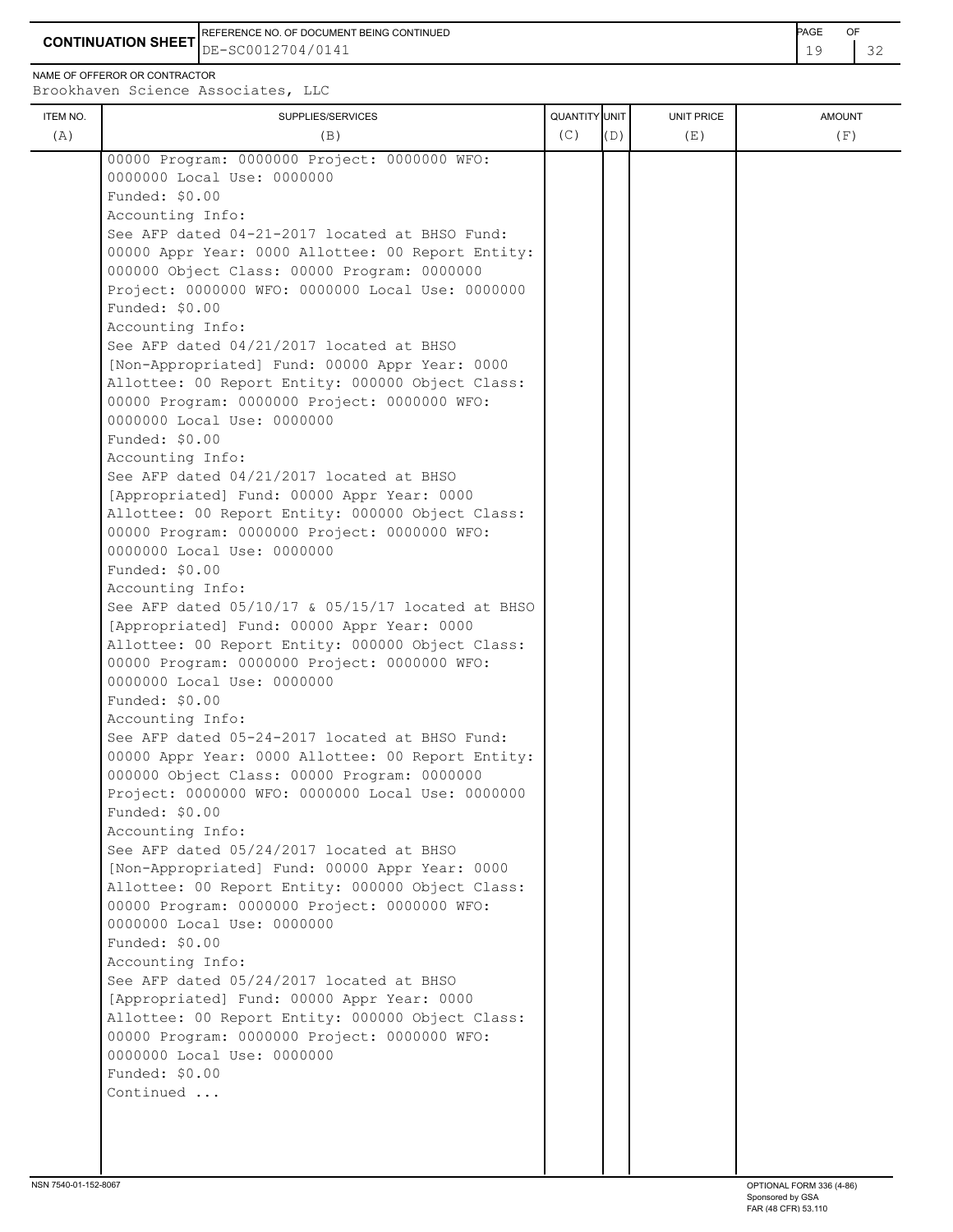REFERENCE NO. OF DOCUMENT BEING CONTINUED **Example 2008** PAGE OF

**CONTINUATION SHEET** DE-SC0012704/0141

NAME OF OFFEROR OR CONTRACTOR

| (A) |                                                                                                     |     |     |     |     |
|-----|-----------------------------------------------------------------------------------------------------|-----|-----|-----|-----|
|     | (B)                                                                                                 | (C) | (D) | (E) | (F) |
|     | Accounting Info:                                                                                    |     |     |     |     |
|     | See AFP dated 06/04/17 located at BHSO                                                              |     |     |     |     |
|     | [Appropriated] Fund: 00000 Appr Year: 0000                                                          |     |     |     |     |
|     | Allottee: 00 Report Entity: 000000 Object Class:                                                    |     |     |     |     |
|     | 00000 Program: 0000000 Project: 0000000 WFO:                                                        |     |     |     |     |
|     | 0000000 Local Use: 0000000                                                                          |     |     |     |     |
|     | Funded: $$0.00$                                                                                     |     |     |     |     |
|     | Accounting Info:                                                                                    |     |     |     |     |
|     | See AFP dated 06-28-2017 located at BHSO Fund:                                                      |     |     |     |     |
|     | 00000 Appr Year: 0000 Allottee: 00 Report Entity:                                                   |     |     |     |     |
|     | 000000 Object Class: 00000 Program: 0000000                                                         |     |     |     |     |
|     | Project: 0000000 WFO: 0000000 Local Use: 0000000                                                    |     |     |     |     |
|     | Funded: \$0.00                                                                                      |     |     |     |     |
|     | Accounting Info:                                                                                    |     |     |     |     |
|     | See AFP dated 06/28/2017 located at BHSO                                                            |     |     |     |     |
|     | [Non-Appropriated] Fund: 00000 Appr Year: 0000                                                      |     |     |     |     |
|     | Allottee: 00 Report Entity: 000000 Object Class:                                                    |     |     |     |     |
|     | 00000 Program: 0000000 Project: 0000000 WFO:                                                        |     |     |     |     |
|     | 0000000 Local Use: 0000000                                                                          |     |     |     |     |
|     | Funded: \$0.00                                                                                      |     |     |     |     |
|     | Accounting Info:                                                                                    |     |     |     |     |
|     | See AFP dated 06/28/2017 located at BHSO                                                            |     |     |     |     |
|     | [Appropriated] Fund: 00000 Appr Year: 0000                                                          |     |     |     |     |
|     | Allottee: 00 Report Entity: 000000 Object Class:                                                    |     |     |     |     |
|     | 00000 Program: 0000000 Project: 0000000 WFO:                                                        |     |     |     |     |
|     | 0000000 Local Use: 0000000                                                                          |     |     |     |     |
|     | Funded: \$0.00                                                                                      |     |     |     |     |
|     | Accounting Info:                                                                                    |     |     |     |     |
|     | (None) Fund: 00000 Appr Year: 0000 Allottee: 00                                                     |     |     |     |     |
|     | Report Entity: 000000 Object Class: 00000                                                           |     |     |     |     |
|     | Program: 0000000 Project: 0000000 WFO: 0000000                                                      |     |     |     |     |
|     | Local Use: 0000000                                                                                  |     |     |     |     |
|     | Funded: $$0.00$                                                                                     |     |     |     |     |
|     | Accounting Info:                                                                                    |     |     |     |     |
|     | See AFP dated 07-26-2017 located at BHSO Fund:                                                      |     |     |     |     |
|     | 00000 Appr Year: 0000 Allottee: 00 Report Entity:                                                   |     |     |     |     |
|     | 000000 Object Class: 00000 Program: 0000000                                                         |     |     |     |     |
|     | Project: 0000000 WFO: 0000000 Local Use: 0000000                                                    |     |     |     |     |
|     | Funded: $$0.00$                                                                                     |     |     |     |     |
|     | Accounting Info:                                                                                    |     |     |     |     |
|     | See AFP dated 07/18/2017 & 07/26/2017 located at                                                    |     |     |     |     |
|     | BHSO [Non-Appropriated] Fund: 00000 Appr Year:<br>0000 Allottee: 00 Report Entity: 000000 Object    |     |     |     |     |
|     |                                                                                                     |     |     |     |     |
|     | Class: 00000 Program: 0000000 Project: 0000000<br>WFO: 0000000 Local Use: 0000000                   |     |     |     |     |
|     | Funded: \$0.00                                                                                      |     |     |     |     |
|     |                                                                                                     |     |     |     |     |
|     | Accounting Info:<br>See AFP dated 07/16/2017 & 7/26/2017 located at                                 |     |     |     |     |
|     |                                                                                                     |     |     |     |     |
|     | BHSO [Appropriated] Fund: 00000 Appr Year: 0000<br>Allottee: 00 Report Entity: 000000 Object Class: |     |     |     |     |
|     | Continued                                                                                           |     |     |     |     |
|     |                                                                                                     |     |     |     |     |
|     |                                                                                                     |     |     |     |     |
|     |                                                                                                     |     |     |     |     |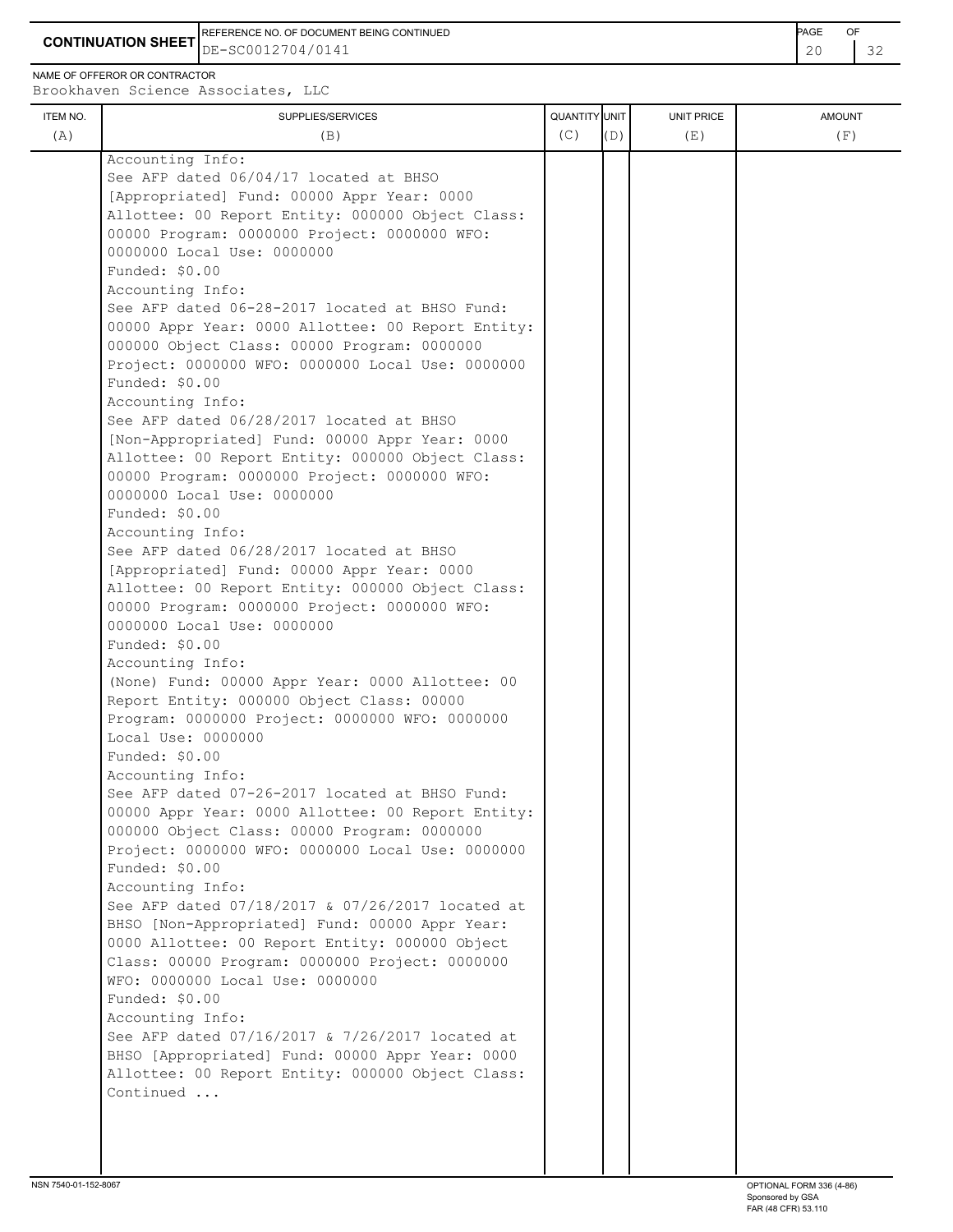**CONTINUATION SHEET**  $\left| \text{DE}-\text{SC0012704/0141} \right|$ REFERENCE NO. OF DOCUMENT BEING CONTINUED **Example 2008** PAGE OF

NAME OF OFFEROR OR CONTRACTOR

| 00000 Program: 0000000 Project: 0000000 WFO:<br>0000000 Local Use: 0000000<br>Funded: \$0.00<br>Accounting Info:<br>See AFP dated 08-24-2017 located at BHSO Fund:<br>00000 Appr Year: 0000 Allottee: 00 Report Entity:<br>000000 Object Class: 00000 Program: 0000000<br>Project: 0000000 WFO: 0000000 Local Use: 0000000<br>Funded: \$0.00<br>Accounting Info:<br>See AFP dated 08/24/2017 & 07/26/2017 located at<br>BHSO [Non-Appropriated] Fund: 00000 Appr Year:<br>0000 Allottee: 00 Report Entity: 000000 Object<br>Class: 00000 Program: 0000000 Project: 0000000<br>WFO: 0000000 Local Use: 0000000<br>Funded: \$0.00<br>Accounting Info:<br>See AFP dated 08/24/2017 & 7/26/2017 located at<br>BHSO [Appropriated] Fund: 00000 Appr Year: 0000<br>Allottee: 00 Report Entity: 000000 Object Class:<br>00000 Program: 0000000 Project: 0000000 WFO:<br>0000000 Local Use: 0000000<br>Funded: \$0.00<br>Accounting Info:<br>See AFP dated 09-07-2017 located at BHSO Fund:<br>00000 Appr Year: 0000 Allottee: 00 Report Entity:<br>000000 Object Class: 00000 Program: 0000000<br>Project: 0000000 WFO: 0000000 Local Use: 0000000<br>Funded: \$0.00<br>Accounting Info:<br>See AFP dated 9/7/2017 & 9/11/2017 located at<br>BHSO [Non-Appropriated] Fund: 00000 Appr Year:<br>0000 Allottee: 00 Report Entity: 000000 Object<br>Class: 00000 Program: 0000000 Project: 0000000<br>WFO: 0000000 Local Use: 0000000<br>Funded: \$0.00<br>Accounting Info:<br>See AFP dated 9/7/2017 & 9/11/2017 located at<br>BHSO [Appropriated] Fund: 00000 Appr Year: 0000<br>Allottee: 00 Report Entity: 000000 Object Class:<br>00000 Program: 0000000 Project: 0000000 WFO:<br>0000000 Local Use: 0000000<br>Funded: \$0.00<br>Accounting Info:<br>N/A Fund: 00000 Appr Year: 0000 Allottee: 00<br>Report Entity: 000000 Object Class: 00000<br>Program: 0000000 Project: 0000000 WFO: 0000000<br>Local Use: 0000000<br>Funded: \$0.00<br>Accounting Info:<br>Continued | ITEM NO. | SUPPLIES/SERVICES | QUANTITY UNIT |     | UNIT PRICE | <b>AMOUNT</b> |
|-----------------------------------------------------------------------------------------------------------------------------------------------------------------------------------------------------------------------------------------------------------------------------------------------------------------------------------------------------------------------------------------------------------------------------------------------------------------------------------------------------------------------------------------------------------------------------------------------------------------------------------------------------------------------------------------------------------------------------------------------------------------------------------------------------------------------------------------------------------------------------------------------------------------------------------------------------------------------------------------------------------------------------------------------------------------------------------------------------------------------------------------------------------------------------------------------------------------------------------------------------------------------------------------------------------------------------------------------------------------------------------------------------------------------------------------------------------------------------------------------------------------------------------------------------------------------------------------------------------------------------------------------------------------------------------------------------------------------------------------------------------------------------------------------------------------------------------------------------------------------------------------------------------------------------------------------------------------------|----------|-------------------|---------------|-----|------------|---------------|
|                                                                                                                                                                                                                                                                                                                                                                                                                                                                                                                                                                                                                                                                                                                                                                                                                                                                                                                                                                                                                                                                                                                                                                                                                                                                                                                                                                                                                                                                                                                                                                                                                                                                                                                                                                                                                                                                                                                                                                       | (A)      | (B)               | (C)           | (D) | (E)        | (F)           |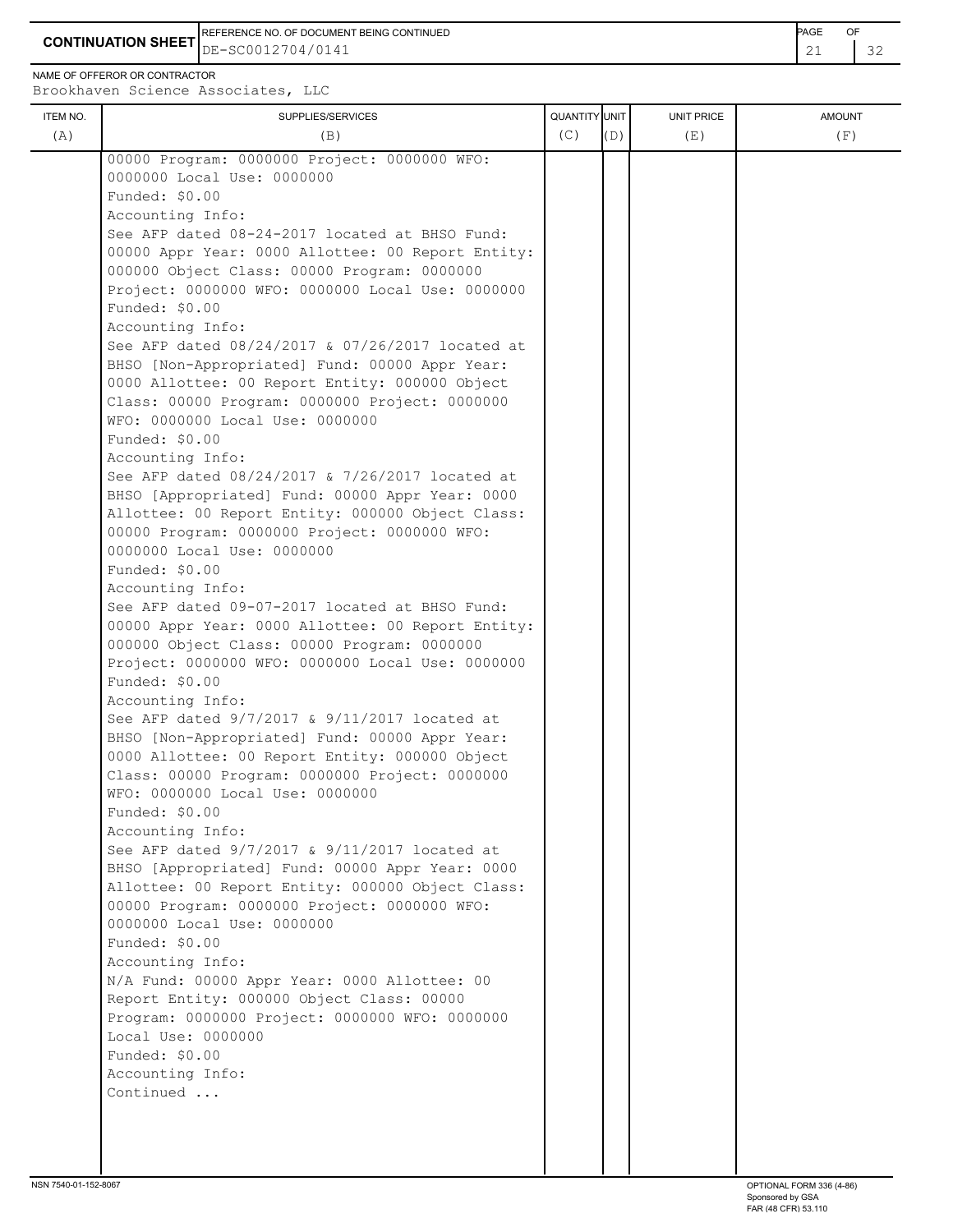REFERENCE NO. OF DOCUMENT BEING CONTINUED **Example 2008** PAGE OF

NAME OF OFFEROR OR CONTRACTOR

**CONTINUATION SHEET** DE-SC0012704/0141

| ITEM NO. | SUPPLIES/SERVICES                                                                                                                                                                                                                                                                                                                                                                                                                                                                                                                                                                                                                                                                                                                                                                                                                                                                                                                                                                                                                                                                                                                                                                                                                                                                                                                                                                                                                                                                                                                                                                                                                                                                                                                                                                                                                                                                                                                                  | QUANTITY UNIT |     | <b>UNIT PRICE</b> | <b>AMOUNT</b> |
|----------|----------------------------------------------------------------------------------------------------------------------------------------------------------------------------------------------------------------------------------------------------------------------------------------------------------------------------------------------------------------------------------------------------------------------------------------------------------------------------------------------------------------------------------------------------------------------------------------------------------------------------------------------------------------------------------------------------------------------------------------------------------------------------------------------------------------------------------------------------------------------------------------------------------------------------------------------------------------------------------------------------------------------------------------------------------------------------------------------------------------------------------------------------------------------------------------------------------------------------------------------------------------------------------------------------------------------------------------------------------------------------------------------------------------------------------------------------------------------------------------------------------------------------------------------------------------------------------------------------------------------------------------------------------------------------------------------------------------------------------------------------------------------------------------------------------------------------------------------------------------------------------------------------------------------------------------------------|---------------|-----|-------------------|---------------|
| (A)      | (B)                                                                                                                                                                                                                                                                                                                                                                                                                                                                                                                                                                                                                                                                                                                                                                                                                                                                                                                                                                                                                                                                                                                                                                                                                                                                                                                                                                                                                                                                                                                                                                                                                                                                                                                                                                                                                                                                                                                                                | (C)           | (D) | (E)               | (F)           |
|          | N/A Fund: 00000 Appr Year: 0000 Allottee: 00<br>Report Entity: 000000 Object Class: 00000<br>Program: 0000000 Project: 0000000 WFO: 0000000<br>Local Use: 0000000<br>Funded: \$0.00<br>Accounting Info:<br>Fund: 00000 Appr Year: 0000 Allottee: 00 Report<br>Entity: 000000 Object Class: 00000 Program:<br>0000000 Project: 0000000 WFO: 0000000 Local Use:<br>0000000<br>Funded: \$0.00<br>Accounting Info:<br>See AFP dated 09-28-2017 located at BHSO Fund:<br>00000 Appr Year: 0000 Allottee: 00 Report Entity:<br>000000 Object Class: 00000 Program: 0000000<br>Project: 0000000 WFO: 0000000 Local Use: 0000000<br>Funded: \$0.00<br>Accounting Info:<br>See AFP dated 9/28/2017 & 9/11/2017 located at<br>BHSO [Non-Appropriated] Fund: 00000 Appr Year:<br>0000 Allottee: 00 Report Entity: 000000 Object<br>Class: 00000 Program: 0000000 Project: 0000000<br>WFO: 0000000 Local Use: 0000000<br>Funded: \$0.00<br>Accounting Info:<br>See AFP dated 9/28/2017 & 9/11/2017 located at<br>BHSO [Appropriated] Fund: 00000 Appr Year: 0000<br>Allottee: 00 Report Entity: 000000 Object Class:<br>00000 Program: 0000000 Project: 0000000 WFO:<br>0000000 Local Use: 0000000<br>Funded: \$0.00<br>Accounting Info:<br>Fund: 00000 Appr Year: 0000 Allottee: 00 Report<br>Entity: 000000 Object Class: 00000 Program:<br>0000000 Project: 0000000 WFO: 0000000 Local Use:<br>0000000<br>Funded: \$0.00<br>Accounting Info:<br>See AFP dated 10-26-2017 located at BHSO Fund:<br>00000 Appr Year: 0000 Allottee: 00 Report Entity:<br>000000 Object Class: 00000 Program: 0000000<br>Project: 0000000 WFO: 0000000 Local Use: 0000000<br>Funded: \$0.00<br>Accounting Info:<br>See AFP dated 10/26/2017 located at BHSO<br>[Non-Appropriated] Fund: 00000 Appr Year: 0000<br>Allottee: 00 Report Entity: 000000 Object Class:<br>00000 Program: 0000000 Project: 0000000 WFO:<br>0000000 Local Use: 0000000<br>Funded: \$0.00<br>Continued |               |     |                   |               |
|          |                                                                                                                                                                                                                                                                                                                                                                                                                                                                                                                                                                                                                                                                                                                                                                                                                                                                                                                                                                                                                                                                                                                                                                                                                                                                                                                                                                                                                                                                                                                                                                                                                                                                                                                                                                                                                                                                                                                                                    |               |     |                   |               |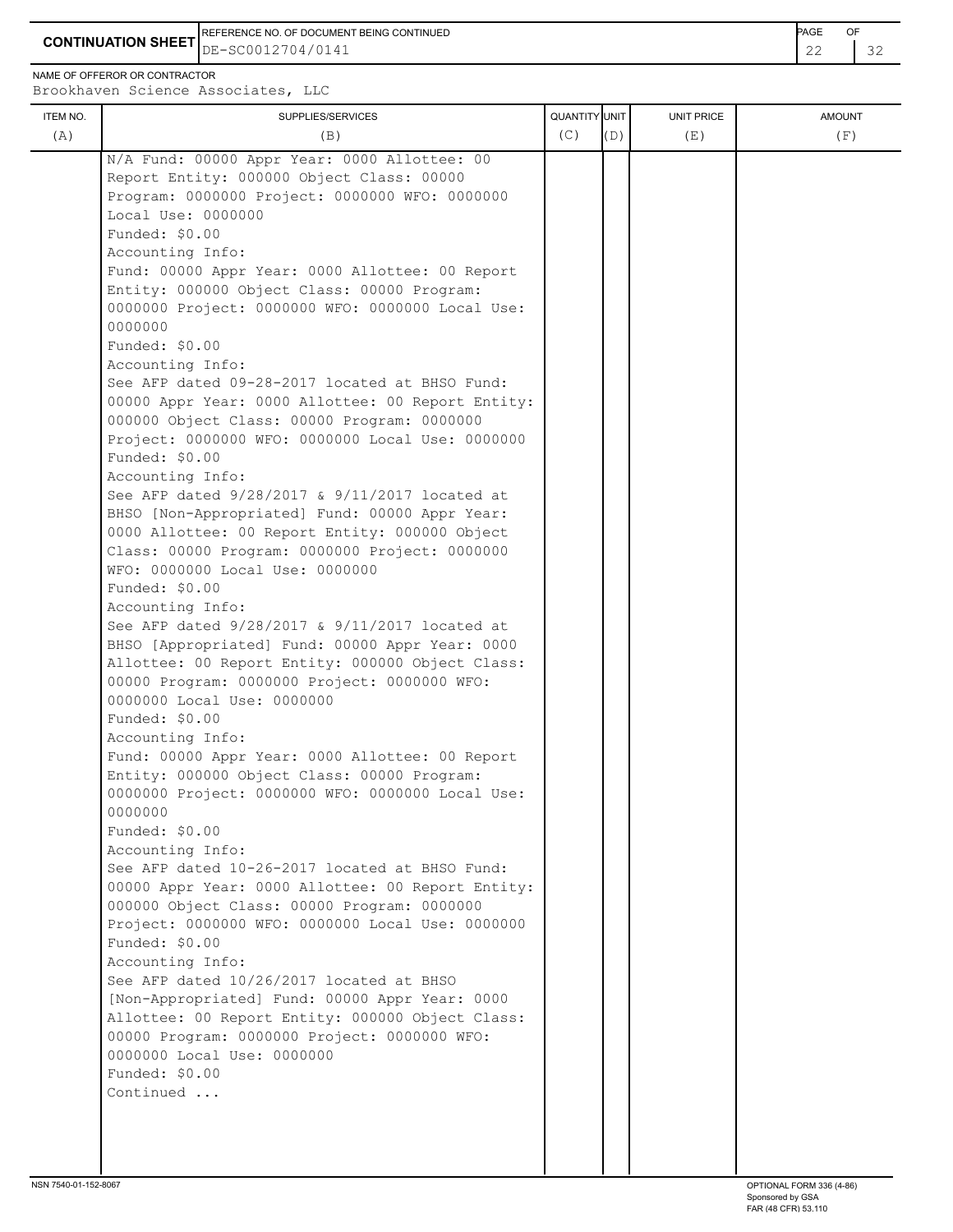**CONTINUATION SHEET** DE-SC0012704/0141 23 32 REFERENCE NO. OF DOCUMENT BEING CONTINUED **Example 20 and 20 and 20 and 20 and 20 and 20 and 20 and 20 and 20 and 20 and 20 and 20 and 20 and 20 and 20 and 20 and 20 and 20 and 20 and 20 and 20 and 20 and 20 and 20 and 20** 

NAME OF OFFEROR OR CONTRACTOR

| ITEM NO. | SUPPLIES/SERVICES                                 | QUANTITY UNIT |     | UNIT PRICE | <b>AMOUNT</b> |
|----------|---------------------------------------------------|---------------|-----|------------|---------------|
| (A)      | (B)                                               | (C)           | (D) | (E)        | (F)           |
|          | Accounting Info:                                  |               |     |            |               |
|          | See AFP dated 10/26/2017 located at BHSO          |               |     |            |               |
|          | [Appropriated] Fund: 00000 Appr Year: 0000        |               |     |            |               |
|          | Allottee: 00 Report Entity: 000000 Object Class:  |               |     |            |               |
|          | 00000 Program: 0000000 Project: 0000000 WFO:      |               |     |            |               |
|          | 0000000 Local Use: 0000000                        |               |     |            |               |
|          | Funded: \$0.00                                    |               |     |            |               |
|          | Accounting Info:                                  |               |     |            |               |
|          | See AFP dated 11/16/2017 located at BHSO          |               |     |            |               |
|          | [Non-Appropriated] Fund: 00000 Appr Year: 0000    |               |     |            |               |
|          | Allottee: 00 Report Entity: 000000 Object Class:  |               |     |            |               |
|          | 00000 Program: 0000000 Project: 0000000 WFO:      |               |     |            |               |
|          | 0000000 Local Use: 0000000                        |               |     |            |               |
|          | Funded: \$0.00                                    |               |     |            |               |
|          | Accounting Info:                                  |               |     |            |               |
|          | See AFP dated 11/16/2017 located at BHSO          |               |     |            |               |
|          | [Appropriated] Fund: 00000 Appr Year: 0000        |               |     |            |               |
|          | Allottee: 00 Report Entity: 000000 Object Class:  |               |     |            |               |
|          | 00000 Program: 0000000 Project: 0000000 WFO:      |               |     |            |               |
|          | 0000000 Local Use: 0000000                        |               |     |            |               |
|          | Funded: \$0.00                                    |               |     |            |               |
|          | Accounting Info:                                  |               |     |            |               |
|          | See AFP dated 11-27-2017 located at BHSO Fund:    |               |     |            |               |
|          | 00000 Appr Year: 0000 Allottee: 00 Report Entity: |               |     |            |               |
|          | 000000 Object Class: 00000 Program: 0000000       |               |     |            |               |
|          | Project: 0000000 WFO: 0000000 Local Use: 0000000  |               |     |            |               |
|          | Funded: \$0.00                                    |               |     |            |               |
|          | Accounting Info:                                  |               |     |            |               |
|          | See AFP dated 11/27/2017 located at BHSO          |               |     |            |               |
|          | [Non-Appropriated] Fund: 00000 Appr Year: 0000    |               |     |            |               |
|          | Allottee: 00 Report Entity: 000000 Object Class:  |               |     |            |               |
|          | 00000 Program: 0000000 Project: 0000000 WFO:      |               |     |            |               |
|          | 0000000 Local Use: 0000000                        |               |     |            |               |
|          | Funded: \$0.00                                    |               |     |            |               |
|          | Accounting Info:                                  |               |     |            |               |
|          | Fund: 00000 Appr Year: 0000 Allottee: 00 Report   |               |     |            |               |
|          | Entity: 000000 Object Class: 00000 Program:       |               |     |            |               |
|          | 0000000 Project: 0000000 WFO: 0000000 Local Use:  |               |     |            |               |
|          | 0000000                                           |               |     |            |               |
|          | Funded: \$0.00                                    |               |     |            |               |
|          | Accounting Info:                                  |               |     |            |               |
|          | See AFP dated 12-21-2017 located at BHSO Fund:    |               |     |            |               |
|          | 00000 Appr Year: 0000 Allottee: 00 Report Entity: |               |     |            |               |
|          | 000000 Object Class: 00000 Program: 0000000       |               |     |            |               |
|          | Project: 0000000 WFO: 0000000 Local Use: 0000000  |               |     |            |               |
|          | Funded: \$0.00                                    |               |     |            |               |
|          | Accounting Info:                                  |               |     |            |               |
|          | See AFP dated 12/21/2017 located at BHSO          |               |     |            |               |
|          | [Non-Appropriated] Fund: 00000 Appr Year: 0000    |               |     |            |               |
|          | Allottee: 00 Report Entity: 000000 Object Class:  |               |     |            |               |
|          | Continued                                         |               |     |            |               |
|          |                                                   |               |     |            |               |
|          |                                                   |               |     |            |               |
|          |                                                   |               |     |            |               |
|          |                                                   |               |     |            |               |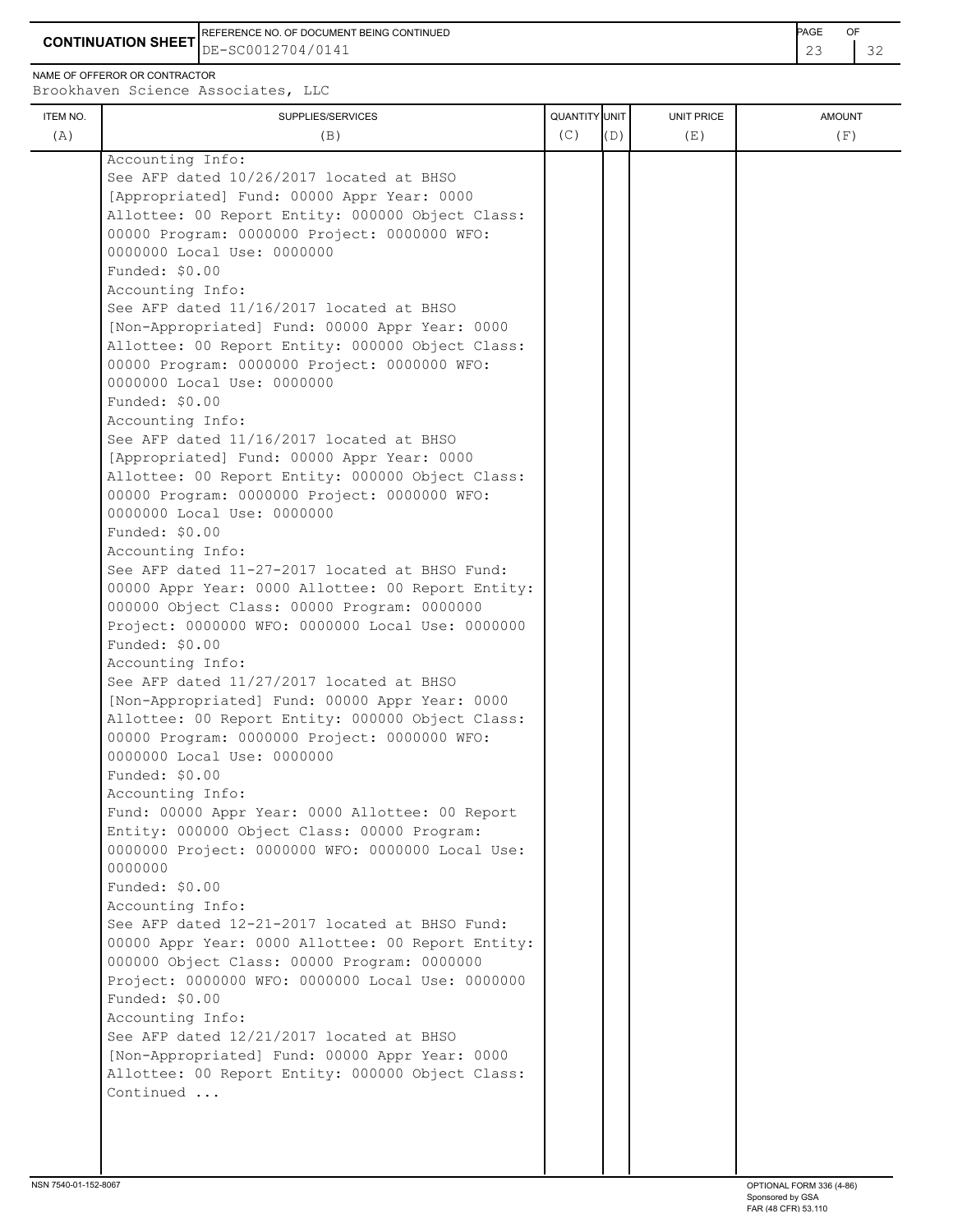**CONTINUATION SHEET** DE-SC0012704/0141 REFERENCE NO. OF DOCUMENT BEING CONTINUED **Example 2008** PAGE OF

NAME OF OFFEROR OR CONTRACTOR

| ITEM NO. | SUPPLIES/SERVICES                                            | QUANTITY UNIT |     | UNIT PRICE | <b>AMOUNT</b> |
|----------|--------------------------------------------------------------|---------------|-----|------------|---------------|
| (A)      | (B)                                                          | (C)           | (D) | (E)        | (F)           |
|          | 00000 Program: 0000000 Project: 0000000 WFO:                 |               |     |            |               |
|          | 0000000 Local Use: 0000000                                   |               |     |            |               |
|          | Funded: \$0.00                                               |               |     |            |               |
|          | Accounting Info:                                             |               |     |            |               |
|          | See AFP dated 12/21/2017 located at BHSO Fund:               |               |     |            |               |
|          | 00000 Appr Year: 0000 Allottee: 00 Report Entity:            |               |     |            |               |
|          | 000000 Object Class: 00000 Program: 0000000                  |               |     |            |               |
|          | Project: 0000000 WFO: 0000000 Local Use: 0000000             |               |     |            |               |
|          | Funded: \$0.00                                               |               |     |            |               |
|          | Accounting Info:                                             |               |     |            |               |
|          | N/A Fund: 00000 Appr Year: 0000 Allottee: 00                 |               |     |            |               |
|          | Report Entity: 000000 Object Class: 00000                    |               |     |            |               |
|          | Program: 0000000 Project: 0000000 WFO: 0000000               |               |     |            |               |
|          | Local Use: 0000000                                           |               |     |            |               |
|          | Funded: \$0.00                                               |               |     |            |               |
|          | Accounting Info:                                             |               |     |            |               |
|          | See AFP dated 01/19/2018 located at BHSO                     |               |     |            |               |
|          | [Non-Appropriated] Fund: 00000 Appr Year: 0000               |               |     |            |               |
|          | Allottee: 00 Report Entity: 000000 Object Class:             |               |     |            |               |
|          | 00000 Program: 0000000 Project: 0000000 WFO:                 |               |     |            |               |
|          | 0000000 Local Use: 0000000<br>Funded: \$0.00                 |               |     |            |               |
|          | Accounting Info:                                             |               |     |            |               |
|          | See AFP dated 01/19/2018 located at BHSO                     |               |     |            |               |
|          | [Appropriated] Fund: 00000 Appr Year: 0000                   |               |     |            |               |
|          | Allottee: 00 Report Entity: 000000 Object Class:             |               |     |            |               |
|          | 00000 Program: 0000000 Project: 0000000 WFO:                 |               |     |            |               |
|          | 0000000 Local Use: 0000000                                   |               |     |            |               |
|          | Funded: \$0.00                                               |               |     |            |               |
|          | Accounting Info:                                             |               |     |            |               |
|          | See AFP dated 1-25-2018 located at BHSO Fund:                |               |     |            |               |
|          | 00000 Appr Year: 0000 Allottee: 00 Report Entity:            |               |     |            |               |
|          | 000000 Object Class: 00000 Program: 0000000                  |               |     |            |               |
|          | Project: 0000000 WFO: 0000000 Local Use: 0000000             |               |     |            |               |
|          | Funded: $$0.00$                                              |               |     |            |               |
|          | Accounting Info:                                             |               |     |            |               |
|          | See AFP dated 1/25/2018 located at BHSO                      |               |     |            |               |
|          | [Non-Appropriated] Fund: 00000 Appr Year: 0000               |               |     |            |               |
|          | Allottee: 00 Report Entity: 000000 Object Class:             |               |     |            |               |
|          | 00000 Program: 0000000 Project: 0000000 WFO:                 |               |     |            |               |
|          | 0000000 Local Use: 0000000                                   |               |     |            |               |
|          | Funded: \$0.00                                               |               |     |            |               |
|          | Accounting Info:<br>See AFP dated 02/07/2018 located at BHSO |               |     |            |               |
|          | [Non-Appropriated] Fund: 00000 Appr Year: 0000               |               |     |            |               |
|          | Allottee: 00 Report Entity: 000000 Object Class:             |               |     |            |               |
|          | 00000 Program: 0000000 Project: 0000000 WFO:                 |               |     |            |               |
|          | 0000000 Local Use: 0000000                                   |               |     |            |               |
|          | Funded: \$0.00                                               |               |     |            |               |
|          | Accounting Info:                                             |               |     |            |               |
|          | Continued                                                    |               |     |            |               |
|          |                                                              |               |     |            |               |
|          |                                                              |               |     |            |               |
|          |                                                              |               |     |            |               |
|          |                                                              |               |     |            |               |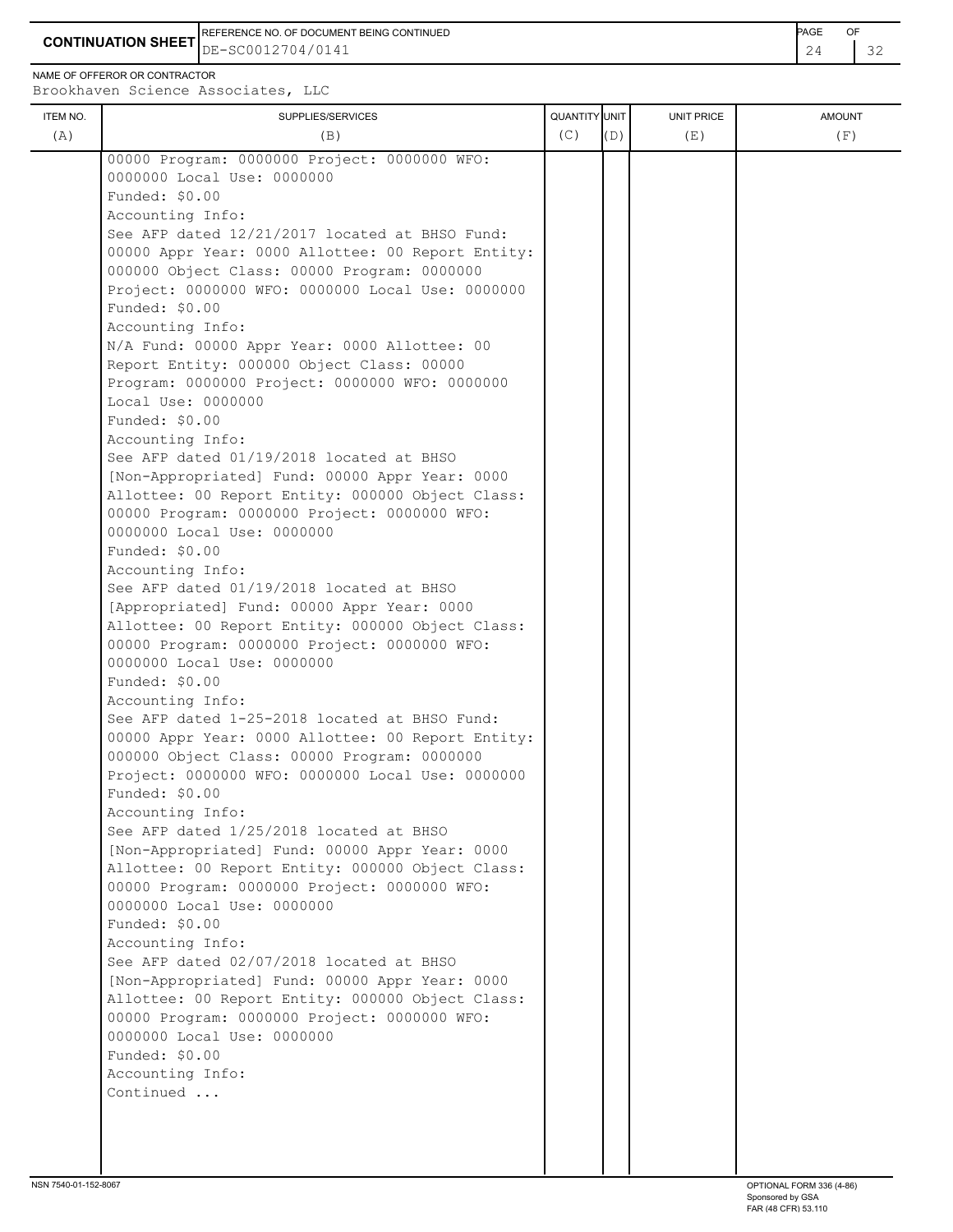**CONTINUATION SHEET** DE-SC0012704/0141 REFERENCE NO. OF DOCUMENT BEING CONTINUED **EXAMPLE 2008** PAGE OF

NAME OF OFFEROR OR CONTRACTOR

| ITEM NO.<br>(A) | SUPPLIES/SERVICES<br>(B)                                                                                                                                                                                                                                                                                                                                                                                                                                                                                                                                                                                                                                                                                                                                                                                                                                                                                                                                                                                                                                                                                                                                                                                                                                                                                                                                                                                                                                                                                                                                                                                                                                                                                                                                                                                                                                                                                                                                                                            | QUANTITY UNIT<br>(C) | (D) | UNIT PRICE<br>(E) | <b>AMOUNT</b><br>(F) |
|-----------------|-----------------------------------------------------------------------------------------------------------------------------------------------------------------------------------------------------------------------------------------------------------------------------------------------------------------------------------------------------------------------------------------------------------------------------------------------------------------------------------------------------------------------------------------------------------------------------------------------------------------------------------------------------------------------------------------------------------------------------------------------------------------------------------------------------------------------------------------------------------------------------------------------------------------------------------------------------------------------------------------------------------------------------------------------------------------------------------------------------------------------------------------------------------------------------------------------------------------------------------------------------------------------------------------------------------------------------------------------------------------------------------------------------------------------------------------------------------------------------------------------------------------------------------------------------------------------------------------------------------------------------------------------------------------------------------------------------------------------------------------------------------------------------------------------------------------------------------------------------------------------------------------------------------------------------------------------------------------------------------------------------|----------------------|-----|-------------------|----------------------|
|                 | See AFP dated 02/07/2018 located at BHSO<br>[Appropriated] Fund: 00000 Appr Year: 0000<br>Allottee: 00 Report Entity: 000000 Object Class:<br>00000 Program: 0000000 Project: 0000000 WFO:<br>0000000 Local Use: 0000000<br>Funded: \$0.00<br>Accounting Info:<br>See AFP dated 2-22-2018 located at BHSO Fund:<br>00000 Appr Year: 0000 Allottee: 00 Report Entity:<br>000000 Object Class: 00000 Program: 0000000<br>Project: 0000000 WFO: 0000000 Local Use: 0000000<br>Funded: \$0.00<br>Accounting Info:<br>See AFP dated 2/22-23/2018 located at BHSO<br>[Non-Appropriated] Fund: 00000 Appr Year: 0000<br>Allottee: 00 Report Entity: 000000 Object Class:<br>00000 Program: 0000000 Project: 0000000 WFO:<br>0000000 Local Use: 0000000<br>Funded: \$0.00<br>Accounting Info:<br>See AFP dated 2/22-23/2018 located at BHSO<br>[Appropriated] Fund: 00000 Appr Year: 0000<br>Allottee: 00 Report Entity: 000000 Object Class:<br>00000 Program: 0000000 Project: 0000000 WFO:<br>0000000 Local Use: 0000000<br>Funded: \$0.00<br>Accounting Info:<br>N/A Fund: 00000 Appr Year: 0000 Allottee: 00<br>Report Entity: 000000 Object Class: 00000<br>Program: 0000000 Project: 0000000 WFO: 0000000<br>Local Use: 0000000<br>Funded: \$0.00<br>Accounting Info:<br>See AFP dated 03/12/2018 located at BHSO<br>[Appropriated] Fund: 00000 Appr Year: 0000<br>Allottee: 00 Report Entity: 000000 Object Class:<br>00000 Program: 0000000 Project: 0000000 WFO:<br>0000000 Local Use: 0000000<br>Funded: \$0.00<br>Accounting Info:<br>See AFP dated 3-21-2018 located at BHSO Fund:<br>00000 Appr Year: 0000 Allottee: 00 Report Entity:<br>000000 Object Class: 00000 Program: 0000000<br>Project: 0000000 WFO: 0000000 Local Use: 0000000<br>Funded: \$0.00<br>Accounting Info:<br>See AFP dated 3-21-2018 located at BHSO<br>[Non-Appropriated] Fund: 00000 Appr Year: 0000<br>Allottee: 00 Report Entity: 000000 Object Class:<br>00000 Program: 0000000 Project: 0000000 WFO:<br>Continued |                      |     |                   |                      |
|                 |                                                                                                                                                                                                                                                                                                                                                                                                                                                                                                                                                                                                                                                                                                                                                                                                                                                                                                                                                                                                                                                                                                                                                                                                                                                                                                                                                                                                                                                                                                                                                                                                                                                                                                                                                                                                                                                                                                                                                                                                     |                      |     |                   |                      |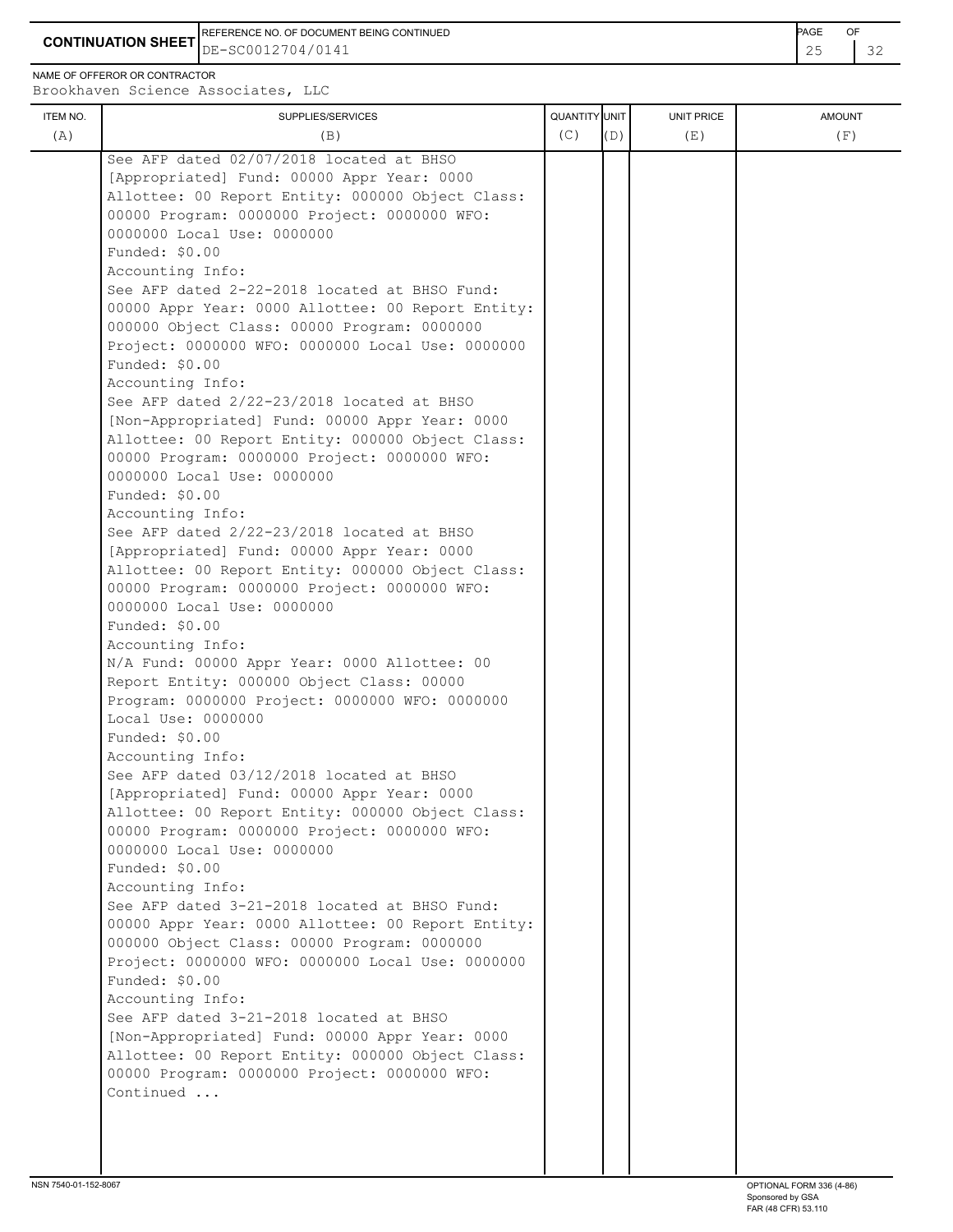**CONTINUATION SHEET** DE-SC0012704/0141 REFERENCE NO. OF DOCUMENT BEING CONTINUED **Example 2008** PAGE OF

NAME OF OFFEROR OR CONTRACTOR

|          |                                                   | QUANTITY UNIT |     |            |               |
|----------|---------------------------------------------------|---------------|-----|------------|---------------|
| ITEM NO. | SUPPLIES/SERVICES                                 | (C)           |     | UNIT PRICE | <b>AMOUNT</b> |
| (A)      | (B)                                               |               | (D) | (E)        | (F)           |
|          | 0000000 Local Use: 0000000                        |               |     |            |               |
|          | Funded: \$0.00                                    |               |     |            |               |
|          | Accounting Info:                                  |               |     |            |               |
|          | See AFP dated 3-21-2018 located at BHSO           |               |     |            |               |
|          | [Appropriated] Fund: 00000 Appr Year: 0000        |               |     |            |               |
|          | Allottee: 00 Report Entity: 000000 Object Class:  |               |     |            |               |
|          | 00000 Program: 0000000 Project: 0000000 WFO:      |               |     |            |               |
|          | 0000000 Local Use: 0000000                        |               |     |            |               |
|          | Funded: \$0.00                                    |               |     |            |               |
|          | Accounting Info:                                  |               |     |            |               |
|          | N/A Fund: 00000 Appr Year: 0000 Allottee: 00      |               |     |            |               |
|          | Report Entity: 000000 Object Class: 00000         |               |     |            |               |
|          | Program: 0000000 Project: 0000000 WFO: 0000000    |               |     |            |               |
|          | Local Use: 0000000                                |               |     |            |               |
|          | Funded: \$0.00                                    |               |     |            |               |
|          | Accounting Info:                                  |               |     |            |               |
|          | See AFP dated 4-25-2018 located at BHSO Fund:     |               |     |            |               |
|          | 00000 Appr Year: 0000 Allottee: 00 Report Entity: |               |     |            |               |
|          | 000000 Object Class: 00000 Program: 0000000       |               |     |            |               |
|          | Project: 0000000 WFO: 0000000 Local Use: 0000000  |               |     |            |               |
|          | Funded: \$0.00                                    |               |     |            |               |
|          | Accounting Info:                                  |               |     |            |               |
|          | See AFP dated 4-25-2018 located at BHSO           |               |     |            |               |
|          | [Non-Appropriated] Fund: 00000 Appr Year: 0000    |               |     |            |               |
|          | Allottee: 00 Report Entity: 000000 Object Class:  |               |     |            |               |
|          | 00000 Program: 0000000 Project: 0000000 WFO:      |               |     |            |               |
|          | 0000000 Local Use: 0000000                        |               |     |            |               |
|          | Funded: \$0.00                                    |               |     |            |               |
|          | Accounting Info:                                  |               |     |            |               |
|          | See AFP dated 4-25-2018 located at BHSO           |               |     |            |               |
|          | [Appropriated] Fund: 00000 Appr Year: 0000        |               |     |            |               |
|          | Allottee: 00 Report Entity: 000000 Object Class:  |               |     |            |               |
|          | 00000 Program: 0000000 Project: 0000000 WFO:      |               |     |            |               |
|          | 0000000 Local Use: 0000000                        |               |     |            |               |
|          | Funded: \$0.00                                    |               |     |            |               |
|          | Accounting Info:                                  |               |     |            |               |
|          | See AFP dated 5-23-2018 located at BHSO Fund:     |               |     |            |               |
|          | 00000 Appr Year: 0000 Allottee: 00 Report Entity: |               |     |            |               |
|          | 000000 Object Class: 00000 Program: 0000000       |               |     |            |               |
|          | Project: 0000000 WFO: 0000000 Local Use: 0000000  |               |     |            |               |
|          | Funded: \$0.00                                    |               |     |            |               |
|          | Accounting Info:                                  |               |     |            |               |
|          | See AFP dated 5-23-2018 located at BHSO           |               |     |            |               |
|          | [Non-Appropriated] Fund: 00000 Appr Year: 0000    |               |     |            |               |
|          | Allottee: 00 Report Entity: 000000 Object Class:  |               |     |            |               |
|          | 00000 Program: 0000000 Project: 0000000 WFO:      |               |     |            |               |
|          | 0000000 Local Use: 0000000                        |               |     |            |               |
|          | Funded: \$0.00                                    |               |     |            |               |
|          | Accounting Info:                                  |               |     |            |               |
|          | See AFP dated 5-23-2018 located at BHSO           |               |     |            |               |
|          | Continued                                         |               |     |            |               |
|          |                                                   |               |     |            |               |
|          |                                                   |               |     |            |               |
|          |                                                   |               |     |            |               |
|          |                                                   |               |     |            |               |
|          |                                                   |               |     |            |               |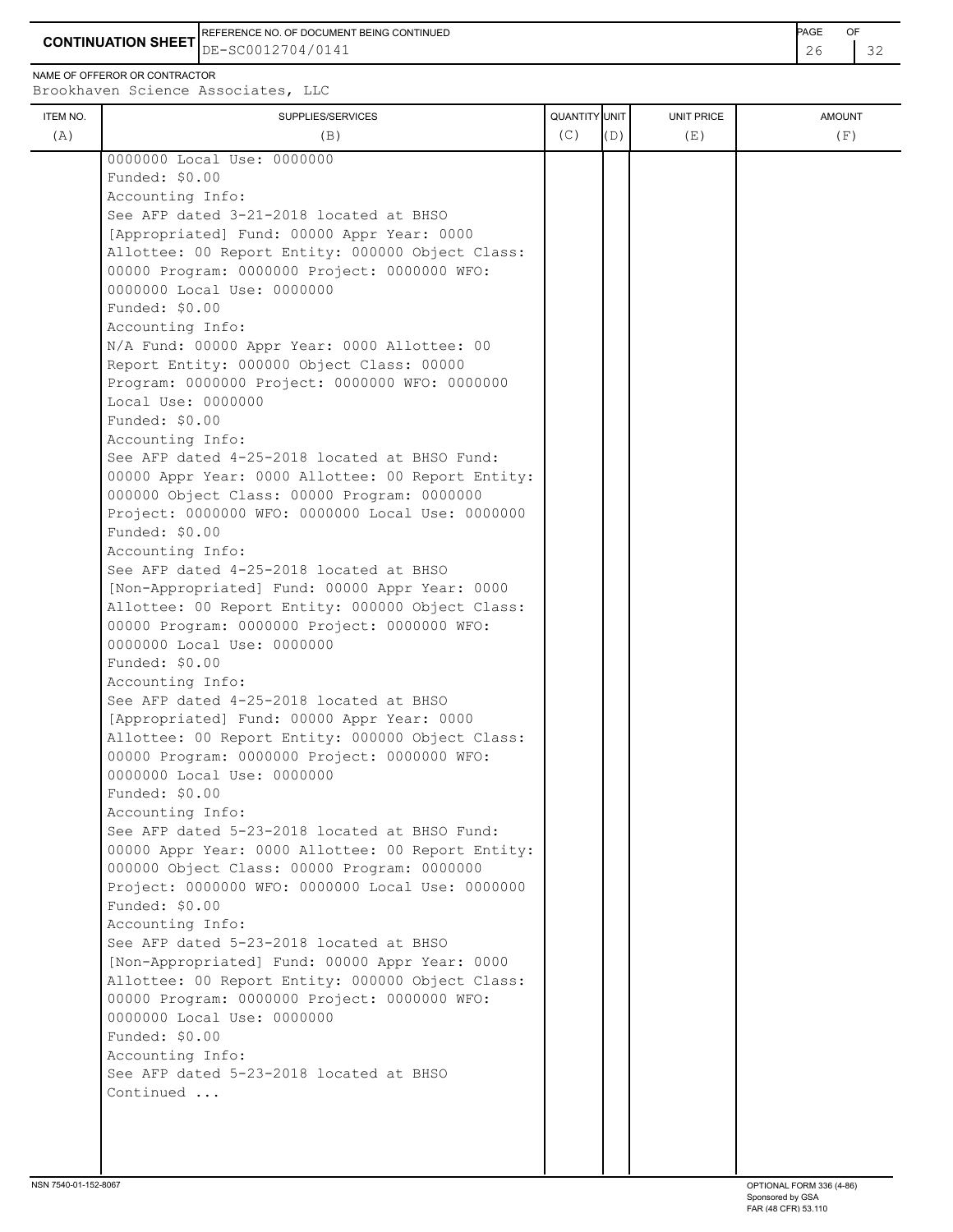**CONTINUATION SHEET** DE-SC0012704/0141 REFERENCE NO. OF DOCUMENT BEING CONTINUED **Example 2008** PAGE OF

NAME OF OFFEROR OR CONTRACTOR

| (C)<br>(A)<br>(F)<br>(B)<br>(D)<br>(E)<br>[Appropriated] Fund: 00000 Appr Year: 0000<br>Allottee: 00 Report Entity: 000000 Object Class:<br>00000 Program: 0000000 Project: 0000000 WFO:<br>0000000 Local Use: 0000000<br>Funded: \$0.00<br>Accounting Info:<br>See AFP dated 06/07/2018 located at BHSO<br>[Appropriated] Fund: 00000 Appr Year: 0000<br>Allottee: 00 Report Entity: 000000 Object Class:<br>00000 Program: 0000000 Project: 0000000 WFO:<br>0000000 Local Use: 0000000<br>Funded: \$0.00<br>Accounting Info:<br>N/A Fund: 00000 Appr Year: 0000 Allottee: 00<br>Report Entity: 000000 Object Class: 00000<br>Program: 0000000 Project: 0000000 WFO: 0000000<br>Local Use: 0000000<br>Funded: \$0.00<br>Accounting Info:<br>See AFP dated 6-26-2018 located at BHSO Fund:<br>00000 Appr Year: 0000 Allottee: 00 Report Entity:<br>000000 Object Class: 00000 Program: 0000000<br>Project: 0000000 WFO: 0000000 Local Use: 0000000<br>Funded: \$0.00<br>Accounting Info:<br>See AFP dated 5-26-2018 located at BHSO<br>[Non-Appropriated] Fund: 00000 Appr Year: 0000<br>Allottee: 00 Report Entity: 000000 Object Class:<br>00000 Program: 0000000 Project: 0000000 WFO:<br>0000000 Local Use: 0000000<br>Funded: \$0.00<br>Accounting Info:<br>See AFP dated 6-26-2018 located at BHSO<br>[Appropriated] Fund: 00000 Appr Year: 0000<br>Allottee: 00 Report Entity: 000000 Object Class:<br>00000 Program: 0000000 Project: 0000000 WFO:<br>0000000 Local Use: 0000000<br>Funded: \$0.00<br>Accounting Info:<br>See AFP dated 7-26-2018 located at BHSO Fund: |          |                                                                        |                      |            |               |
|---------------------------------------------------------------------------------------------------------------------------------------------------------------------------------------------------------------------------------------------------------------------------------------------------------------------------------------------------------------------------------------------------------------------------------------------------------------------------------------------------------------------------------------------------------------------------------------------------------------------------------------------------------------------------------------------------------------------------------------------------------------------------------------------------------------------------------------------------------------------------------------------------------------------------------------------------------------------------------------------------------------------------------------------------------------------------------------------------------------------------------------------------------------------------------------------------------------------------------------------------------------------------------------------------------------------------------------------------------------------------------------------------------------------------------------------------------------------------------------------------------------------------------------------------------------------------------|----------|------------------------------------------------------------------------|----------------------|------------|---------------|
|                                                                                                                                                                                                                                                                                                                                                                                                                                                                                                                                                                                                                                                                                                                                                                                                                                                                                                                                                                                                                                                                                                                                                                                                                                                                                                                                                                                                                                                                                                                                                                                 |          |                                                                        |                      |            |               |
| 000000 Object Class: 00000 Program: 0000000<br>Project: 0000000 WFO: 0000000 Local Use: 0000000<br>Funded: \$0.00<br>Accounting Info:<br>See AFP dated 7-26-2018 located at BHSO<br>[Non-Appropriated] Fund: 00000 Appr Year: 0000<br>Allottee: 00 Report Entity: 000000 Object Class:<br>00000 Program: 0000000 Project: 0000000 WFO:<br>0000000 Local Use: 0000000<br>Continued                                                                                                                                                                                                                                                                                                                                                                                                                                                                                                                                                                                                                                                                                                                                                                                                                                                                                                                                                                                                                                                                                                                                                                                               | ITEM NO. | SUPPLIES/SERVICES<br>00000 Appr Year: 0000 Allottee: 00 Report Entity: | <b>QUANTITY</b> UNIT | UNIT PRICE | <b>AMOUNT</b> |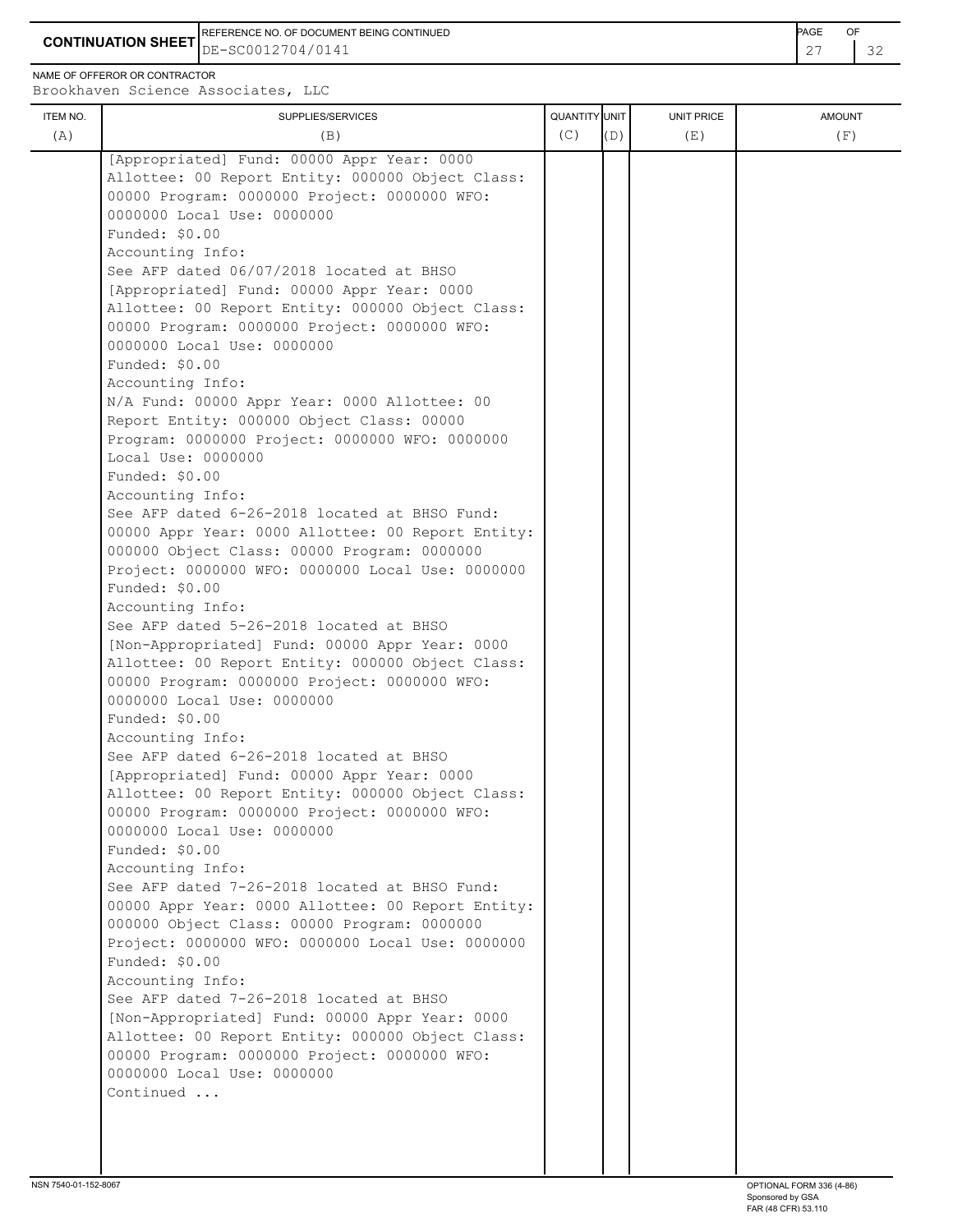REFERENCE NO. OF DOCUMENT BEING CONTINUED **Example 20 and 20 and 20 and 20 and 20 and 20 and 20 and 20 and 20 and 20 and 20 and 20 and 20 and 20 and 20 and 20 and 20 and 20 and 20 and 20 and 20 and 20 and 20 and 20 and 20** 

**CONTINUATION SHEET**  $\left| \text{DE}-\text{SC0012704/0141} \right|$  28  $\left| \text{32} \right|$ 

NAME OF OFFEROR OR CONTRACTOR

| ITEM NO. | SUPPLIES/SERVICES                                 | QUANTITY UNIT |     | <b>UNIT PRICE</b> | <b>AMOUNT</b> |
|----------|---------------------------------------------------|---------------|-----|-------------------|---------------|
| (A)      | (B)                                               | (C)           | (D) | (E)               | (F)           |
|          | Funded: \$0.00                                    |               |     |                   |               |
|          | Accounting Info:                                  |               |     |                   |               |
|          | See AFP dated 7-26-2018 located at BHSO           |               |     |                   |               |
|          | [Appropriated] Fund: 00000 Appr Year: 0000        |               |     |                   |               |
|          | Allottee: 00 Report Entity: 000000 Object Class:  |               |     |                   |               |
|          | 00000 Program: 0000000 Project: 0000000 WFO:      |               |     |                   |               |
|          | 0000000 Local Use: 0000000                        |               |     |                   |               |
|          | Funded: \$0.00                                    |               |     |                   |               |
|          | Accounting Info:                                  |               |     |                   |               |
|          | See AFP dated 8-23-2018 located at BHSO Fund:     |               |     |                   |               |
|          | 00000 Appr Year: 0000 Allottee: 00 Report Entity: |               |     |                   |               |
|          | 000000 Object Class: 00000 Program: 0000000       |               |     |                   |               |
|          | Project: 0000000 WFO: 0000000 Local Use: 0000000  |               |     |                   |               |
|          | Funded: \$0.00                                    |               |     |                   |               |
|          | Accounting Info:                                  |               |     |                   |               |
|          | See AFP dated 08-23-2018 located at BHSO          |               |     |                   |               |
|          | [Non-Appropriated] Fund: 00000 Appr Year: 0000    |               |     |                   |               |
|          | Allottee: 00 Report Entity: 000000 Object Class:  |               |     |                   |               |
|          | 00000 Program: 0000000 Project: 0000000 WFO:      |               |     |                   |               |
|          | 0000000 Local Use: 0000000                        |               |     |                   |               |
|          | Funded: \$0.00                                    |               |     |                   |               |
|          | Accounting Info:                                  |               |     |                   |               |
|          | See AFP dated 8-23-2018 located at BHSO           |               |     |                   |               |
|          | [Appropriated] Fund: 00000 Appr Year: 0000        |               |     |                   |               |
|          | Allottee: 00 Report Entity: 000000 Object Class:  |               |     |                   |               |
|          | 00000 Program: 0000000 Project: 0000000 WFO:      |               |     |                   |               |
|          | 0000000 Local Use: 0000000                        |               |     |                   |               |
|          | Funded: \$0.00                                    |               |     |                   |               |
|          | Accounting Info:                                  |               |     |                   |               |
|          | See AFP dated 9-13-2018 located at BHSO Fund:     |               |     |                   |               |
|          | 00000 Appr Year: 0000 Allottee: 00 Report Entity: |               |     |                   |               |
|          | 000000 Object Class: 00000 Program: 0000000       |               |     |                   |               |
|          | Project: 0000000 WFO: 0000000 Local Use: 0000000  |               |     |                   |               |
|          | Funded: \$0.00                                    |               |     |                   |               |
|          | Accounting Info:                                  |               |     |                   |               |
|          | See AFP dated 09-13-2018 located at BHSO          |               |     |                   |               |
|          | [Non-Appropriated] Fund: 00000 Appr Year: 0000    |               |     |                   |               |
|          | Allottee: 00 Report Entity: 000000 Object Class:  |               |     |                   |               |
|          | 00000 Program: 0000000 Project: 0000000 WFO:      |               |     |                   |               |
|          | 0000000 Local Use: 0000000                        |               |     |                   |               |
|          | Funded: \$0.00                                    |               |     |                   |               |
|          |                                                   |               |     |                   |               |
|          | Accounting Info:                                  |               |     |                   |               |
|          | See AFP dated 9-13-2018 located at BHSO           |               |     |                   |               |
|          | [Appropriated] Fund: 00000 Appr Year: 0000        |               |     |                   |               |
|          | Allottee: 00 Report Entity: 000000 Object Class:  |               |     |                   |               |
|          | 00000 Program: 0000000 Project: 0000000 WFO:      |               |     |                   |               |
|          | 0000000 Local Use: 0000000                        |               |     |                   |               |
|          | Funded: \$0.00                                    |               |     |                   |               |
|          | Accounting Info:                                  |               |     |                   |               |
|          | See AFP dated 9-27-2018 located at BHSO Fund:     |               |     |                   |               |
|          | Continued                                         |               |     |                   |               |
|          |                                                   |               |     |                   |               |
|          |                                                   |               |     |                   |               |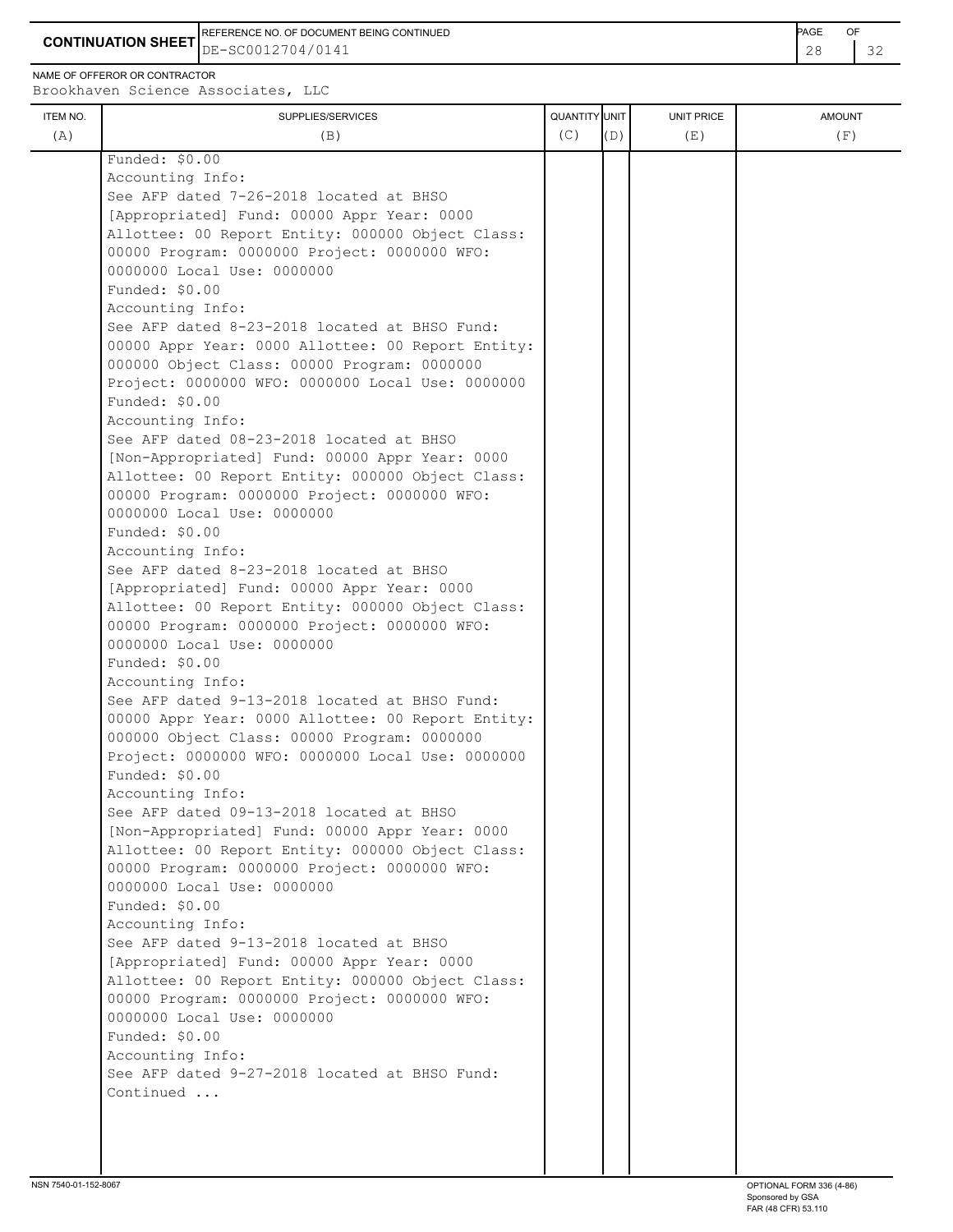**CONTINUATION SHEET** DE-SC0012704/0141 29 32 REFERENCE NO. OF DOCUMENT BEING CONTINUED **AGE ACCUMENT ACCUMENT OF A CONTINUED** 

NAME OF OFFEROR OR CONTRACTOR

| ITEM NO.<br>(A) | SUPPLIES/SERVICES<br>(B)                                                                            | QUANTITY UNIT<br>(C) | (D) | UNIT PRICE<br>(E) | <b>AMOUNT</b><br>(F) |
|-----------------|-----------------------------------------------------------------------------------------------------|----------------------|-----|-------------------|----------------------|
|                 | 00000 Appr Year: 0000 Allottee: 00 Report Entity:                                                   |                      |     |                   |                      |
|                 | 000000 Object Class: 00000 Program: 0000000                                                         |                      |     |                   |                      |
|                 | Project: 0000000 WFO: 0000000 Local Use: 0000000                                                    |                      |     |                   |                      |
|                 | Funded: \$0.00                                                                                      |                      |     |                   |                      |
|                 | Accounting Info:                                                                                    |                      |     |                   |                      |
|                 | See AFP dated 09-27-2018 located at BHSO                                                            |                      |     |                   |                      |
|                 | [Non-Appropriated] Fund: 00000 Appr Year: 0000                                                      |                      |     |                   |                      |
|                 | Allottee: 00 Report Entity: 000000 Object Class:                                                    |                      |     |                   |                      |
|                 | 00000 Program: 0000000 Project: 0000000 WFO:                                                        |                      |     |                   |                      |
|                 | 0000000 Local Use: 0000000                                                                          |                      |     |                   |                      |
|                 | Funded: \$0.00                                                                                      |                      |     |                   |                      |
|                 | Accounting Info:                                                                                    |                      |     |                   |                      |
|                 | See AFP dated 9-27-2018 located at BHSO                                                             |                      |     |                   |                      |
|                 | [Appropriated] Fund: 00000 Appr Year: 0000                                                          |                      |     |                   |                      |
|                 | Allottee: 00 Report Entity: 000000 Object Class:                                                    |                      |     |                   |                      |
|                 | 00000 Program: 0000000 Project: 0000000 WFO:                                                        |                      |     |                   |                      |
|                 | 0000000 Local Use: 0000000                                                                          |                      |     |                   |                      |
|                 | Funded: \$0.00                                                                                      |                      |     |                   |                      |
|                 | Accounting Info:<br>None Fund: 00000 Appr Year: 0000 Allottee: 00                                   |                      |     |                   |                      |
|                 | Report Entity: 000000 Object Class: 00000                                                           |                      |     |                   |                      |
|                 | Program: 0000000 Project: 0000000 WFO: 0000000                                                      |                      |     |                   |                      |
|                 | Local Use: 0000000                                                                                  |                      |     |                   |                      |
|                 | Funded: \$0.00                                                                                      |                      |     |                   |                      |
|                 | Accounting Info:                                                                                    |                      |     |                   |                      |
|                 | See AFP dated 10-25-2018 located at BHSO Fund:                                                      |                      |     |                   |                      |
|                 | 00000 Appr Year: 0000 Allottee: 00 Report Entity:                                                   |                      |     |                   |                      |
|                 | 000000 Object Class: 00000 Program: 0000000                                                         |                      |     |                   |                      |
|                 | Project: 0000000 WFO: 0000000 Local Use: 0000000                                                    |                      |     |                   |                      |
|                 | Funded: \$0.00                                                                                      |                      |     |                   |                      |
|                 | Accounting Info:                                                                                    |                      |     |                   |                      |
|                 | See AFP dated 10-25-2018 located at BHSO                                                            |                      |     |                   |                      |
|                 | [Non-Appropriated] Fund: 00000 Appr Year: 0000<br>Allottee: 00 Report Entity: 000000 Object Class:  |                      |     |                   |                      |
|                 | 00000 Program: 0000000 Project: 0000000 WFO:                                                        |                      |     |                   |                      |
|                 | 0000000 Local Use: 0000000                                                                          |                      |     |                   |                      |
|                 | Funded: \$0.00                                                                                      |                      |     |                   |                      |
|                 | Accounting Info:                                                                                    |                      |     |                   |                      |
|                 | See AFP dated 10-25-2018 located at BHSO                                                            |                      |     |                   |                      |
|                 | [Appropriated] Fund: 00000 Appr Year: 0000                                                          |                      |     |                   |                      |
|                 | Allottee: 00 Report Entity: 000000 Object Class:                                                    |                      |     |                   |                      |
|                 | 00000 Program: 0000000 Project: 0000000 WFO:                                                        |                      |     |                   |                      |
|                 | 0000000 Local Use: 0000000                                                                          |                      |     |                   |                      |
|                 | Funded: \$0.00                                                                                      |                      |     |                   |                      |
|                 | Accounting Info:                                                                                    |                      |     |                   |                      |
|                 | See AFP dated 11-27-2018 located at BHSO Fund:<br>00000 Appr Year: 0000 Allottee: 00 Report Entity: |                      |     |                   |                      |
|                 | 000000 Object Class: 00000 Program: 0000000                                                         |                      |     |                   |                      |
|                 | Project: 0000000 WFO: 0000000 Local Use: 0000000                                                    |                      |     |                   |                      |
|                 | Funded: \$0.00                                                                                      |                      |     |                   |                      |
|                 | Continued                                                                                           |                      |     |                   |                      |
|                 |                                                                                                     |                      |     |                   |                      |
|                 |                                                                                                     |                      |     |                   |                      |
|                 |                                                                                                     |                      |     |                   |                      |
|                 |                                                                                                     |                      |     |                   |                      |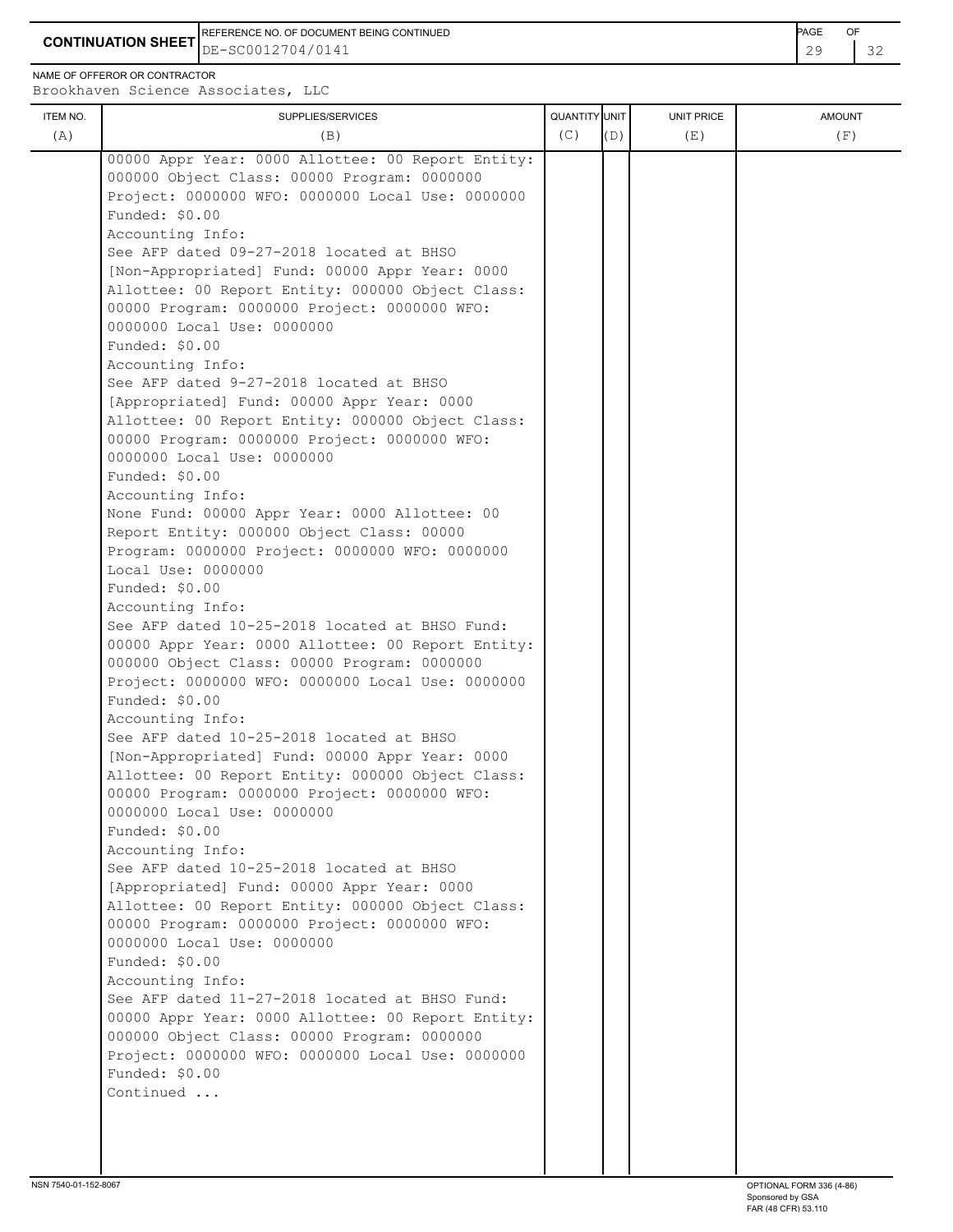**CONTINUATION SHEET** DE-SC0012704/0141 REFERENCE NO. OF DOCUMENT BEING CONTINUED **AGE ACCUMENT ACCUMENT OF A CONTINUED** 

NAME OF OFFEROR OR CONTRACTOR

| ITEM NO.<br>(A) | SUPPLIES/SERVICES<br>(B)                                                                         | QUANTITY UNIT<br>(C) | (D) | UNIT PRICE<br>(E) | <b>AMOUNT</b><br>(F) |
|-----------------|--------------------------------------------------------------------------------------------------|----------------------|-----|-------------------|----------------------|
|                 | Accounting Info:                                                                                 |                      |     |                   |                      |
|                 | See AFP dated 11-27-2018 located at BHSO                                                         |                      |     |                   |                      |
|                 | [Appropriated] Fund: 00000 Appr Year: 0000                                                       |                      |     |                   |                      |
|                 | Allottee: 00 Report Entity: 000000 Object Class:                                                 |                      |     |                   |                      |
|                 | 00000 Program: 0000000 Project: 0000000 WFO:                                                     |                      |     |                   |                      |
|                 | 0000000 Local Use: 0000000                                                                       |                      |     |                   |                      |
|                 | Funded: \$0.00                                                                                   |                      |     |                   |                      |
|                 | Accounting Info:                                                                                 |                      |     |                   |                      |
|                 | See AFP dated 11-27-2018 located at BHSO                                                         |                      |     |                   |                      |
|                 | [Non-Appropriated] Fund: 00000 Appr Year: 0000                                                   |                      |     |                   |                      |
|                 | Allottee: 00 Report Entity: 000000 Object Class:<br>00000 Program: 0000000 Project: 0000000 WFO: |                      |     |                   |                      |
|                 | 0000000 Local Use: 0000000                                                                       |                      |     |                   |                      |
|                 | Funded: \$0.00                                                                                   |                      |     |                   |                      |
|                 | Accounting Info:                                                                                 |                      |     |                   |                      |
|                 | See AFP dated 12-18-2018 located at BHSO Fund:                                                   |                      |     |                   |                      |
|                 | 00000 Appr Year: 0000 Allottee: 00 Report Entity:                                                |                      |     |                   |                      |
|                 | 000000 Object Class: 00000 Program: 0000000                                                      |                      |     |                   |                      |
|                 | Project: 0000000 WFO: 0000000 Local Use: 0000000                                                 |                      |     |                   |                      |
|                 | Funded: \$0.00                                                                                   |                      |     |                   |                      |
|                 | Accounting Info:                                                                                 |                      |     |                   |                      |
|                 | See AFP dated 12-18-2018 located at BHSO                                                         |                      |     |                   |                      |
|                 | [Non-Appropriated] Fund: 00000 Appr Year: 0000                                                   |                      |     |                   |                      |
|                 | Allottee: 00 Report Entity: 000000 Object Class:                                                 |                      |     |                   |                      |
|                 | 00000 Program: 0000000 Project: 0000000 WFO:<br>0000000 Local Use: 0000000                       |                      |     |                   |                      |
|                 | Funded: \$0.00                                                                                   |                      |     |                   |                      |
|                 | Accounting Info:                                                                                 |                      |     |                   |                      |
|                 | See AFP dated 12-18-2018 located at BHSO                                                         |                      |     |                   |                      |
|                 | [Appropriated] Fund: 00000 Appr Year: 0000                                                       |                      |     |                   |                      |
|                 | Allottee: 00 Report Entity: 000000 Object Class:                                                 |                      |     |                   |                      |
|                 | 00000 Program: 0000000 Project: 0000000 WFO:                                                     |                      |     |                   |                      |
|                 | 0000000 Local Use: 0000000                                                                       |                      |     |                   |                      |
|                 | Funded: \$0.00                                                                                   |                      |     |                   |                      |
|                 | Accounting Info:                                                                                 |                      |     |                   |                      |
|                 | N/A Fund: 00000 Appr Year: 0000 Allottee: 00                                                     |                      |     |                   |                      |
|                 | Report Entity: 000000 Object Class: 00000<br>Program: 0000000 Project: 0000000 WFO: 0000000      |                      |     |                   |                      |
|                 | Local Use: 0000000                                                                               |                      |     |                   |                      |
|                 | Funded: \$0.00                                                                                   |                      |     |                   |                      |
|                 | Accounting Info:                                                                                 |                      |     |                   |                      |
|                 | See AFP dated 01/24/2019 located at BHSO                                                         |                      |     |                   |                      |
|                 | [Non-Appropriated] Fund: 00000 Appr Year: 0000                                                   |                      |     |                   |                      |
|                 | Allottee: 00 Report Entity: 000000 Object Class:                                                 |                      |     |                   |                      |
|                 | 00000 Program: 0000000 Project: 0000000 WFO:                                                     |                      |     |                   |                      |
|                 | 0000000 Local Use: 0000000                                                                       |                      |     |                   |                      |
|                 | Funded: \$0.00                                                                                   |                      |     |                   |                      |
|                 | Accounting Info:                                                                                 |                      |     |                   |                      |
|                 | See AFO dated 01/24/2019 located at BHSO                                                         |                      |     |                   |                      |
|                 | [Appropriated] Fund: 00000 Appr Year: 0000<br>Continued                                          |                      |     |                   |                      |
|                 |                                                                                                  |                      |     |                   |                      |
|                 |                                                                                                  |                      |     |                   |                      |
|                 |                                                                                                  |                      |     |                   |                      |
|                 |                                                                                                  |                      |     |                   |                      |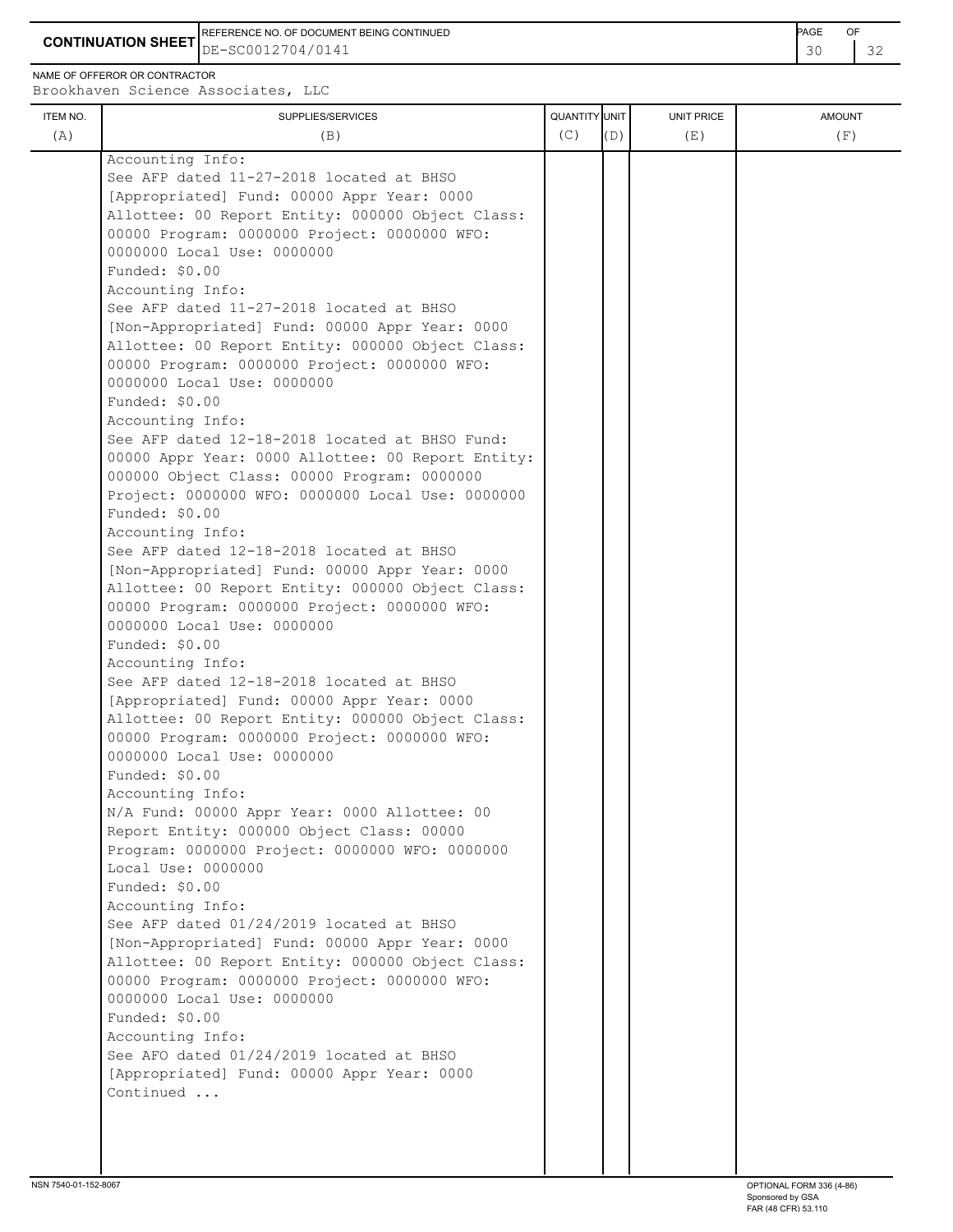**CONTINUATION SHEET** DE-SC0012704/0141 REFERENCE NO. OF DOCUMENT BEING CONTINUED **Example 2008** PAGE OF

NAME OF OFFEROR OR CONTRACTOR

| ITEM NO. | SUPPLIES/SERVICES                                            | QUANTITY UNIT |     | <b>UNIT PRICE</b> | <b>AMOUNT</b> |
|----------|--------------------------------------------------------------|---------------|-----|-------------------|---------------|
| (A)      | (B)                                                          | (C)           | (D) | (E)               | (F)           |
|          | Allottee: 00 Report Entity: 000000 Object Class:             |               |     |                   |               |
|          | 00000 Program: 0000000 Project: 0000000 WFO:                 |               |     |                   |               |
|          | 0000000 Local Use: 0000000                                   |               |     |                   |               |
|          | Funded: $$0.00$                                              |               |     |                   |               |
|          | Accounting Info:                                             |               |     |                   |               |
|          | See AFP dated 02-22-2018 located at BHSO Fund:               |               |     |                   |               |
|          | 00000 Appr Year: 0000 Allottee: 00 Report Entity:            |               |     |                   |               |
|          | 000000 Object Class: 00000 Program: 0000000                  |               |     |                   |               |
|          | Project: 0000000 WFO: 0000000 Local Use: 0000000             |               |     |                   |               |
|          | Funded: \$0.00                                               |               |     |                   |               |
|          | Accounting Info:                                             |               |     |                   |               |
|          | See AFP dated 02-22-2018 located at BHSO                     |               |     |                   |               |
|          | [Non-Appropriated] Fund: 00000 Appr Year: 0000               |               |     |                   |               |
|          | Allottee: 00 Report Entity: 000000 Object Class:             |               |     |                   |               |
|          | 00000 Program: 0000000 Project: 0000000 WFO:                 |               |     |                   |               |
|          | 0000000 Local Use: 0000000                                   |               |     |                   |               |
|          | Funded: $$0.00$                                              |               |     |                   |               |
|          | Accounting Info:                                             |               |     |                   |               |
|          | See AFP dated 02-22-2018 located at BHSO                     |               |     |                   |               |
|          | [Appropriated] Fund: 00000 Appr Year: 0000                   |               |     |                   |               |
|          | Allottee: 00 Report Entity: 000000 Object Class:             |               |     |                   |               |
|          | 00000 Program: 0000000 Project: 0000000 WFO:                 |               |     |                   |               |
|          | 0000000 Local Use: 0000000                                   |               |     |                   |               |
|          | Funded: $$0.00$                                              |               |     |                   |               |
|          | Accounting Info:<br>See AFP dated 03-07-2018 located at BHSO |               |     |                   |               |
|          | [Appropriated] Fund: 00000 Appr Year: 0000                   |               |     |                   |               |
|          | Allottee: 00 Report Entity: 000000 Object Class:             |               |     |                   |               |
|          | 00000 Program: 0000000 Project: 0000000 WFO:                 |               |     |                   |               |
|          | 0000000 Local Use: 0000000                                   |               |     |                   |               |
|          | Funded: \$0.00                                               |               |     |                   |               |
|          | Accounting Info:                                             |               |     |                   |               |
|          | None Fund: 00000 Appr Year: 0000 Allottee: 00                |               |     |                   |               |
|          | Report Entity: 000000 Object Class: 00000                    |               |     |                   |               |
|          | Program: 0000000 Project: 0000000 WFO: 0000000               |               |     |                   |               |
|          | Local Use: 0000000                                           |               |     |                   |               |
|          | Funded: \$0.00                                               |               |     |                   |               |
|          | Accounting Info:                                             |               |     |                   |               |
|          | See AFP dated 03-25-2019 located at BHSO Fund:               |               |     |                   |               |
|          | 00000 Appr Year: 0000 Allottee: 00 Report Entity:            |               |     |                   |               |
|          | 000000 Object Class: 00000 Program: 0000000                  |               |     |                   |               |
|          | Project: 0000000 WFO: 0000000 Local Use: 0000000             |               |     |                   |               |
|          | Funded: \$1,879,101.95                                       |               |     |                   |               |
|          | Accounting Info:                                             |               |     |                   |               |
|          | See AFP dated 03-25-2019 located at BHSO                     |               |     |                   |               |
|          | [Non-Appropriated] Fund: 00000 Appr Year: 0000               |               |     |                   |               |
|          | Allottee: 00 Report Entity: 000000 Object Class:             |               |     |                   |               |
|          | 00000 Program: 0000000 Project: 0000000 WFO:                 |               |     |                   |               |
|          | 0000000 Local Use: 0000000                                   |               |     |                   |               |
|          | Funded: \$1,024,099.16                                       |               |     |                   |               |
|          | Continued                                                    |               |     |                   |               |
|          |                                                              |               |     |                   |               |
|          |                                                              |               |     |                   |               |
|          |                                                              |               |     |                   |               |
|          |                                                              |               |     |                   |               |